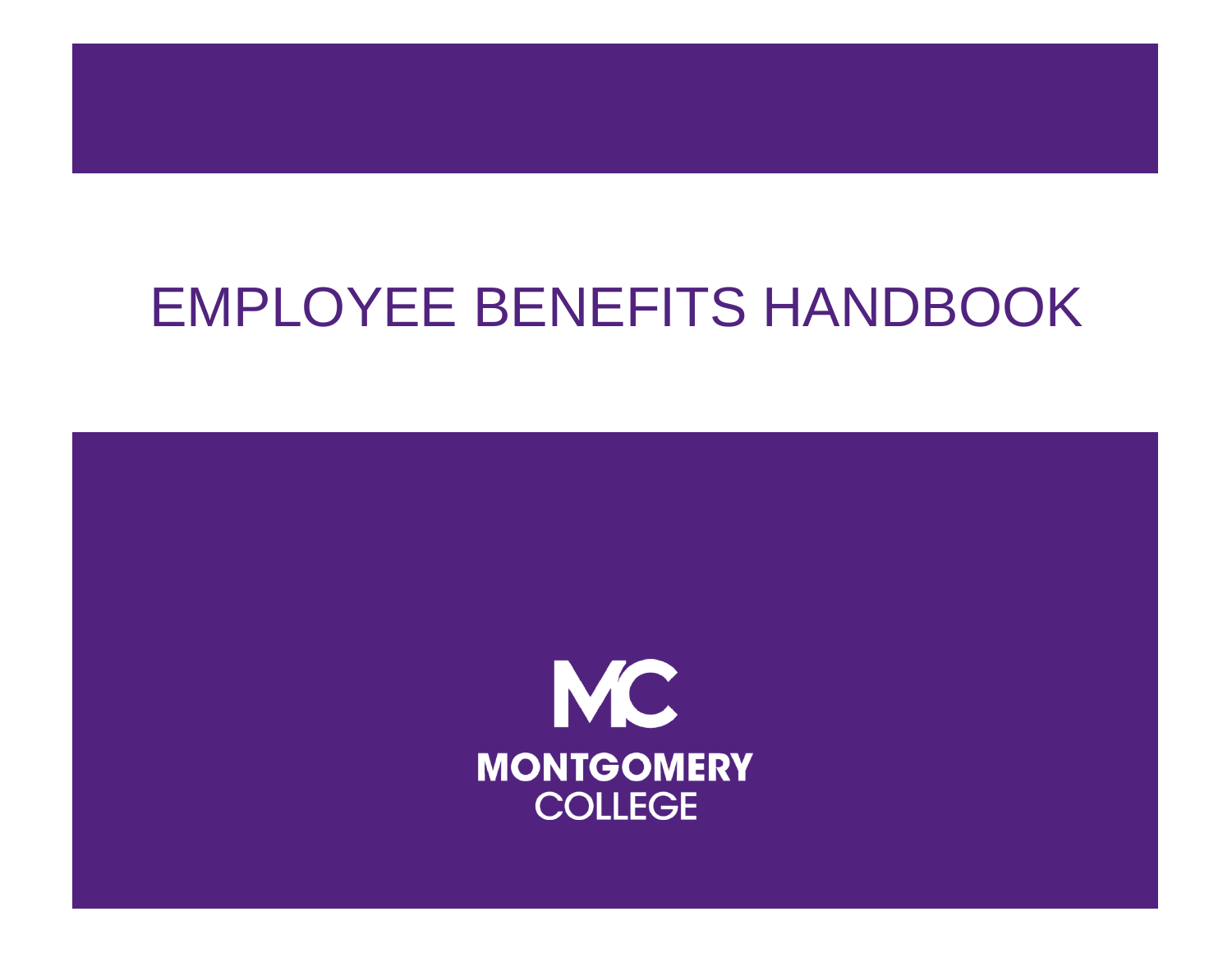

## **Montgomery College**

2021 Employee Benefits Handbook

## **Contents**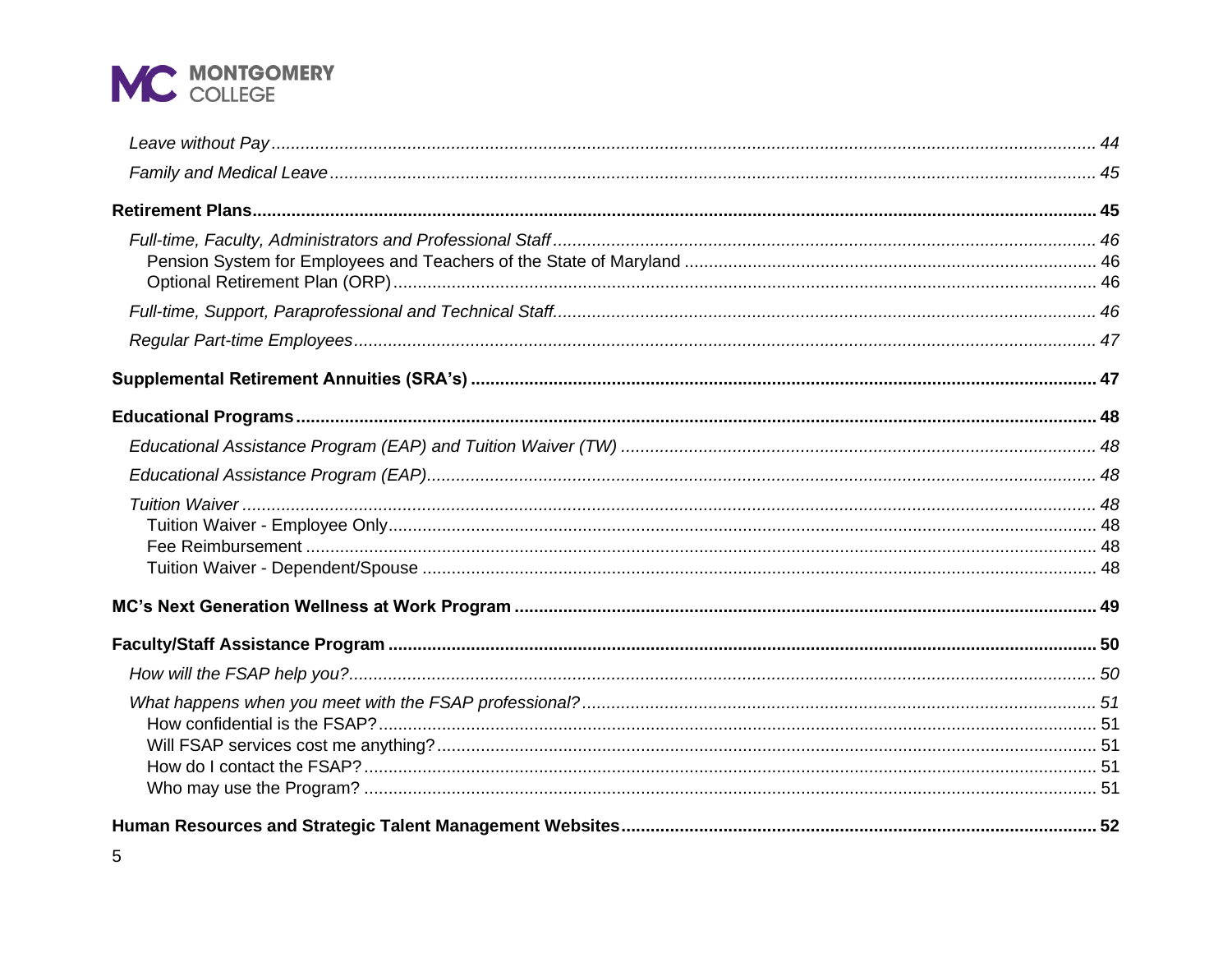| $Workday52$ |  |
|-------------|--|
|             |  |
|             |  |
|             |  |
|             |  |
|             |  |
|             |  |
|             |  |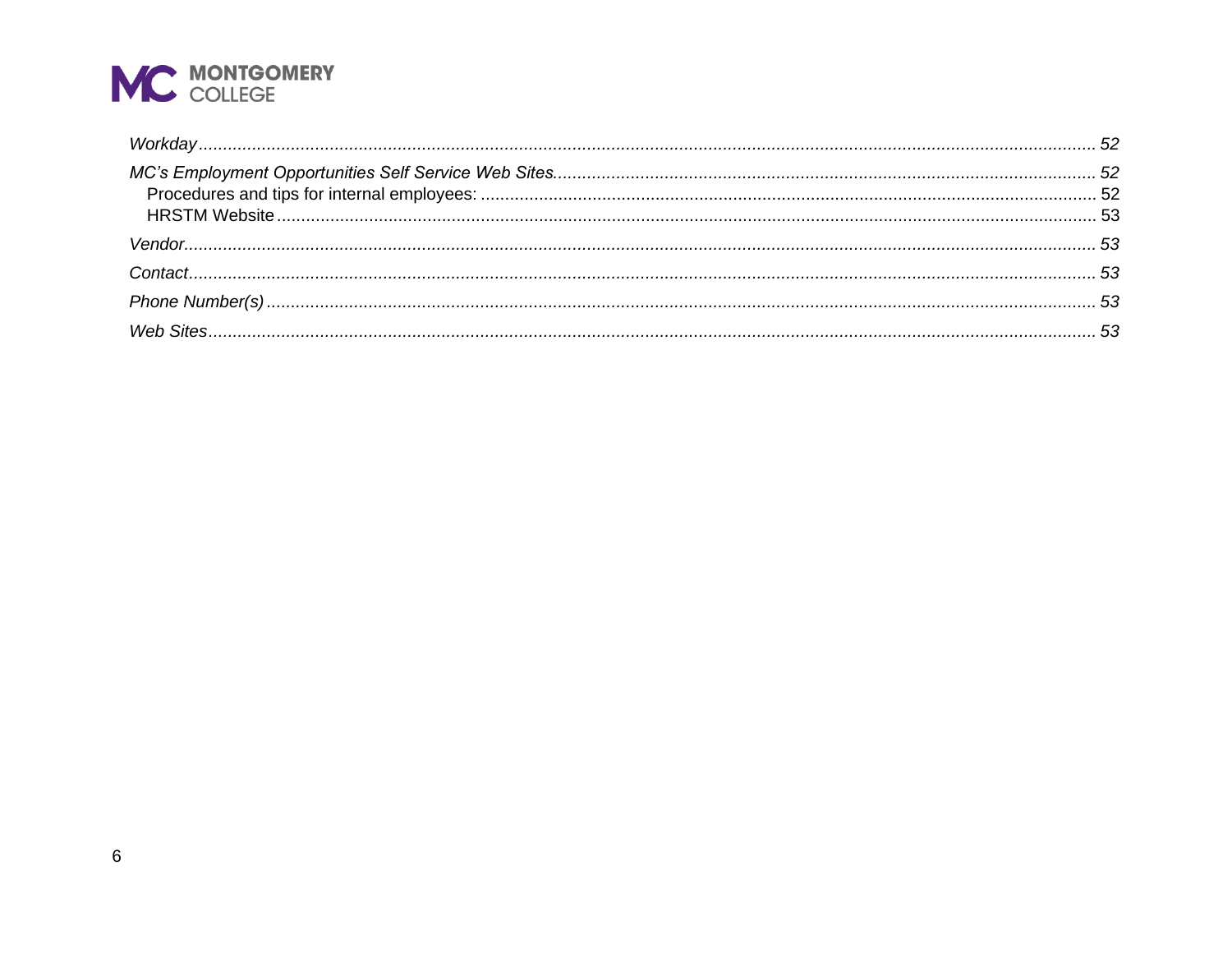

## **Preface**

<span id="page-6-0"></span>This Employee Benefits Handbook is intended to serve as a reference guide to the benefits that are to you if you are an eligible employee of Montgomery College This Handbook should not be construed as constituting a contract, express or implied, between the College and any person. The College may issue supplements to the benefits provided under the Plan.

Readers should use this Handbook solely as a reference document. All employees are encouraged to use this Handbook in conjunction with current editions of other important College publications and documents, particularly the P&P Manual and any applicable collective bargaining agreement. Although this publication has been carefully reviewed for accuracy and currency, where there is a conflict between any official College document and any summary of such documents, which may appear in this Handbook, the provisions of the official document shall apply.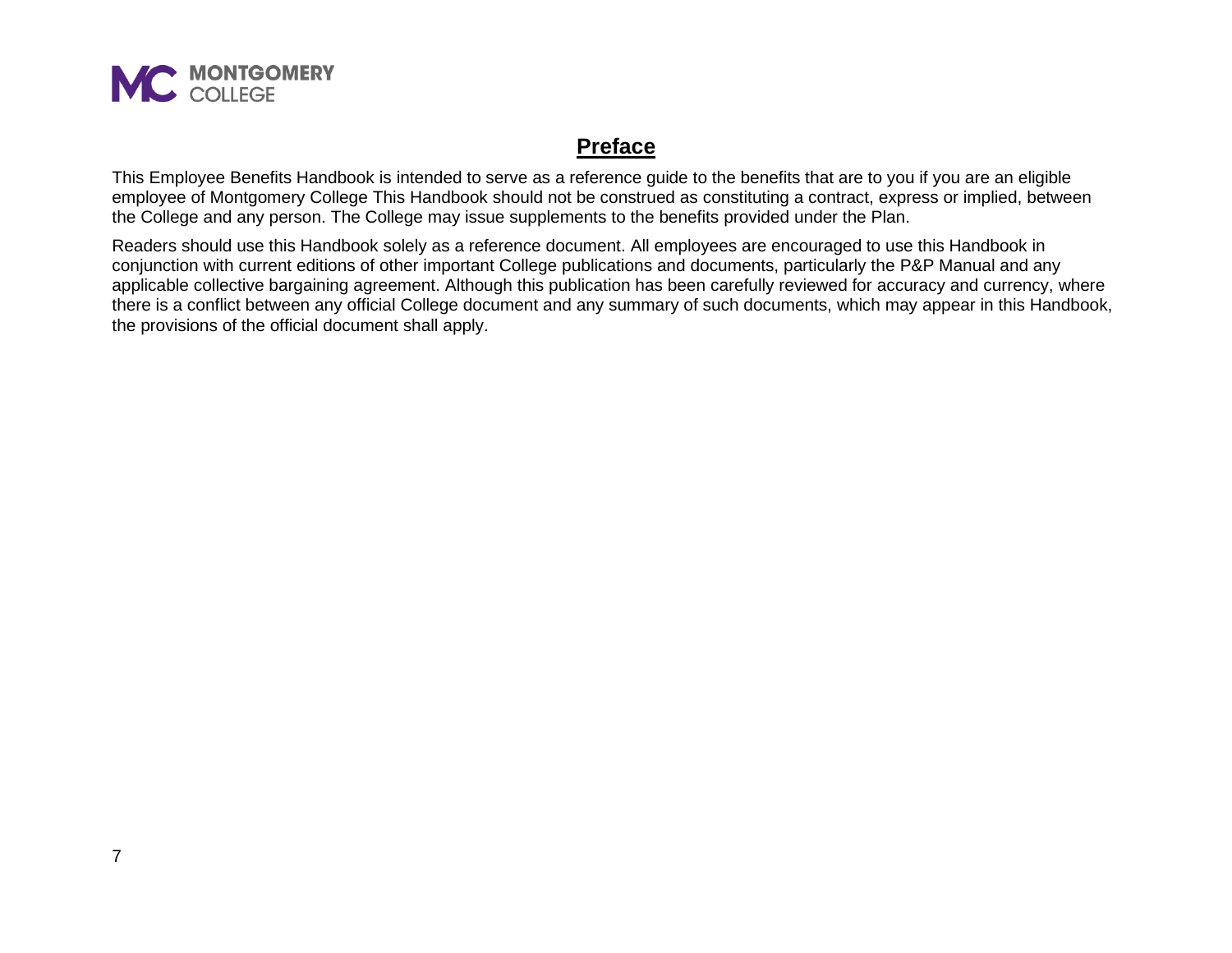

## **Health Plans**

<span id="page-7-0"></span>Generally, you cannot change the elections you selected outside of Open Enrollment, except in cases of a change in your family status. Please refer to the section entitled "Enrollment - Points to Consider" below for the rules relating to these types of changes.

The College offers a variety of high quality and affordable medical and dental benefit plans. If you meet the eligibility requirements as set forth in this Summary Booklet, you may elect to enroll in one of the three medical plans and/or two dental plans described below.

## <span id="page-7-1"></span>**Eligibility and Participation**

All full-time and part-time regular and temporary with benefits employees (and their dependents) are eligible to participate in the health benefit plans described in this booklet. You and the College share in the cost of the plans. If you are enrolling for the first time or changing your coverage, you will complete your enrollment through the Workday system.

Newly hired employees are eligible to participate in the benefit plans on the first of the calendar month following employment date, provided they have completed the Workday online enrollment process by the last day of the month in which they were hired. New employees have 31 days from date of hire to enroll. Failure to enroll within 31 days will preclude participation in a plan until the next open enrollment period.

Copies of birth certificates and marriage certificates are required to add dependents to group health, dental, vision, and life insurance plans. Certificates for dependents must be uploaded to Workday, or insurance coverage for dependents will be terminated. Once terminated, coverage cannot be reinstated until the next open enrollment period (provided the employee provides appropriate copies of their required documentation).

## <span id="page-7-2"></span>**Enrollment-Points to Consider**

Newly hired employees who elect coverage are eligible effective the first day of the month following date of hire. Certain changes in your family status may make you eligible to modify your benefit coverage before the end of the Plan Year. These changes include:

- Marriage, legal separation, or divorce
- Death of a spouse or child
- Birth or adoption of a child
- Dependent child reaches plan's maximum age limit of age 26 -
- Dependent child becoming eligible or re-eligible for coverage
- Loss of spouse's job

Adding or dropping coverage through your spouse's plan during its open enrollment (i.e., during the 31-day period beginning with the first day of your spouse's open enrollment period).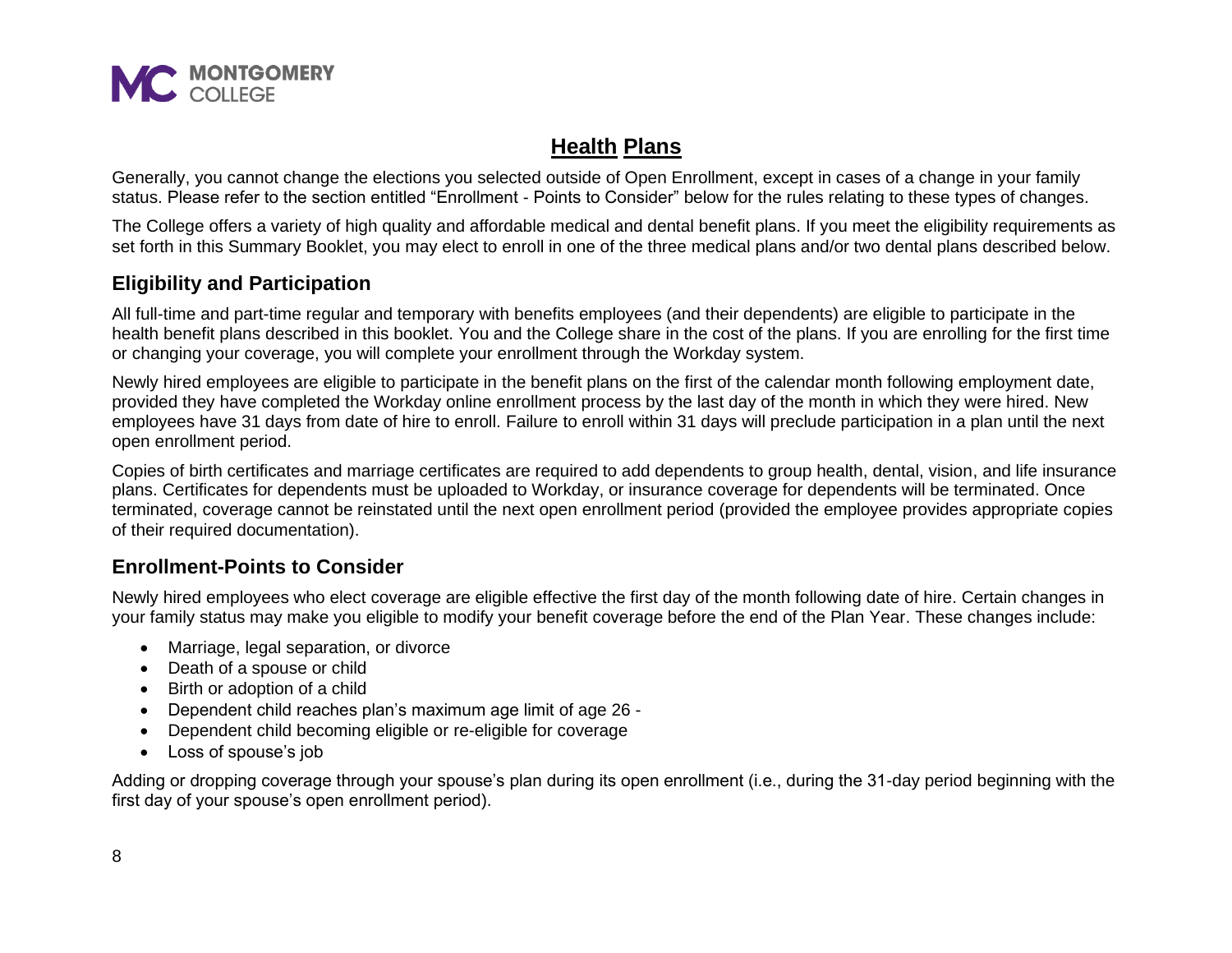

In all cases, you MUST notify the Office of Human Resources and Strategic Talent Management (HRSTM) of your change of status, by logging into [Workday](https://www.myworkday.com/mc/d/home.htmld) within 31 days of the event. Failure to do so may result in a denial of coverage. Documentation for adding or dropping coverage because of your spouse's open enrollment or your spouse's change of employment is required as well as copies of birth and marriage certificates, if adding dependents to the plans. You will be able to upload your documentation directly to the Workday system.

*Special note when adding a new baby:* Even employees who already have family coverage must enroll the new dependent within 31 days of the birth or adoption.

Employees terminating their employment with the College are covered through the last calendar day of the month in which they worked.

#### <span id="page-8-0"></span>**Employees on leave of absence without pay**

Employees on leave of absence without pay are responsible for paying both the employee and employer cost for benefits for the duration of their leave. However, employees on leave of absence under the Family and Medical Leave Act (FMLA) are eligible for an employer contribution to health insurance and can pick to either pay their insurance during the FMLA period or when they return to work. Employees going on leave of absence should contact the Human Resources and Strategic Talent Management for further details.

## <span id="page-8-1"></span>**Health Insurance Marketplace Coverage Options & Your Coverage**

#### *PART A: General Information*

*The Affordable Care Act enables workers to purchase insurance coverage in the Health Insurance Marketplace. To assist you as you evaluate options for you and your family, this notice provides some basic information about the new Marketplace and employmentbased health coverage offered by your employer.*

#### <span id="page-8-2"></span>**What is the Health Insurance Marketplace?**

The Marketplace is designed to help you find health insurance that meets your needs and fits your budget. The Marketplace offers "one-stop shopping" to find and compare private health insurance options. You may also be eligible for a tax credit that lowers your monthly premium. Open enrollment for health insurance coverage through the Marketplace begins in October 2020 for coverage starting January 1, 2021.

#### <span id="page-8-3"></span>**Can I Save Money on my Health Insurance Premiums in the Marketplace?**

You may qualify to save money and lower your monthly premium, but only if your employer does not offer coverage, or offers coverage that does not meet certain standards. The savings on your premium that you are eligible for depends on your household income.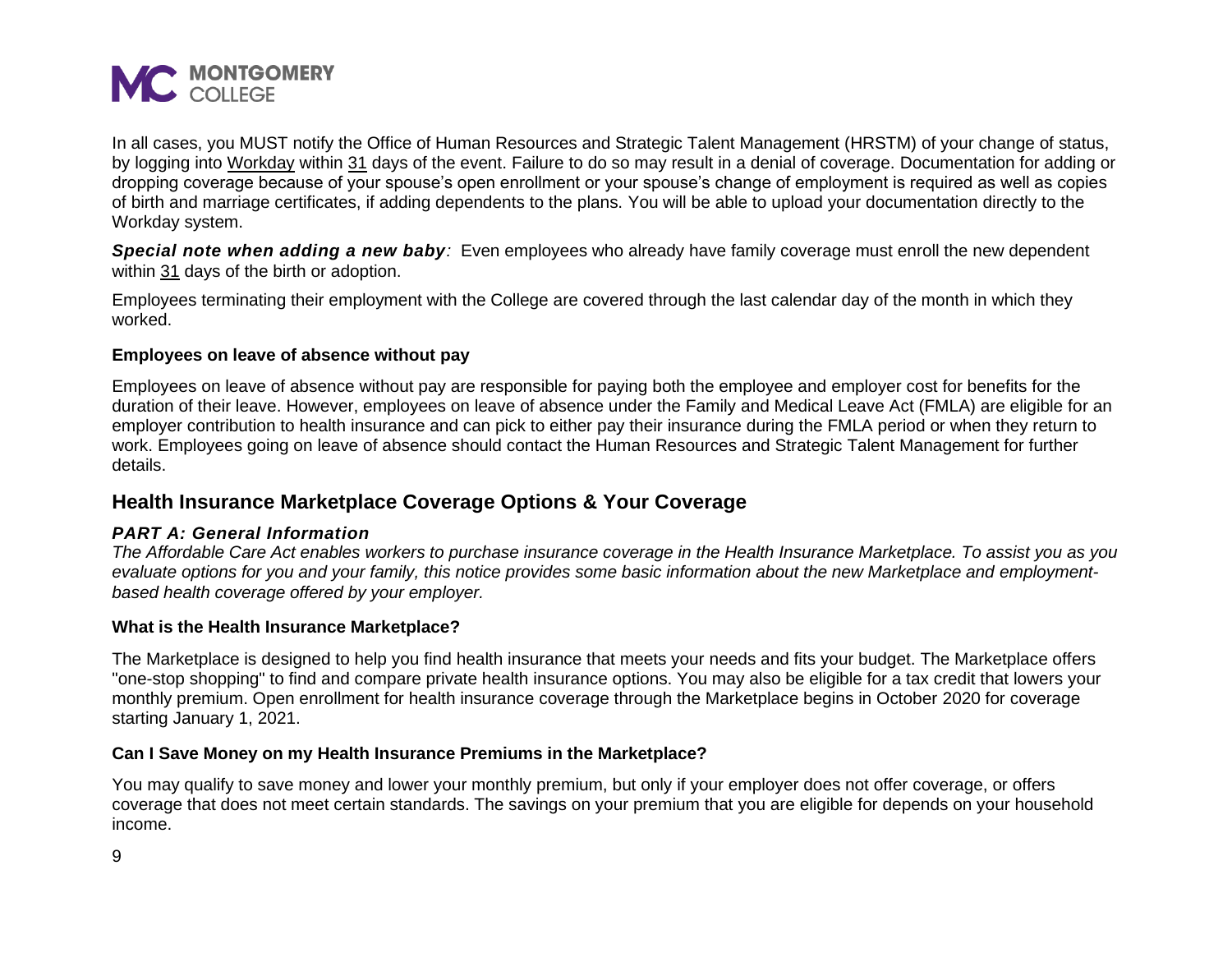

#### <span id="page-9-0"></span>**Does Employer Health Coverage Affect Eligibility for Premium Savings through the Marketplace?**

Yes. If you have an offer of health coverage from your employer that meets certain standards, you will not be eligible for a tax credit through the Marketplace and may wish to enroll in your employer's health plan. However, you may be eligible for a tax credit that lowers your monthly premium, or a reduction in certain cost-sharing options if your employer does not offer coverage to you at all or does not offer coverage that meets certain standards. If the cost of a plan from your employer that would cover you (and not any other members of your family) is more than 9.5% of your household income for the year, or if the coverage your employer provides does not meet the minimum value standard set by the Affordable Care Act, you may be eligible for a tax credit.1

Note: If you purchase a health plan through the Marketplace instead of accepting health coverage offered by your employer, then you may lose the employer contribution (if any) to the employer-offered coverage. Also, this employer contribution -as well as your employee contribution to employer-offered coverage- is often excluded from income for Federal and State income tax purposes. Your payments for coverage through the Marketplace are made on an after- tax basis.

#### <span id="page-9-1"></span>**How Can I Get More Information?**

For more information about your coverage offered by your employer, please check your summary plan description or contact [Suzanne Redding](mailto:suzanne.redding@montgomerycollege.edu) (240.567.5354).

The Marketplace can help you evaluate your coverage options, including your eligibility for coverage through the Marketplace and its cost. Please visit [HealthCare.gov](http://healthcare.gov/) for more information, including an online application for health insurance coverage and contact information for a Health Insurance Marketplace in your area.

#### *PART B: Information About Health Coverage Offered by Your Employer*

*This section contains information about any health coverage offered by your employer. If you decide to complete an application for coverage in the Marketplace, you will be asked to provide this information. The numbers below correspond to the numbering used in the Marketplace application.*

| 3. Employer name: Montgomery College                                               |              | 4. Employer Identification Number (EIN) 52-0891845       |
|------------------------------------------------------------------------------------|--------------|----------------------------------------------------------|
| 5. Employer address: 9221 Corporate Blvd., 1 <sup>st</sup> Floor                   |              | 6. Employer phone number: 240.567.5353                   |
| 7. City: Rockville                                                                 | 8. State: MD | 9. ZIP code 20850                                        |
| 10. Who can we contact about employee health coverage at this job? Suzanne Redding |              |                                                          |
| 11. Phone number: 240.567.5354                                                     |              | 12. Email address: suzanne.redding@montgomerycollege.edu |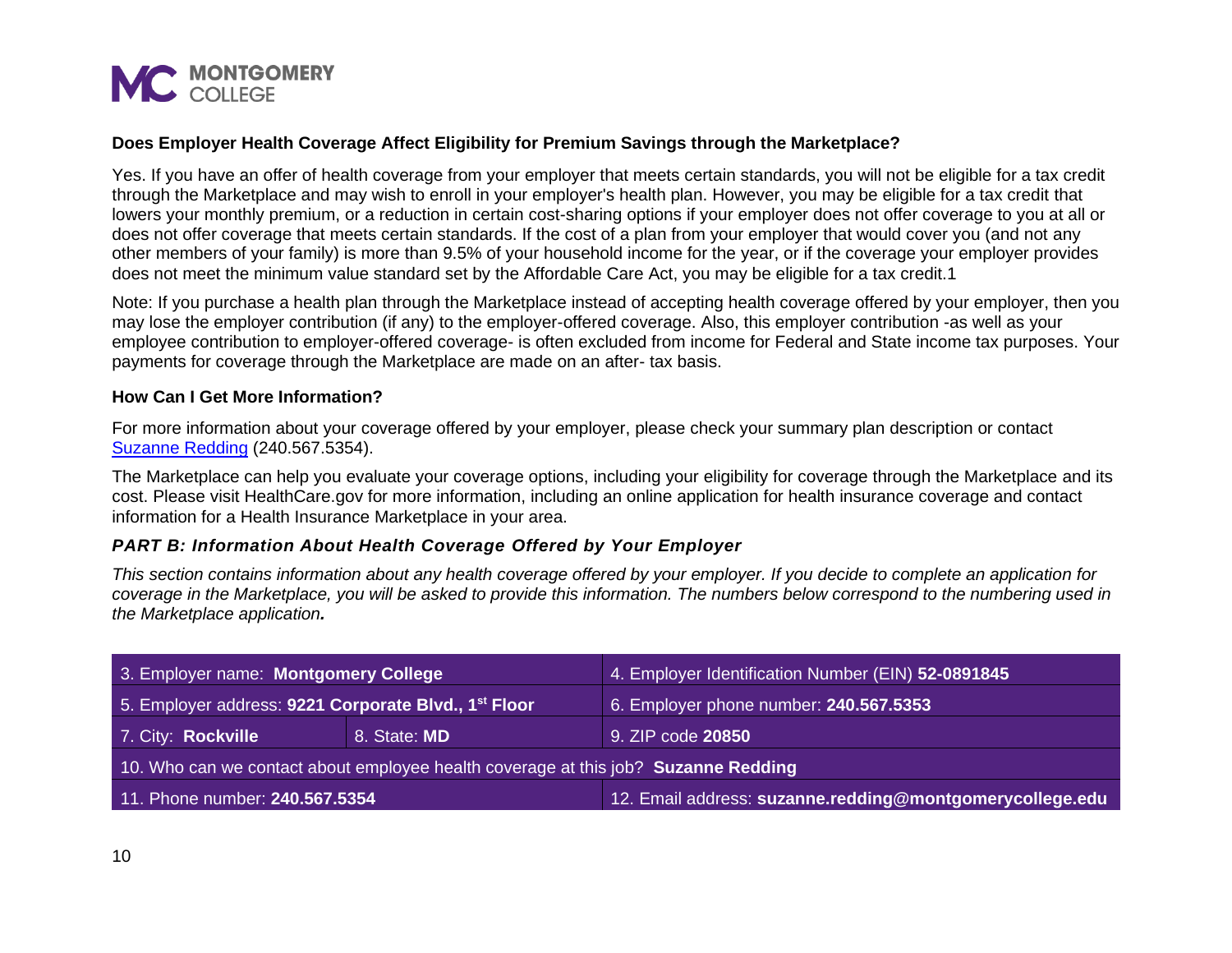

Here is some basic information about health coverage offered by this employer:

As your employer, we offer a health plan to some employees.

- Eligible employees are: Faculty, Staff and Administrators in Benefit eligible positions, and temporary employees with benefits (and their eligible dependents) are eligible to participate in the health benefit plans.
- With respect to dependents we do offer coverage. Eligible dependents are:
	- o Legal spouse
	- $\circ$  Biological stepchild, legally adopted, foster child or child in legal custody under the age of 26
	- $\circ$  If checked, this coverage meets the minimum value standard, and the cost of the coverage to you is intended to be affordable, based on employee wages.

## <span id="page-10-0"></span>**Medical Plans**

#### Pre-Tax Premiums

The employee's share of all health and dental insurance premiums will be paid with pre-tax dollars, as allowed by Section 125 of the Internal Revenue Code (IRC). This means that the health and dental insurance premiums deducted from your paycheck each pay period are not taxed. Therefore, by electing medical and/or dental coverage, you are also selecting pre-tax health premiums. All Section 125 contributions must be coordinated with any 403(b) and 457(b) contributions you make to any retirement annuity programs.

*The CIGNA Choice Fund/HSA Plan* is a consumer-driven healthcare plan that engages covered individuals in choosing their own health care providers, managing their own health expenses, and improving their own health with respect to factors that they can control.

Out-of-pocket maximum is \$4,000 per person per year, \$6,500 for two persons and \$8,000 for a family.

• Prescriptions covered at a 10%, 20%, 40% coinsurance after the deductible has been met with minimums and maximums for each. Plan pays 100% once maximum out of pocket is reached.

The college will fund \$500.00 into an employee's health savings account in January 2021 for those with single coverage, \$750.00 for those with two-person coverage, and \$1,000.00 for family coverage. The HSA allows individuals to save money that they do not spend this year for health care expenses in future years. A debit card will be issued for those who wish to pay health expenses from the account. Individuals may contribute towards their HSA via pre-tax payroll deduction up to the IRS limits (\$3,600 single, \$7,200 for 2 individuals, and \$7,200 for family inclusive of college funding). Age 55 and older may contribute an additional \$1,000.

*The Open Access Plus (OAP) network* provides employees and their eligible dependents with discounts. For employees who utilize OAP providers, the plan 90%, after the deductible is satisfied. The plan pay 70% of the reasonable and customary charges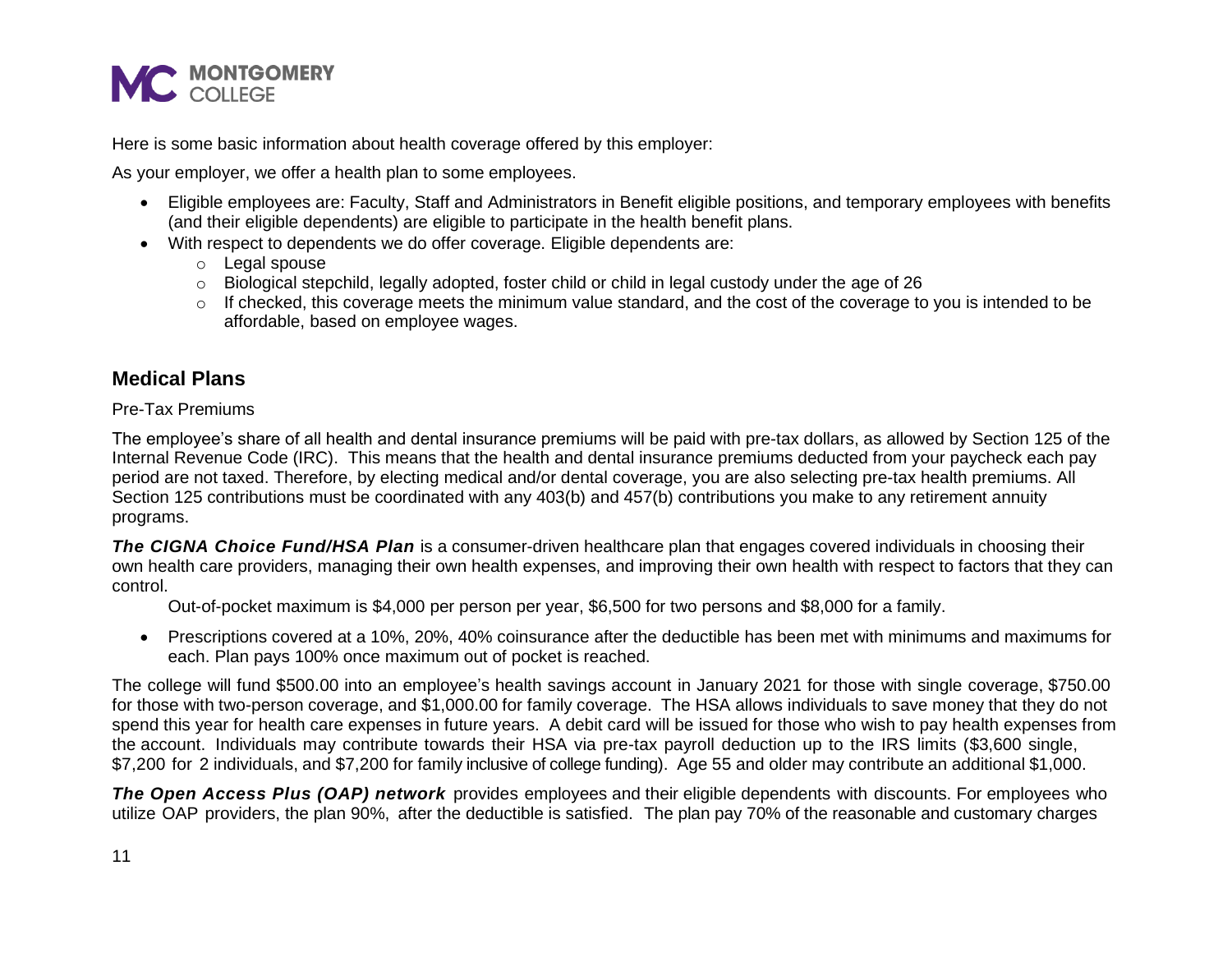

with non-participating doctors or facilities pay 30%, after the deductible is satisfied. All family members contribute towards the family deductible. The plan will not pay an individual's claims until the total family deductible has been met. Employees enrolled in the Choice Fund cannot have other health coverage, including Medicare Part A. Employees who are considering enrolling in the Choice Fund must incur and be reimbursed all their Health Care Flexible Spending Account (FSA) monies by 12/31/20 per IRS regulation. Dependent children covered under the plan must be claimed on the employee's tax return for that year of coverage to use HSA monies to pay for their expenses.

#### <span id="page-11-0"></span>**CIGNA HealthCare Point of Service Plan (POS)**

The CIGNA HealthCare Point of Service Plan (POS) provides employees and their families the flexibility to use the plan as an HMO (in-network) by selecting a Primary Care Physician, in which case services are covered by payment of specific co-pays and/or deductibles, or to select their own physician (out-of-network) in which case the participant pays a greater share of the total cost. When using the plan like an HMO, participants must abide by specific rules concerning referrals for specialists. If you have any questions regarding specialty services, please call your Primary Care Physician prior to any appointment with a specialist. Cigna is not the pharmacy benefit provider. CVS/Caremark administers the prescription drug benefit for pharmacy and mail order, for both the Cigna plans.

- In-network deductible \$500 per person, per calendar year
- Out-of-network deductible \$1,000 per person per calendar year
- In-network out-of-pocket limits is \$4,000 per person per year and \$8,000 per family
- Out-of-network out-of-pocket limit is \$8,000 per person per year and \$16,000 per family
- Emergency Room copay \$150
- Office Visits (primary/specialist) are \$25/\$50
- No vision coverage under the plan.

#### <span id="page-11-1"></span>**Kaiser Permanente HMO**

Kaiser Permanente HMO is a traditional group model health plan in a clinic-type setting. Medical centers are located throughout the Washington, DC metropolitan area with primary care physicians, specialists, and vital services all under one roof. Kaiser Permanente is fully accredited by the National Committee for Quality Assurance (NCQA), the industry watchdog group that measures health plan quality and performance.

- Office Visits (primary/specialist) \$25/\$50
- Emergency Room copay \$100
- Inpatient copay \$250
- Rx generic/formulary/non-formulary at Kaiser pharmacy \$20/\$35/\$50 and at participating pharmacies \$30/\$50/\$75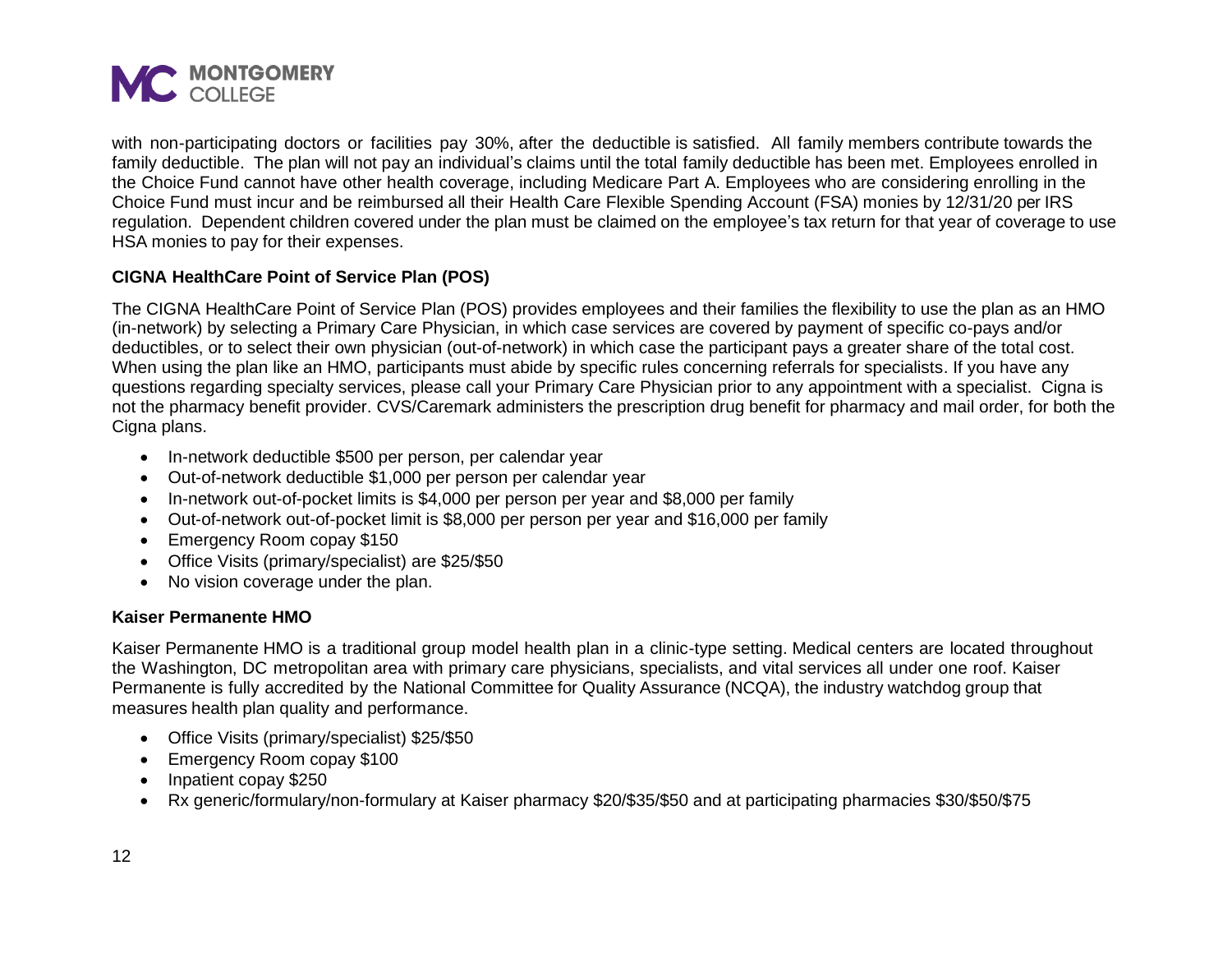

#### <span id="page-12-0"></span>**Health Plan Comparison Guide**

## Table 1 - Inpatient Services

|                             | <b>CIGNA Choice Fund/HSA</b>     | <b>CIGNA/POS</b>                 | <b>Kaiser Permanente</b> |
|-----------------------------|----------------------------------|----------------------------------|--------------------------|
| Hospital Room & Board       | 90%/70% R&C<br>after deductible. | 90%/70% R&C<br>after deductible. | 100% after \$250 co-pay  |
| Surgery                     | 90%/70% R&C<br>after deductible. | 90%/70% R&C<br>after deductible  | 100% after \$250 copay   |
| Anesthesia                  | 90%/70% R&C<br>after deductible. | 90%/70% R&C<br>after deductible  | 100% after \$250 copay   |
| Medical Services            | 90%/70% R&C<br>after deductible. | 90%/70% R&C<br>after deductible  | 100% after \$250 copay   |
| Diagnostic Tests            | 90%/70% R&C<br>after deductible  | 90%/70% R&C<br>after deductible  | 100% after \$250 copay   |
| <b>Special Duty Nursing</b> | 90%/70% R&C<br>after deductible  | 90%/70% R&C<br>after deductible  | 100% after \$250 copay   |
| Drugs and Medications       | 90%/70% R&C<br>after deductible  | 90%/70% R&C<br>after deductible  | 100% after \$250 copay   |
| Mental Health               | 90%/70% R&C<br>after deductible  | 90%/70% R&C<br>after deductible  | 100% after \$250 copay   |

OAP – Additional discounts available through the Open Access Plus network. R&C - Reasonable and Customary charges

**NOTE: IT IS ONLY A SUMMARY**. For specific coverage, limitations, and exclusions, please consult the literature provided by each company or call the appropriate member services number.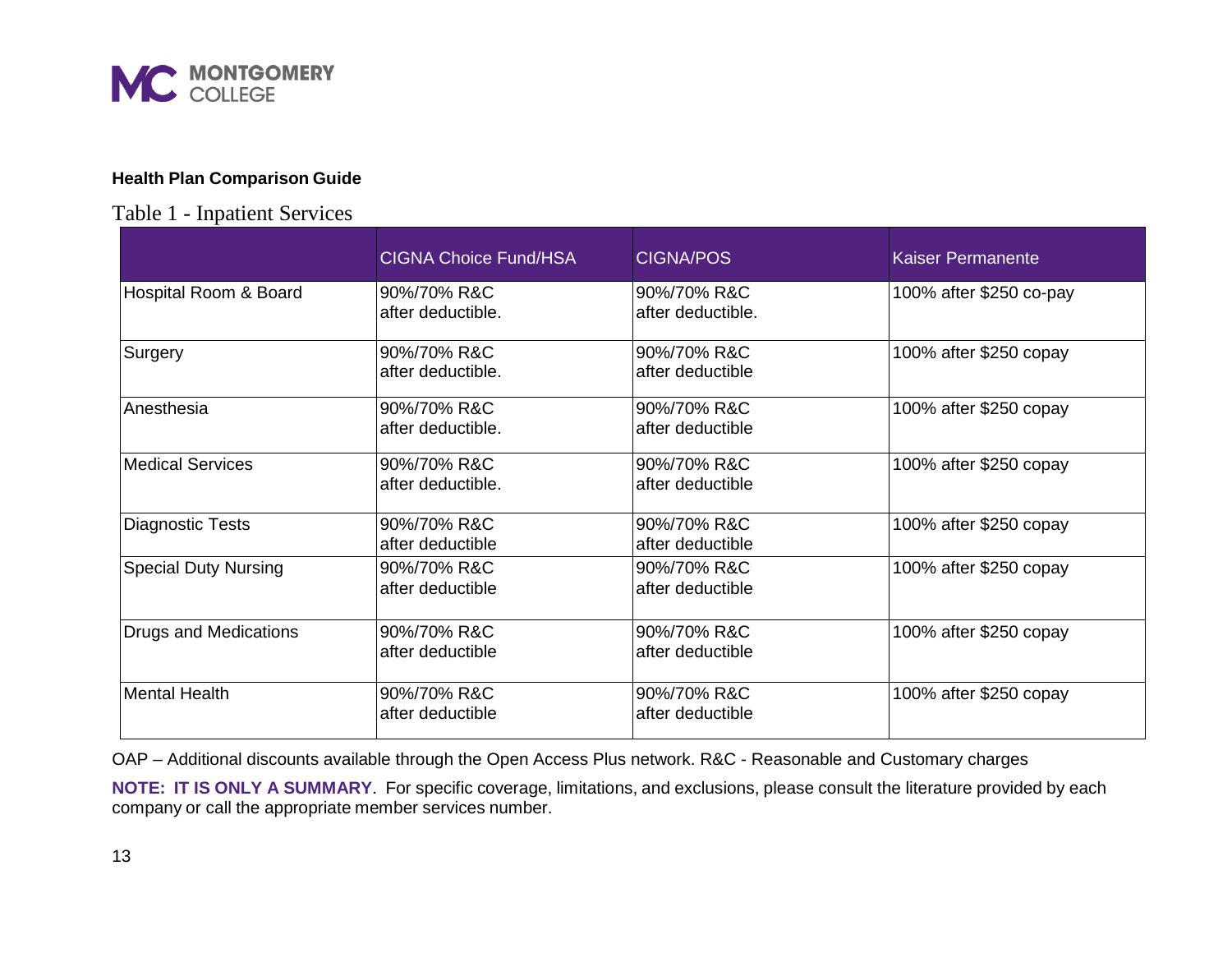

## Table 2 - **Outpatient Services**

|                                          | <b>CIGNA Choice Fund/HSA</b>                                                                                                                                                                                                        | <b>CIGNA/POS</b>                                                                                                                   | <b>Kaiser Permanente</b>                                 |
|------------------------------------------|-------------------------------------------------------------------------------------------------------------------------------------------------------------------------------------------------------------------------------------|------------------------------------------------------------------------------------------------------------------------------------|----------------------------------------------------------|
| <b>Office Visits</b>                     | 90%/70% R&C<br>after deductible                                                                                                                                                                                                     | \$25 copay for PCP visit<br>\$50 copay for specialist                                                                              | \$25 copay PCP visit<br>\$50 copay for specialist<br>cop |
| <b>Preventative Care Exams</b>           | No charge in network/70% R&C<br>after deductible                                                                                                                                                                                    | No charge in network/70% R&C<br>after deductible                                                                                   | No charge                                                |
| Surgery                                  | 90%/70% R&C<br>after deductible                                                                                                                                                                                                     | 90%/70% R&C<br>after deductible                                                                                                    | \$50 copay per procedure                                 |
| <b>Diagnostic Tests</b>                  | 90%/70% R&C<br>after deductible                                                                                                                                                                                                     | 90%/70% R&C after deductible                                                                                                       | No charge                                                |
| <b>Prescription Drugs</b>                | 10% with \$10 min./\$20 max.,20%<br>with \$20 min./\$50 max.40% with \$40<br>min./\$100 max. after deductible <sup>*</sup><br>generic/formulary/non-formulary Drug   generic/formulary/non-formulary<br>Utilization Review Program4 | 10% with \$10 min./\$20 max.<br>20% with \$20 min./\$50 max.<br>40% with \$40 min./\$100 max.♦<br>Drug Utilization Review Program4 | \$20/35/50<br>generic/formulary/non-<br>formulary at KP  |
| <b>Mental Health Care</b>                | 90%/70% R&C after deductible                                                                                                                                                                                                        | \$25 copay                                                                                                                         | \$25 copay/individual visits,<br>\$12 copay/group visits |
| Deductible                               | \$1,400 Single<br>\$2,800 Two Persons, \$3,300 Family                                                                                                                                                                               | \$500 In-Network<br>\$1,000 Out-of-Network                                                                                         | N/A                                                      |
| Maximum out-of-pocket<br><b>Expenses</b> | \$4,000 Single<br>\$6,500 Two Persons<br>\$8,000 Family                                                                                                                                                                             | \$4,000/\$8,000 Single/Family<br>In-Network<br>\$8,000/\$16,000 Single/Family<br>Out-of-Network (incl. prescriptions)              | Single \$3,500<br><b>Family \$9,400</b>                  |

 $\bullet$  Double copay penalty applies on  $4^{\text{th}}$  fill at retail level on maintenance medications.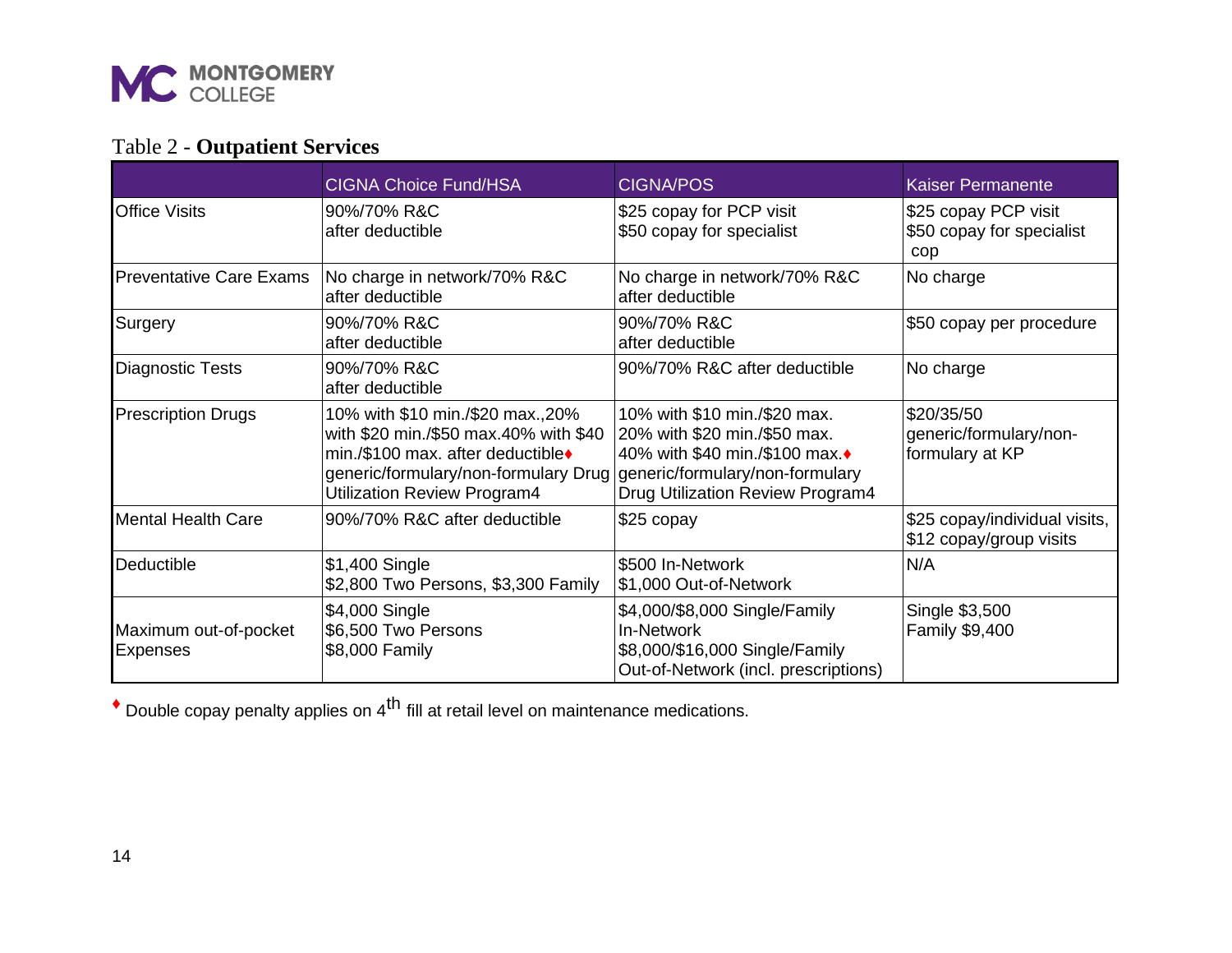

## Table 3- Other Services

|                                 | <b>CIGNA Choice Fund/HSA</b> | <b>CIGNA/POS</b>                                | <b>Kaiser Permanente</b>                                                              |
|---------------------------------|------------------------------|-------------------------------------------------|---------------------------------------------------------------------------------------|
| <b>Routine Eye Exams</b>        | not covered                  | not covered                                     | \$15/\$30 copay (eye refraction<br>exam), 25% discount for<br>eyeglasses purchased at |
|                                 |                              |                                                 | <b>Kaiser Optical Shops</b>                                                           |
| <b>Routine Hearing Exams</b>    | not covered                  | \$25/\$50 copay per visit                       | \$25/\$50 copay                                                                       |
| <b>Allergy Testing</b>          | 90%/70% R&C                  | \$50 copay per visit                            | \$25/\$50 copay                                                                       |
|                                 | after deductible             |                                                 |                                                                                       |
| <b>Skilled Nursing Facility</b> | 90%/70% R&C                  | 90%/70% R&C (60 days per                        | 100% for 100 days per CY                                                              |
|                                 | after deductible             | CY)                                             |                                                                                       |
| Home HealthCare                 | 90%/70% R&C                  | No Charge In-Network<br>(unlimited days per CY) | 100% (2 hrs. per visit max.)                                                          |
|                                 | after deductible             | 70% Out-of-Network after                        |                                                                                       |
|                                 |                              | deductible (40 days per CY)                     |                                                                                       |
| <b>Hospice Care</b>             | 90%/70% R&C                  | No Charge In-Network                            | No Charge                                                                             |
|                                 | after deductible             | 70% Out-of-Network after<br>deductible          |                                                                                       |
| <b>Emergency Room Care</b>      | 90% R&C                      | $$150$ copay                                    | \$100 copay                                                                           |
|                                 | after deductible             |                                                 |                                                                                       |

## <span id="page-14-0"></span>**Frequently Asked Questions –Health Insurance (FAQ's)**

*When am I allowed to change health carriers?*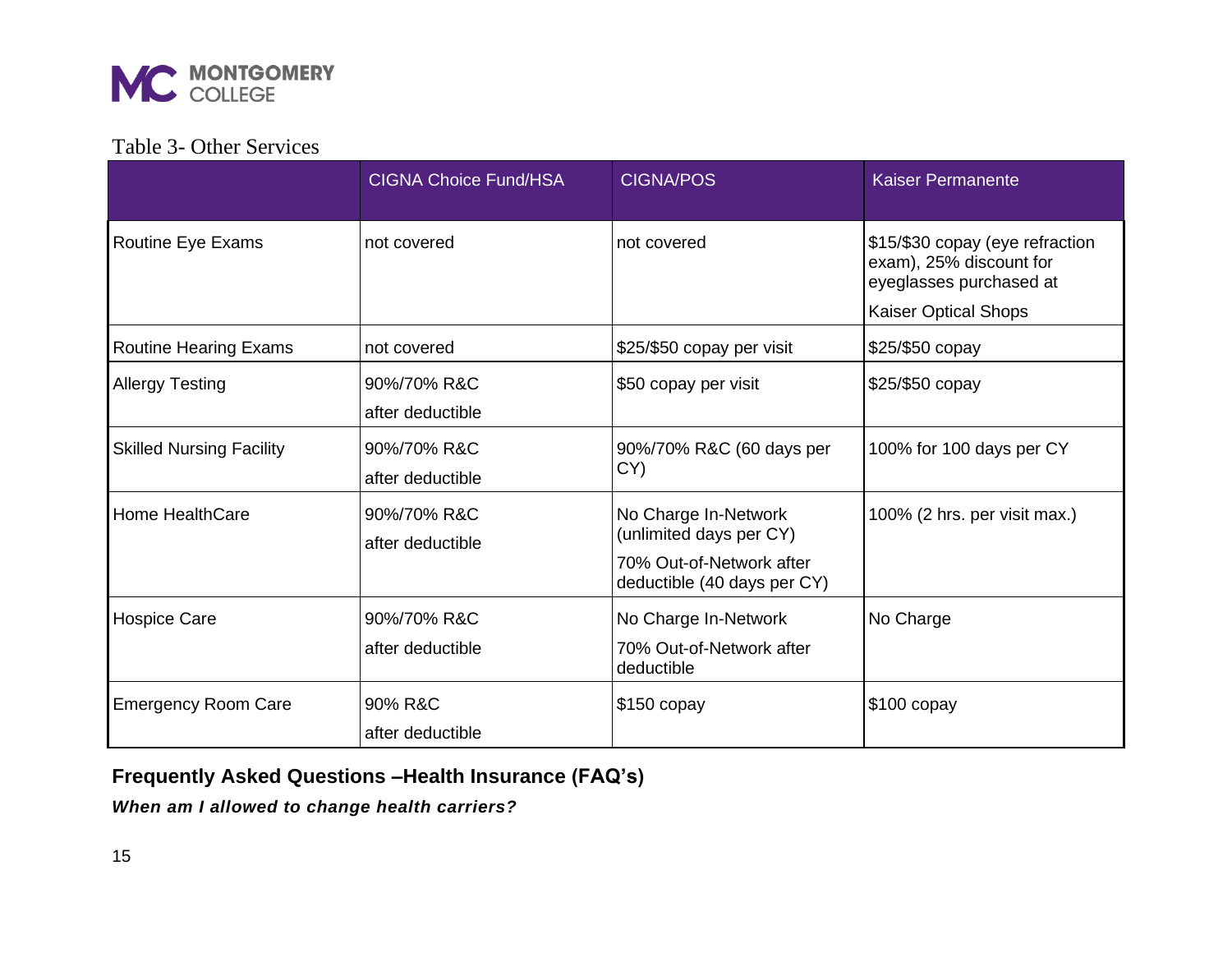

Employees are allowed to change health carriers once a year at open enrollment.

#### *What if I get married or have a baby?*

Changes in dependent coverage must be made within 31 days of the qualifying event (for example, birth or marriage date). Copies of marriage and birth certificates are required to add dependents.

#### *How do I change my doctor if I am in an HMO?*

This can be done by calling the toll-free number listed on your identification card.

#### *Which dental plan allows me to choose my own dentist?*

The Cigna PPO plan allows you to go to the dentist of your choice.

#### *What is a generic drug?*

A generic drug is a prescription drug that has the same active-ingredient formula as a brand-name drug. A generic drug is known only by its formula name and its formula is available to any pharmaceutical company. Generic drugs are rated by the Food and Drug Administration (FDA) to be as safe and as effective as brand-name drugs and are typically less costly.

#### *What is a formulary listing?*

It is a list of preferred, commonly prescribed prescription drugs. These drugs are chosen by a team of doctors and pharmacists because of their clinical superiority, safety, ease of use and cost.

#### *What is a brand drug?*

<span id="page-15-0"></span>It is a drug manufactured by a pharmaceutical company that has chosen to patent the drug's formula and register its brand name.

## **Dental Plans**

<span id="page-15-1"></span>**The Cigna Dental PPO** provides traditional dental insurance coverage under which you are reimbursed for covered expenses on the schedule of benefits as outlined in the certificate of coverage. This dental plan offers the flexibility to see the dentist of your choice with a deductible and co-insurance varying depending on the services provided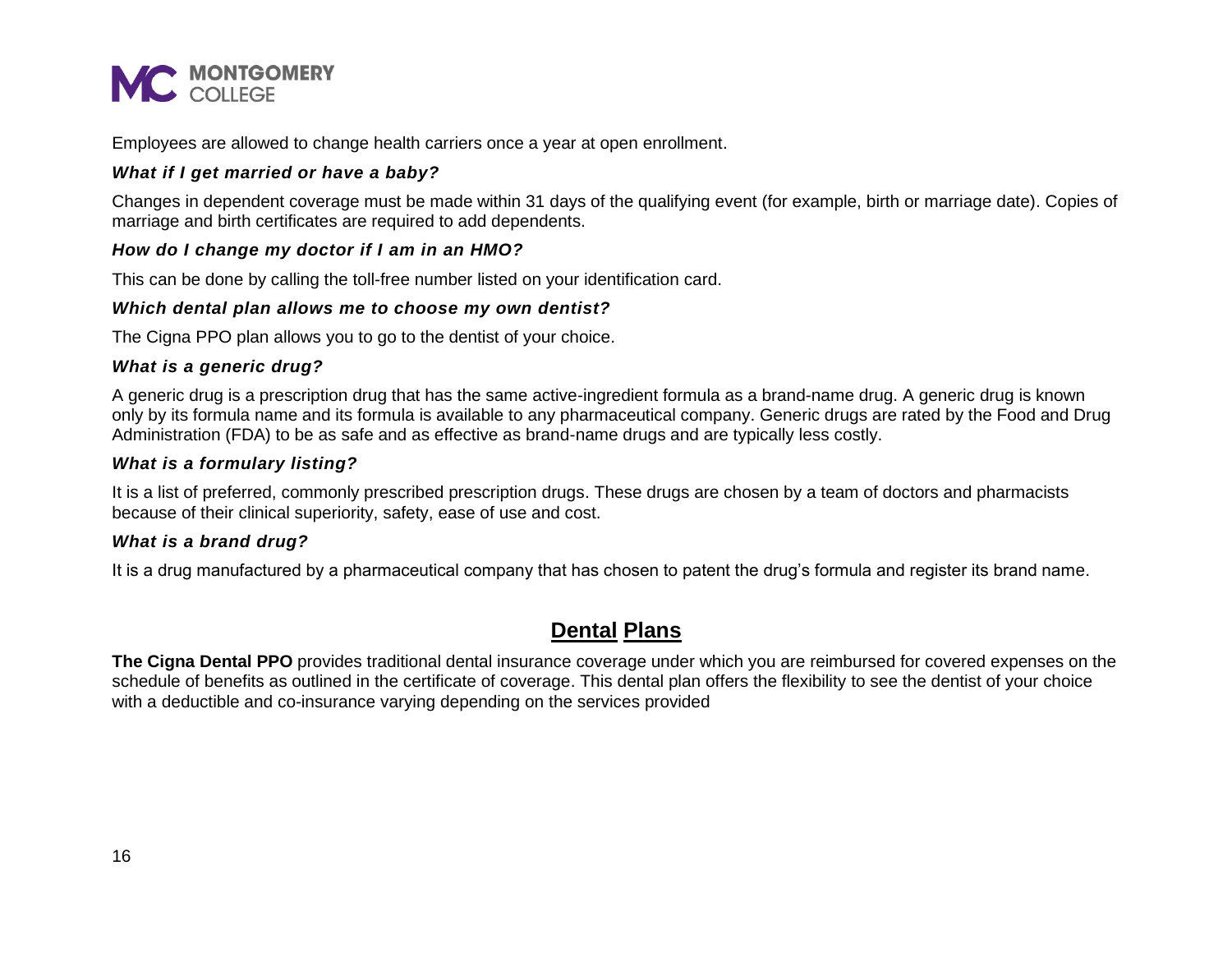

## Table 4 - Schedule of CIGNA PPO Dental Benefits

| <b>Treatment Classification</b> | <b>PPO Dental Benefits</b>                                                   |                     |
|---------------------------------|------------------------------------------------------------------------------|---------------------|
| Class I (Preventative Care)     | Plan Pays 100% of reasonable & customary (R&C) charges with NO deductible    |                     |
| Class II (Basic Restorative)    | Each covered family member pays \$50 annual Deductible                       | Plan Pays 80% R & C |
| Class III Major (Restorative)   | Each covered family member pays \$50 annual Deductible                       | Plan Pays 60% R & C |
| Class IV (Orthodontia)          | Each covered family member pays \$50 lifetime Deductible Plan Pays 60% R & C |                     |
| Class V (Periodontia)           | Each covered family member pays \$50 lifetime Deductible Plan Pays 60% R & C |                     |

## Table 5 - Individual Deductible (Classes IV, V) \$50.00/year

| <b>Maximum Benefit</b>                                                                                                                        |            |
|-----------------------------------------------------------------------------------------------------------------------------------------------|------------|
| <b>Classes I, II, III Combined Calendar Year Maximum</b>                                                                                      | \$2,000.00 |
| <b>Classes IV, V Combined Calendar Year Maximum</b>                                                                                           | \$1,000.00 |
| **If an employee gets their annual cleaning once a year, they will receive \$100.00 towards the<br>combined calendar year maximum for 3 years |            |
| <b>Deductibles</b>                                                                                                                            |            |
| Individual Deductible (Classes II, III)<br>\$50.00/calendar year                                                                              |            |
| **A person must satisfy these deductible amounts before Dental Benefits are payable.                                                          |            |

## <span id="page-16-0"></span>**Cigna Dental Care Plan**

Provides dental coverage under an HMO-like structure. A primary care dentist is required for service. This plan provides coverage based on a predetermined fee schedule with many basic services being covered at NO CHARGE. There are no patient charges for most preventative procedures, no claim forms, no deductibles and no annual dollar maximums. Complex procedures are available at low, pre-set patient charges.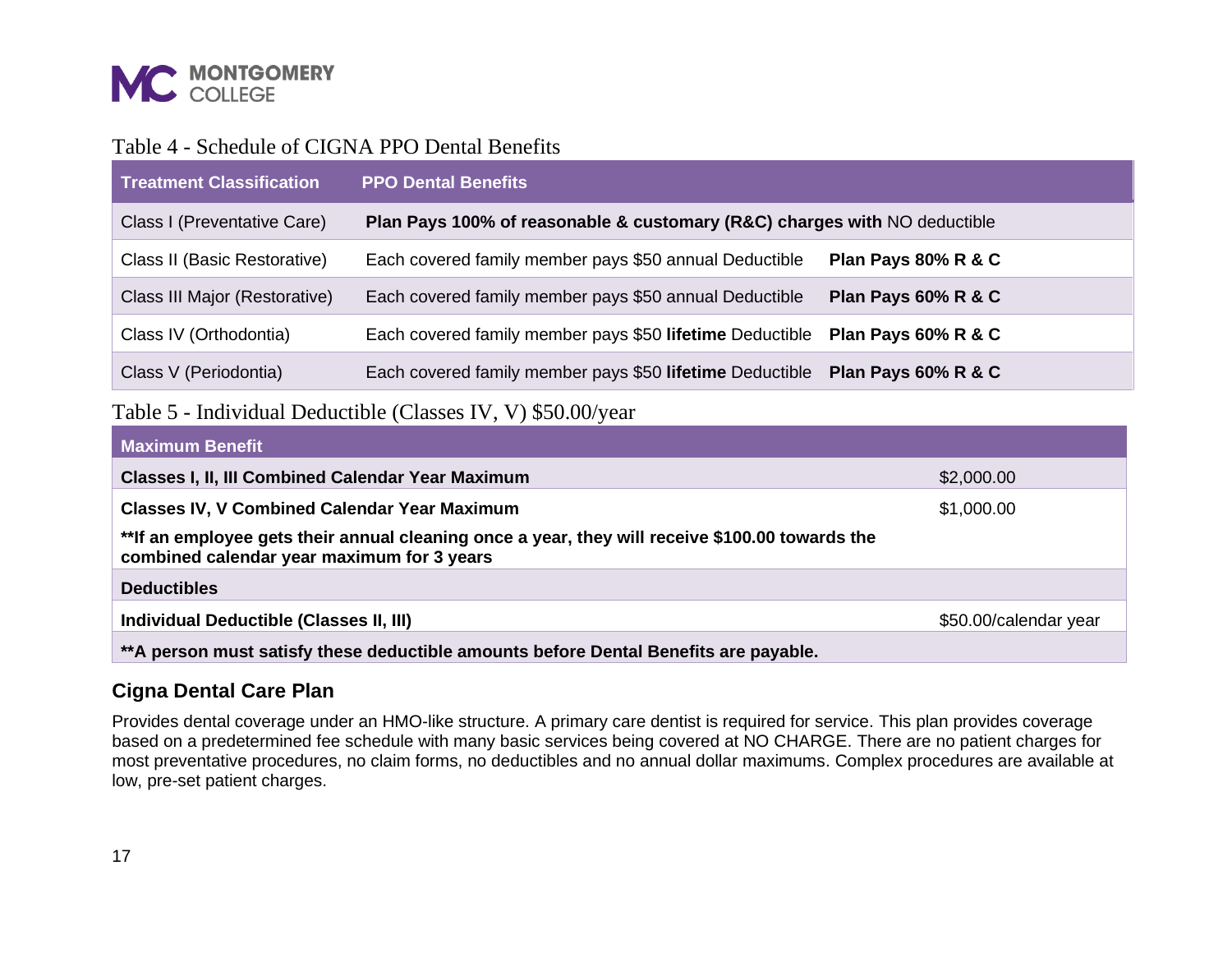

## <span id="page-17-0"></span>**Frequently Asked Questions – Dental (FAQ's)**

#### *Which dental plan allows me to choose my own dentist?*

The Cigna PPO plan allows you to go to the dentist of your choice.

#### *What is the difference between the two dental plans?*

The Cigna Dental Care plan is a managed dental care program. There is a list of dentists that must be utilized, and there is a set fee schedule for services. There are no deductibles or claim forms, only copayments (which vary depending on the services provided).

The PPO Dental plan has a \$50 deductible and the flexibility to see any dentist, however, claim forms must be completed for reimbursement if using a non-PPO dentist.

#### <span id="page-17-1"></span>**Life Insurance**

Montgomery College offers a group life insurance plan through Minnesota Life Insurance Company. It provides a death benefit amounting to two times the employee's annual salary, rounded up to the next \$500, not to exceed \$100,000.00. It is important to be aware that any life insurance valued in excess of \$50,000.00 will be included as taxable income. Seventy-five percent of the cost of the plan is paid by the college and twenty-five percent by the employee. The basic life insurance provides a waiver of premium provision if you are disabled prior to age 60. Life insurance benefits are described in the Group Life Insurance Certificate maintained by HRSTM.

<span id="page-17-2"></span>The life insurance plans also include, at no additional cost to employees, a Travel Assistance Program and Beneficiary Assist program that includes grief, legal and financial counseling. Employees, their spouses, and eligible dependent children are covered.

## **Vision Plan**

The College offers a stand-alone Vision Plan (employee pay all benefit) provided by **EyeMed***.*

The EyeMed WellVision Plans define the industry standard for quality vision care benefits by including:

- Thorough eye exams that ensure ongoing eye care wellness.
- A wide variety of eyewear coverage options, including eyeglasses and contact lenses.
- Controlled pricing on eyewear and lens options through EYEMED doctors and labs.
- Choice of eye care doctors from one of the nation's largest doctor networks**.**

**EyeMed** offers the most extensive national doctor network of independent, private practitioners. In fact, 90% of Americans are within 10 miles of an EYEMED doctor.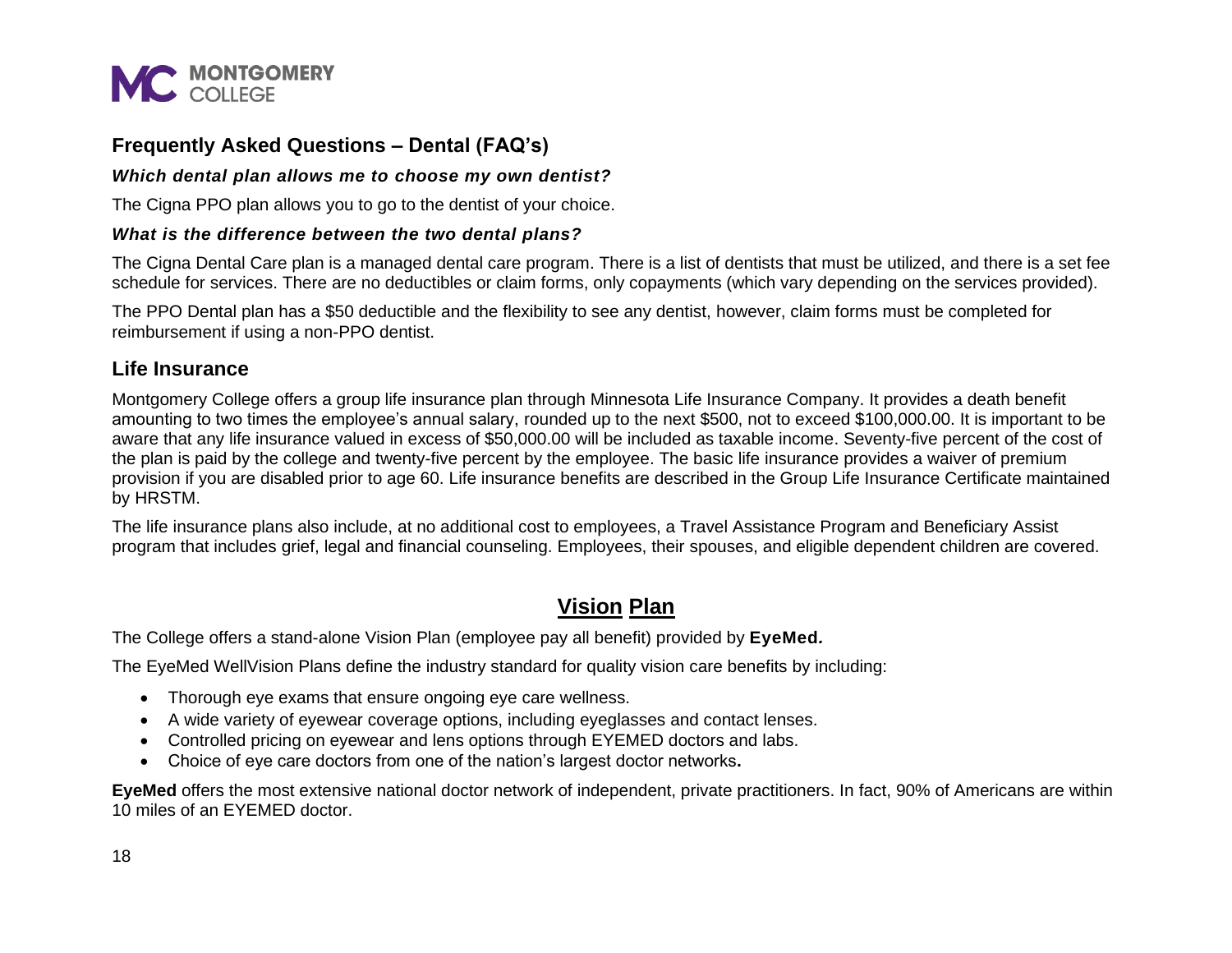

The plan design is 12/12/12: eye exams are covered every 12 months, frames every 12 months, and lenses every 12 months. Hearing aid benefits are also a part of the EyeMed plan.

The plan offers a \$10 copayment for exams and a \$20 copayment for materials (for participating doctors and opticians). If your doctor does not participate there is still a benefit, however, coverage is not as comprehensive as it is with in-network provider selections. Please also note that out-of-network claims must be filed online with EyeMed within 180 days from the date of service. For more information please visit: [MC Vision Plan](https://info.montgomerycollege.edu/offices/human-resources/benefits/open-enrollment/2019-dental-and-vision-insurance.html#VisionInsurance)

## **Travel Assistance**

<span id="page-18-0"></span>*Provided by Global Rescue LLC available through Minnesota Life* is a comprehensive program of information, referral, assistance, transportation and evacuation services designed to help you respond to medical care situations and many other emergencies that may arise during travel 100 miles or more from home. Travel Assistance also offers pre-travel assistance, which gives you access to information on things like passport and visa requirements, foreign currency, and worldwide weather. [\(www.lifebenefits.com/travel\)](http://www.lifebenefits.com/travel)

## <span id="page-18-1"></span>**Employers' Frequently Asked Questions about Travel Assistance**

#### *Who is eligible for this service?*

Active U.S. employees (including U.S. territories of Guam and Puerto Rico) covered under the basic group life insurance plan and their spouses and dependents (as defined under the group life plan).

#### *How many days are the basic emergency travel assistance services available?*

The services are available for up to 60 days of consecutive travel whether traveling on a domestic or international basis.

#### *Do employees need to enroll?*

Employees do not need to enroll in the program. Services are accessible at any time online or via a toll-free number or collect/direct phone number.

#### *Are dependents covered while traveling even if the employee is not with them?*

Yes. Any covered individual more than 100 miles from their permanent home residence can receive services, regardless of whether they are traveling with the primary employee.

#### *Are expatriates or foreign nationals covered?*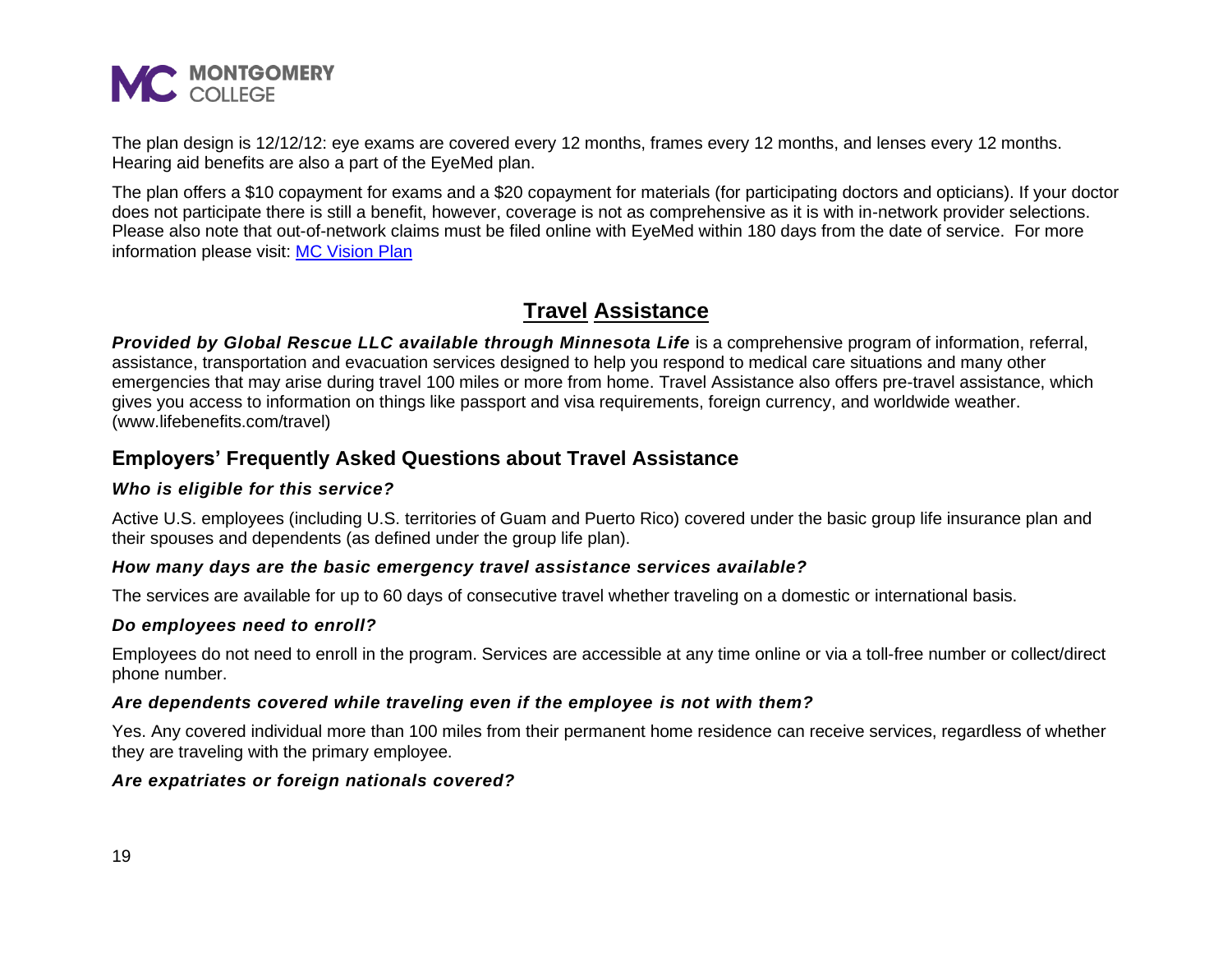

No. Expatriates (defined as individuals spending more than 60 consecutive days away from their home country) are not eligible for services.

#### *Is there a cost to employees?*

There is no cost to employees to access the service. Employees are responsible for third party costs of services (outside of the services provided by Global Rescue in accordance with the Basic Emergency Services Terms of Service), such as medical expenses, prescription transfers, translation services, cash advances and related fees, etc. For a complete list of terms and conditions, please contact Minnesota Life or Global Rescue to receive the Basic Emergency Services Terms of Service or visit www.lifebenefits.com/travel.

#### *How is the program initiated?*

Services automatically become effective on the effective or renewal date of the employer's policy with Minnesota Life. We will work with the employer to initiate the program and provide all the necessary communication materials to introduce it to employees.

Is there a web site to learn more about the program?

To learn more about the program, visit [www.lifebenefits.com/travel](file:///C:/Users/phadzima/AppData/Local/Microsoft/Windows/Temporary%20Internet%20Files/Content.Outlook/13K4QWEZ/www.lifebenefits.com/travel) or contact your Minnesota Life representative.

#### *Do dependent children of eligible employee members have access to the basic emergency travel assistance services when attending school on a full-time basis in the United States?*

Dependent children (a child within the age limits for coverage under the client's Group Life Plan with Minnesota Life/Securian Life) have access to all basic services when 100 or more miles away from their permanent home residence (parent's home) attending school on a full-time basis.

#### *Do dependent children of eligible employee members, attending school on a full-time basis in the United States, have access to all services if they elect to study abroad as part of their current program?*

Dependent children will have access to all basic services for the first 60 days of their stay abroad as part of their current program. The college location becomes the permanent home residence. When the student returns to the college location to resume their studies in the United States, their access to all basic services would resume. Global Rescue can provide a quote for basic services to cover the dependent student from day 61 abroad until they return home to the college location. Please keep in mind, this rule of 60 days is consistent with the basic emergency services terms of service for all eligible members traveling abroad whether for business or personal reasons.

#### *Who provides the service?*

Global Rescue LLC is the exclusive provider of these services for Minnesota Life and Securian. Global Rescue is the premier provider of worldwide travel assistance services and crisis response. Global Rescue supplies travel advisory and evacuation services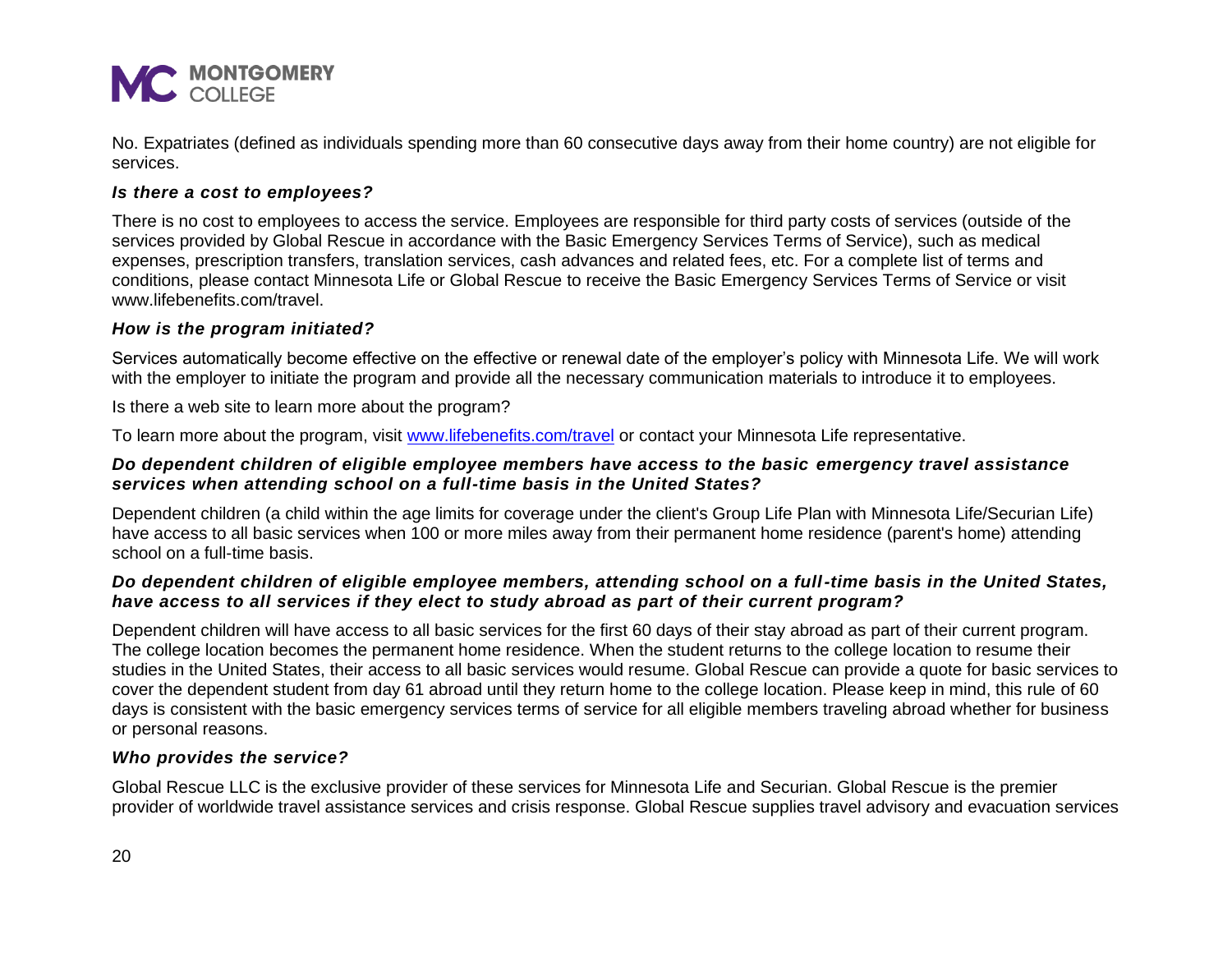

during medical and non-medical emergencies for individuals, families, corporations, organizations, government agencies, athletic teams, and expeditions around the globe.

#### *What information does an employee need to provide when calling Global Rescue?*

To access services, the employee simply needs to call the appropriate phone number (1-855-516-5433 or 1-617-426-6603). Collect calls are accepted if necessary. To verify eligibility, the employee is asked for the name of their employer.

Depending on the nature of services requested, additional information could be required, including present location, call back number, nature of illness or injury, medical history, etc.

#### *How does travel assistance work with health care benefits (e.g., emergency room care while traveling)?*

Global Rescue can provide hospital recommendations, make an appointment at a doctor's office on the employee's behalf and even guarantee payment for medical treatment. (For expense guarantees a suitable repayment guarantee such as a credit card or bank wire must be provided, and Global Rescue must be reimbursed for any amount spent within seven [7] days).

The selection of a medical facility is not affiliated to any medical plan. When providing a recommendation, Global Rescue considers the nature of the illness or injury, and looks for English-speaking physicians, a reputation for Western-style medical standards, and the best care available in the area.

#### *What is the difference between travel assistance and business travel accident coverage?*

A business travel accident plan, typically a supplement to group life insurance or Accidental Death & Dismemberment coverage, pays a benefit if, as the result of an accident, an employee dies or is injured while traveling for business. Depending on the plan, some travel assistance services such as emergency evacuation and the repatriation of final remains, may be included.

#### *What happens when calls are placed to the Global Rescue number?*

Emergency management experts, such as critical care paramedics and military special operations veterans, answer calls in one of the Global Rescue Operations Centers. These professionals will triage symptoms and the situation, provide immediate guidance and instruction, and work to find a resolution.

Global Rescue will request the name of the caller's employer. Certain services, such as medical transports or security evacuations, may require additional verification of eligibility, which Global Rescue and Minnesota Life will do by contacting your employer.

#### *What kinds of transports does Global Rescue provide?*

Global Rescue provides "bed-to-bed" medical evacuations from a local, stabilizing facility to the nearest appropriate hospital where your condition can be treated with modern, Western-style medicine. Evacuations will utilize the most appropriate means of transportation, including private air ambulance, commercial aircraft, helicopters, ground and/or surface transport. Global Rescue will provide transport for the return of dependent children, and one family member to visit you if hospitalized.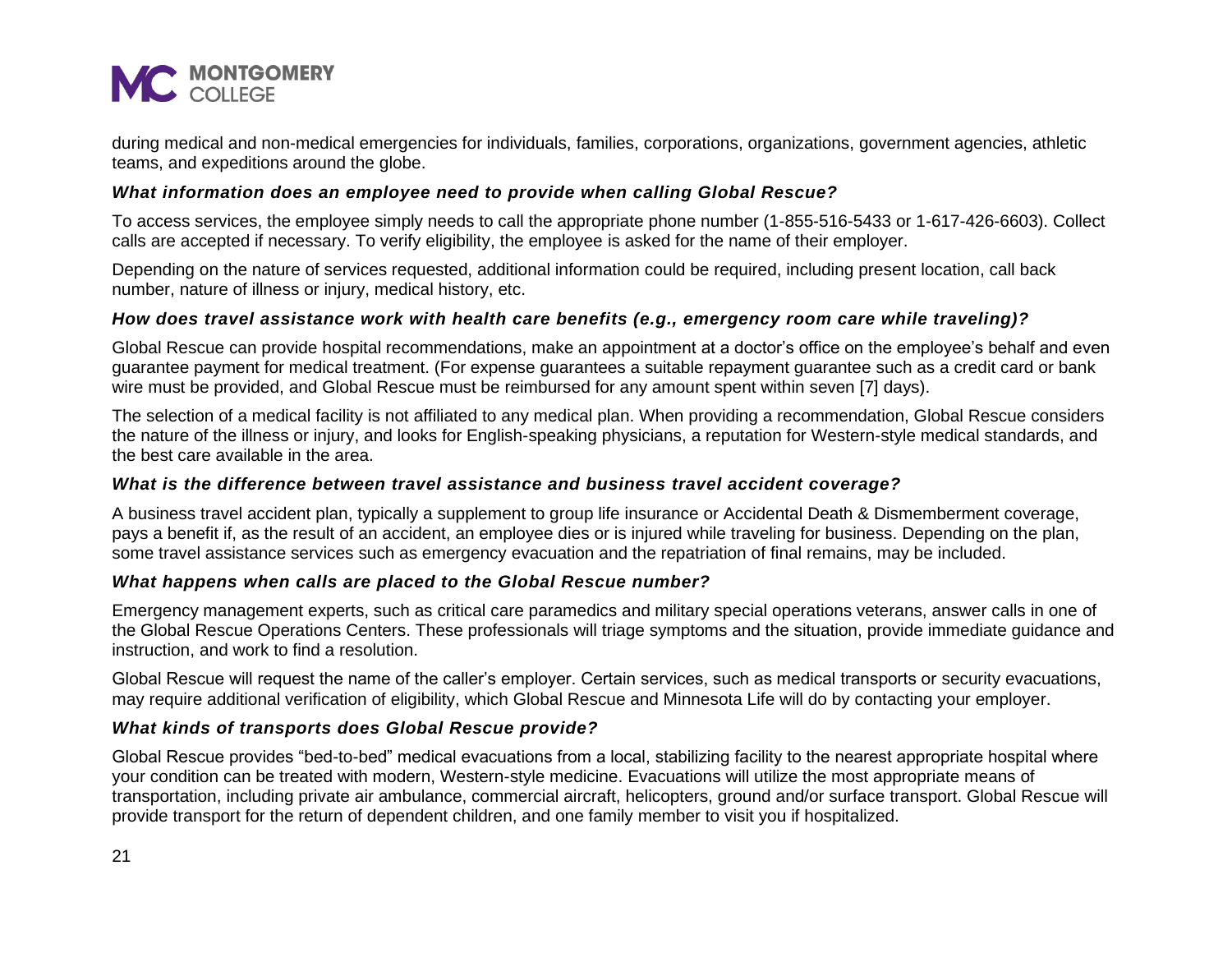

Global Rescue also provides security evacuations in the event you are in a foreign country, and either the U.S. government or the host government has issued a recommendation for evacuation. Evacuations will utilize the most appropriate means of transportation, including private aircraft, commercial aircraft, and surface transport. You are transported to the nearest safe area, where you can either continue your journey or return home on your own.

For a complete list of terms and conditions, please contact Minnesota Life or Global Rescue to receive the Basic Emergency Services Terms of Service or visit www.lifebenefits.com/travel.

#### *What are the plan benefit limits?*

Global Rescue will provide services up to the stated amount, subject to the terms and conditions of the Basic Emergency Services Terms of Service:

- Medical Evacuations: \$200,000
- Mortal Remains Repatriation: \$200,000
- Security Evacuations: \$100,000
- Return of Dependent Children: \$5,000
- Family Member Visitation: \$5,000

For a complete list of terms and conditions, please contact Minnesota Life or Global Rescue to receive the Basic Emergency Services Terms of Service or visit www.lifebenefits.com/travel.

#### **What are the exclusions?**

Global Rescue reserves the right to determine, in its sole discretion whether your condition is sufficiently serious to warrant transport or services, and the mode of transport. You cannot receive more than one evacuation in any 12-month period.

Certain other terms and conditions apply. For a complete list, please contact Minnesota Life or Global Rescue to receive the Basic Emergency Services Terms of Service or visit www.lifebenefits.com/travel.

#### **Are business sojourns or sabbaticals covered?**

Yes. You are covered whenever more than 100 miles from home, domestic or abroad, for business or pleasure, as long as you are an active employee.

#### **Are security or political evacuations offered?**

Yes. Global Rescue provides security evacuations in the event you are in a foreign country, and either the U.S. government or the host government has issued a recommendation for evacuation. Evacuations will utilize the most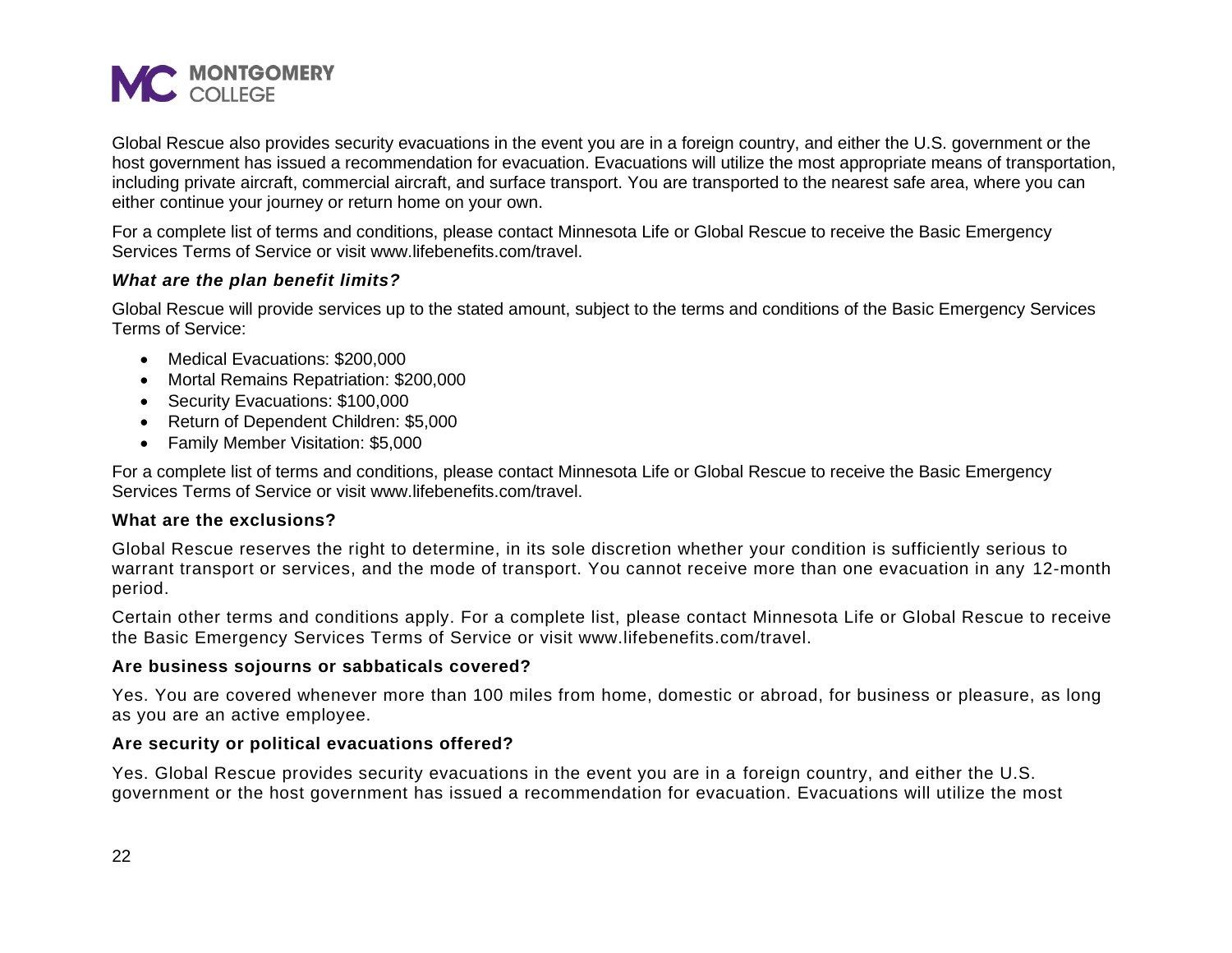

appropriate means of transportation, including private aircraft, commercial aircraft, and surface transport. You are transported to the nearest safe area, where you can either continue your journey or return home on your own.

For a complete list of terms and conditions, please contact Minnesota Life or Global Rescue to receive the Basic Emergency Services Terms of Service or visit [www.lifebenefits.com/travel.](http://www.lifebenefits.com/travel)

#### **Is medical monitoring and outpatient case management available?**

Yes. Global Rescue's medical personnel, including critical care paramedics, nurses, and physicians, will monitor your case. In addition, an exclusive partnership with Johns Hopkins Medicine provides the medical expertise of a top-ranked U.S. hospital. X-rays, lab results, and other information will be reviewed by Global Rescue and Johns Hopkins physicians, and you and your treating physician will be provided with recommendations and advisory support. Although you do not enter into a doctor-patient relationship with Global Rescue, you may be requested to share information and provide consent in certain circumstances.

For a complete list of terms and conditions, please contact Minnesota Life or Global Rescue to receive the Basic Emergency Services Terms of Service or visit [www.lifebenefits.com/travel.](http://www.lifebenefits.com/travel)

#### **Is there assistance available to arrange for medical supplies that may not be available where the employee is treated?**

Yes. Global Rescue will provide the assistance and coordination, but you are ultimately responsible for the costs of purchasing and shipping any supplies requested.

#### **How does Global Rescue ensure that the best care is available?**

Global Rescue is proud to maintain an exclusive partnership with Johns Hopkins Medicine, a top-ranked U.S. hospital for over 20 consecutive years. This partnership provides you the expertise of the world's finest physicians whenever necessary.

If you are being treated or hospitalized, Global Rescue will obtain available x-rays, lab studies, and other diagnostic information from the local health care providers. This information will be reviewed by Global Rescue and Johns Hopkins Medicine physicians. ©

#### <span id="page-22-0"></span>**Beneficiary Assist**

When a life insurance claim is filed, the beneficiary is sent a booklet of information from regarding the grief, legal, and financial counseling services available, along with a phone number to contact.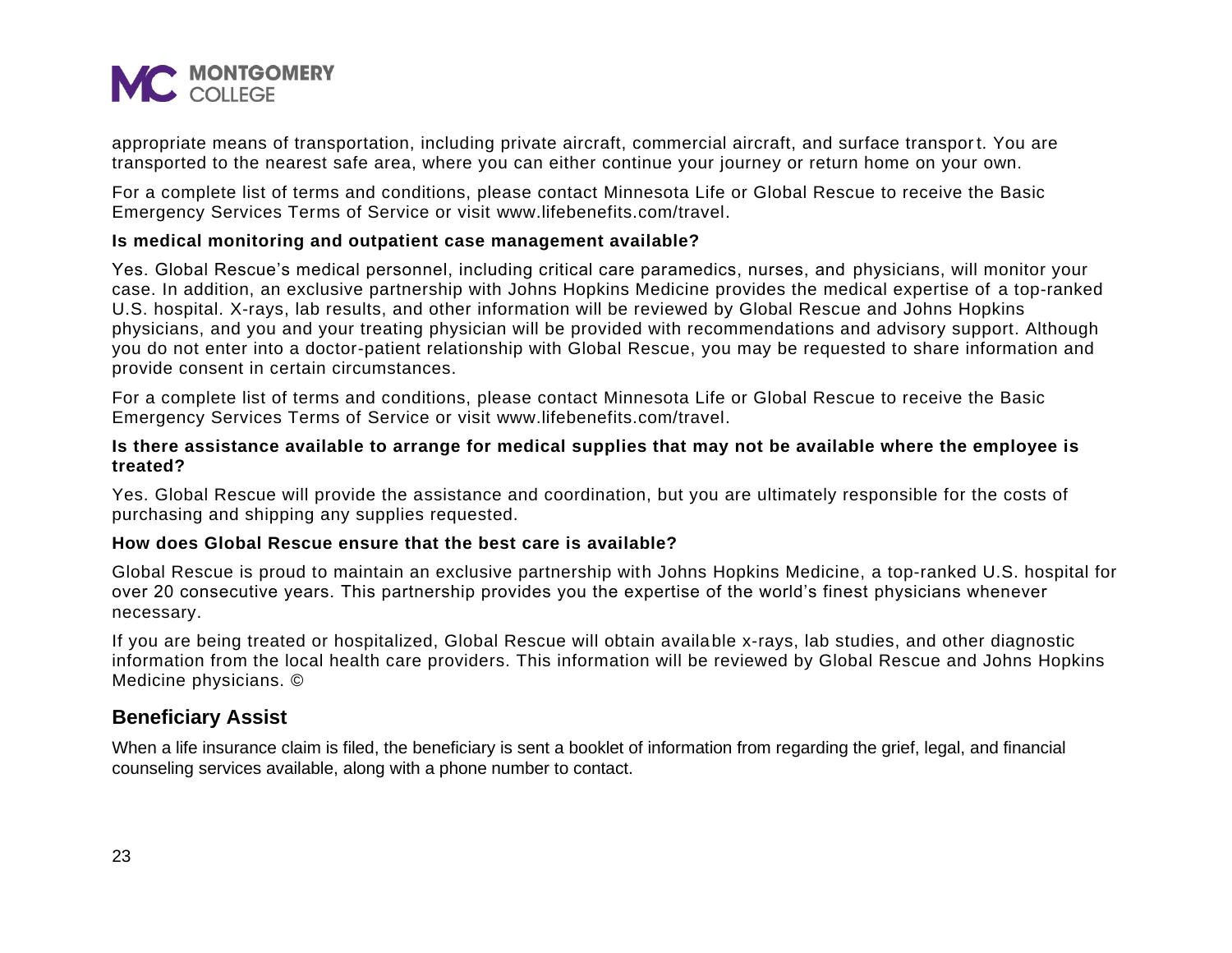

## <span id="page-23-0"></span>**Accidental Death and Dismemberment Insurance (AD&D)**

AD&D is provided to all employees who elect the basic life insurance benefit. Employees or beneficiaries will be paid if an employee sustains body injuries or loss of life because of an accident. AD&D benefits are described in the certificate maintained by the Office of Human Resources and Strategic Talent Management. AD&D benefits are not payable if your death or loss is caused by:

- suicide, whether sane or insane,
- physical or mental illness
- an act of war
- while serving in the military
- injury incurred while taking part in a crime
- riding in an aircraft as pilot or crew member
- Infection or poisoning.

## <span id="page-23-1"></span>**Optional Term Life Insurance**

Employees may purchase optional life insurance in the following quantities:

- $\bullet$  1 x salary (up to \$300,000)
- $2 \times$  salary (up to \$300,000)
- $\bullet$  3 x salary (up to \$300,000)

This benefit is available to all support, associate, and administrative staff, working at least 20 hours per week in a regular or temporary-with-benefits position and full-time faculty.

The premiums, which are based on age, will be deducted from your bi-weekly paycheck. The premium for Optional Life Insurance Coverage is paid entirely by the employee*.* Coverage is not automatic. If this benefit was not elected during the initial offering or at the time of hire, you must complete an evidence of insurability form.

## <span id="page-23-2"></span>**Dependent Term Life Insurance**

Employees have the opportunity to purchase term life insurance on dependents. To be eligible to purchase dependent life insurance the employee must also be enrolled in Optional Life Insurance (minimum of 1 x salary benefit). The benefits are paid as follows:

- \$25,000 Spouse
- \$ 5,000 Per Dependent Child (up to age 26)

**Notice**: The premium for Dependent Life Insurance Coverage is paid entirely by the employee*.*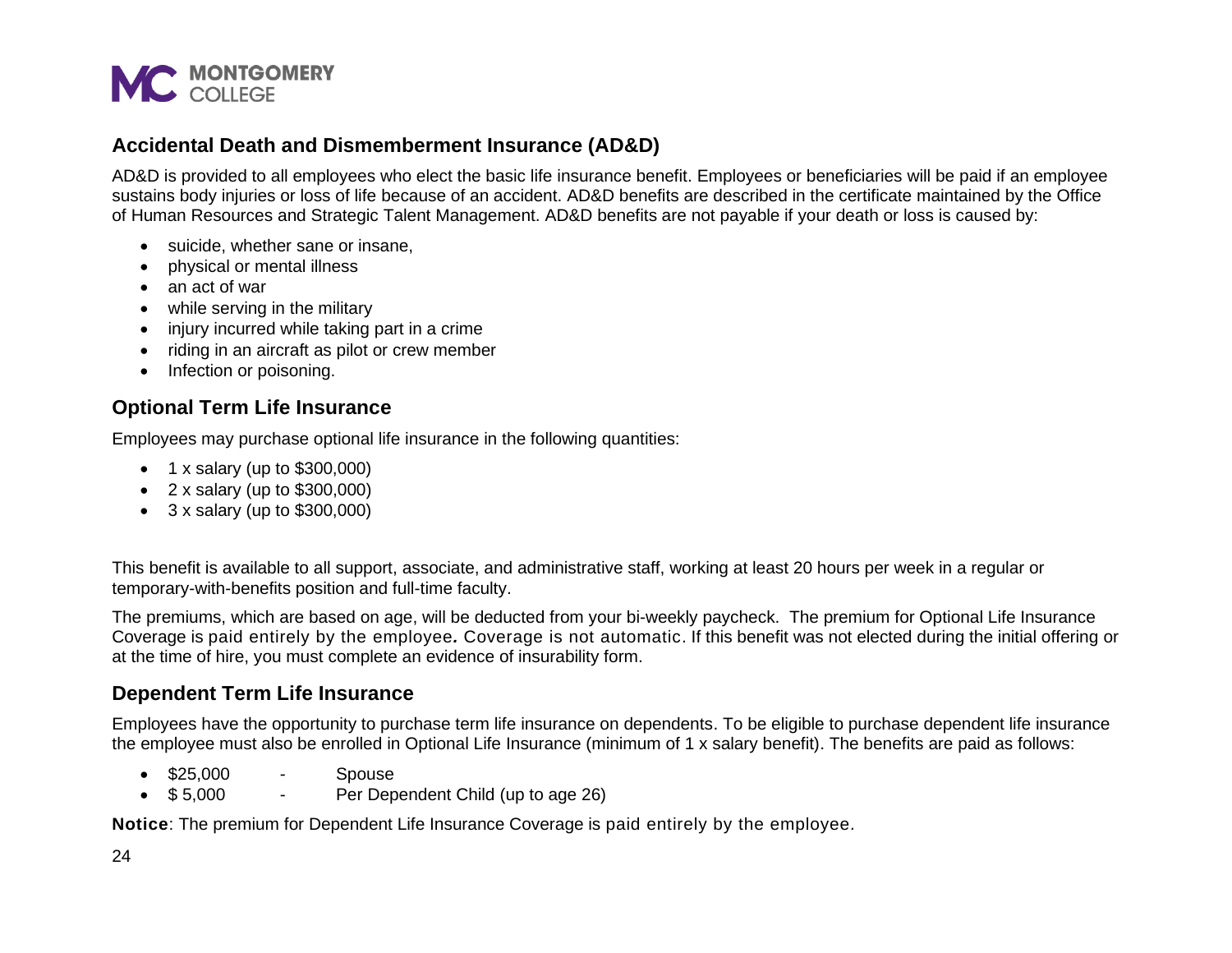

## **Disability**

<span id="page-24-0"></span>To be eligible, an employee must complete six months of continuous service. Short term disability is available at no cost to the benefit eligible employee. Short-term disability pays a percentage of the employee's salary depending on years of service. Employees who have been disabled because of sickness or accidental bodily injury may be granted short term disability leave up to the first 12 months of the disability. Once all accumulated sick leave is used, a percentage of the employee's salary will be continued according to the following chart. Sick leave and Short-term disability run concurrently with FML for 12 weeks.

Table 6 - Short-Term Disability

| <b>Employee Time of Service</b>                          | Disability Pay as a Percentage of Salary                  |
|----------------------------------------------------------|-----------------------------------------------------------|
| <b>Workers' Compensation Disability</b>                  | 100% of $pay$                                             |
|                                                          | (If participating in the Managed Care Program;            |
|                                                          | if not, 66 2/3% of pay as required by Maryland State Law) |
| Employees with 6 months but less than 3 years of service | 50% of pay                                                |
| Employees with 3 years but less than 10 years of service | 60% of pay                                                |
| Employees with 10 or more years of service               | 80% of pay                                                |

In workers' compensation cases, the use of sick leave will not be required before Disability Leave is authorized. Salary continued by the College is reduced by other disability benefits or pay for rehabilitative work.

<span id="page-24-1"></span>Employees may elect Long Term disability for a benefit of 60% of your base monthly salary to a maximum of \$5,000/month, payable after 12 months of total, continuous disability, until age 65.

## **Flexible Spending Accounts**

There are three kinds of [spending accounts](https://www.benstrat.com/resources-forms/) available to College employees. One is for health care expenses, one is for dependent care expenses, and the other is for mass transit/parking costs. The accounts permit you to be reimbursed for certain expenses with money that is tax-free. You may set up any combination of accounts. Participation in the Healthcare Care Flexible Spending Accounts may only be elected during the Open Enrollment period for existing employees. New employees may elect to participate in the Health Care, Dependent Care, or Transit/Parking Spending Account within 31 days of hire. **You may participate in a health care reimbursement account even if you do not elect health, dental or vision care through** the College.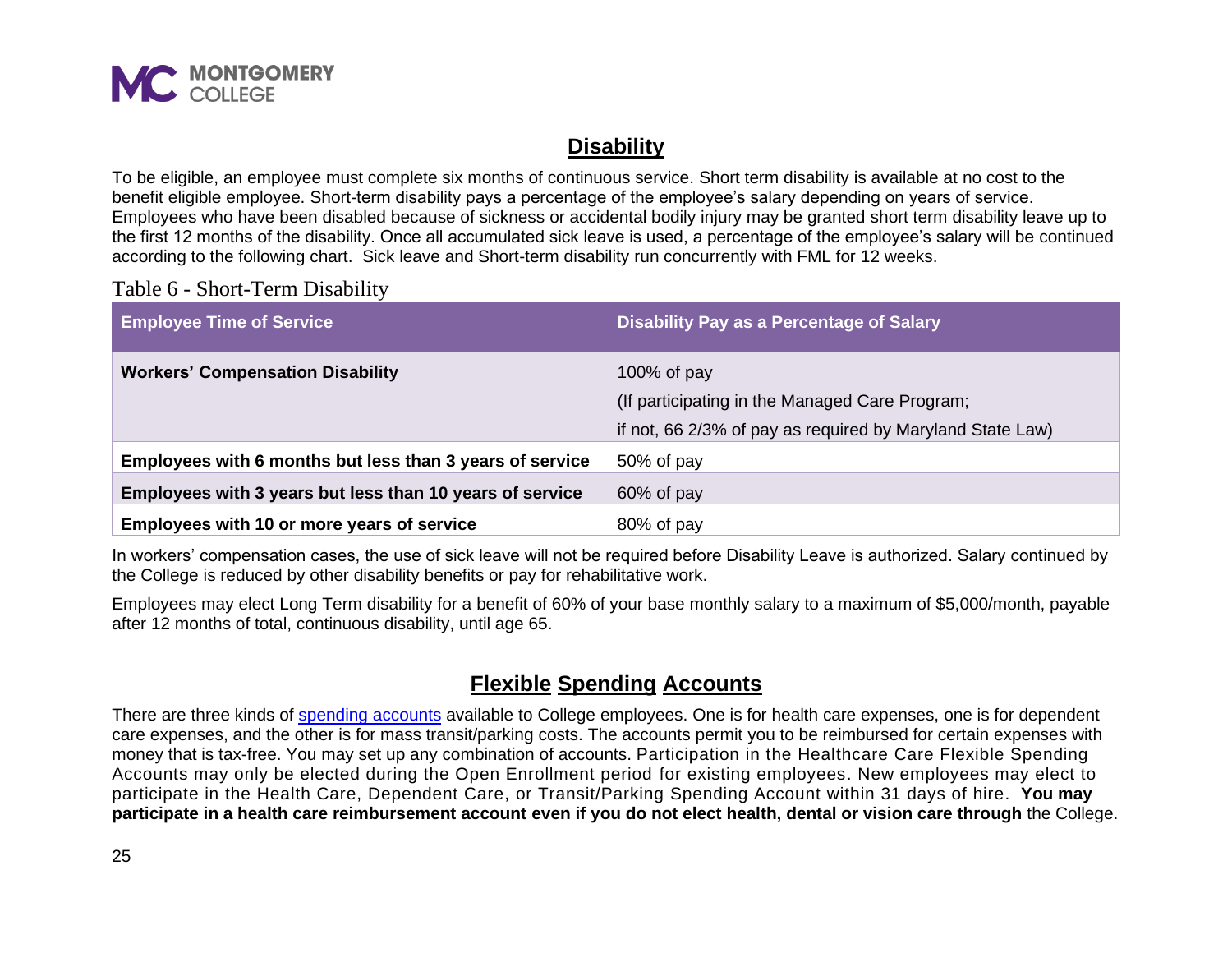

### Table 7 - FSA Categories & Funding Limitations

| <b>FSA Type</b>                                 | <b>FSA Funding Limitation</b>                                                      |
|-------------------------------------------------|------------------------------------------------------------------------------------|
| Health Care Reimbursement Account \$2,750.00    |                                                                                    |
| <b>Dependent Care Reimbursement Account</b>     | \$5,000.00 (Married filing joint & single)<br>\$2,500.00 (Married filing separate) |
| <b>Transportation Account Limit (per month)</b> | \$270.00 for transit, \$270.00 for parking                                         |

If you set up an account, pre-tax dollars are deducted from your paycheck in equal installments 26 or 20 times a year depending upon your pay cycle.

Please note that elections to participate in the Health Care and/or Dependent Care Accounts MUST be made yearly during open Enrollment.

#### <span id="page-25-0"></span>**Important Information for Healthcare and Dependent Care Flexible Spending Accounts:**

- You may be reimbursed for expenses you incur only during the plan year.
- These are "use or lose" accounts. The funds you contribute to your account may only be used for eligible expenses. If you do not use all of the funds in an account by the end of the plan year (calendar year), it cannot be returned to you or carried over to the next year (except health care has a \$500 rollover). If you estimate your expenses carefully, you can save money and lose nothing.
- You have 90 days after the close of the plan year to submit receipts for reimbursement. At the end of the 90-day period (March 31) after the plan year, any funds remaining in the account will be forfeited.
	- $\circ$  You cannot modify the amount you decide to contribute to an account until the next open enrollment period unless you have a change in family status and submit the proper documentation.
	- o You may not transfer money from one account to the other.
	- o You may fax or e-file claims to the [Benefit](https://www.benstrat.com/) Strategies.
	- $\circ$  Employees can select to have payments direct deposited into a checking or savings account or if they prefer, a check may be mailed to the home address on record with the flex vendor.
	- o Employees can check their claim status online.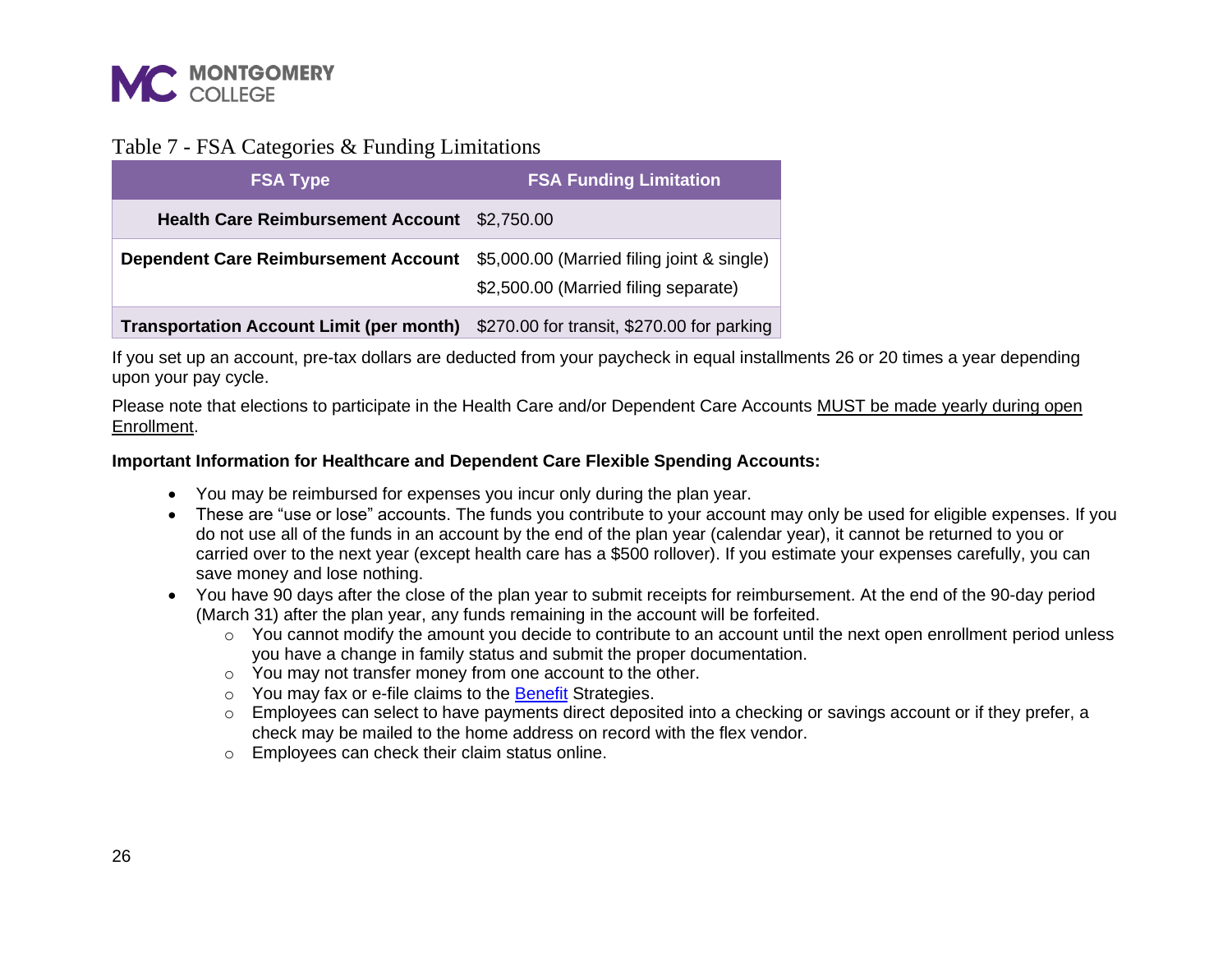

## <span id="page-26-0"></span>**Health Care Spending Account**

Begin by anticipating the eligible health care expenses you will have during the coming year. You may use your health care account for reimbursement of medical and dental expenses that are not fully covered by your medical and dental plans. These include deductibles and copayments, expenses not reimbursed for orthodontics, vision, hearing and other services, and any other health care service which would qualify as a medical deduction under IRS rules. Some examples are weight loss or smoking cessation programs prescribed by your physician, special medical equipment, transportation for special medical services under certain circumstances, etc.

Eligible health care expenses may be for you, your spouse, or your eligible dependents. However, please keep in mind that medical and dental premiums under the College benefits program are already excluded from your income and not eligible for reimbursement. Also, premiums paid toward coverage under your spouse's employer's medical and/or dental plan and expenses incurred for cosmetic surgery are not eligible for reimbursement.

## <span id="page-26-1"></span>**Dependent Care Flexible Spending Account**

Are you part of a two-income family with dependent children or parents? Are you a single parent? If so, you may want to consider opening a dependent care spending account. A dependent care account lets you set aside part of your salary to pay for day care while you work. The amount you set aside is not taxed.

To determine how much to set aside in your account, begin by anticipating the eligible dependent care expenses you will have during the coming plan year (January 1 - December 31). You may use the dependent care account to pay for child care and adult day care required for you to be able to work. These expenses include day care centers, preschool tuition, after school care, summer day camp and care provided inside or outside your home by someone age 19 or older who is not your dependent. A qualified dependent is anyone under age 13 whom you claim on your federal tax return. Other dependents, such as your parents, your spouse, or an older child, may qualify if they are unable to care for themselves, require full-time care, and you claim them as dependents on your tax return.

You pay your dependent care provider as usual. Make sure to get a receipt for each payment. You will be required to furnish the name, address, social security number or the taxpayer identification number of the dependent care provider. Submit your claims. You will be reimbursed for all eligible expenses (services must have been already provided), up to the current balance in your dependent care account.

## <span id="page-26-2"></span>**Transit and Parking Account**

Qualified Transportation Account – Qualifying expenses include mass transit costs incurred for commuting to and from work including rail, bus, subway, and ferry. Van Pooling expenses may qualify provided the van is primarily used as a commuting vehicle, and has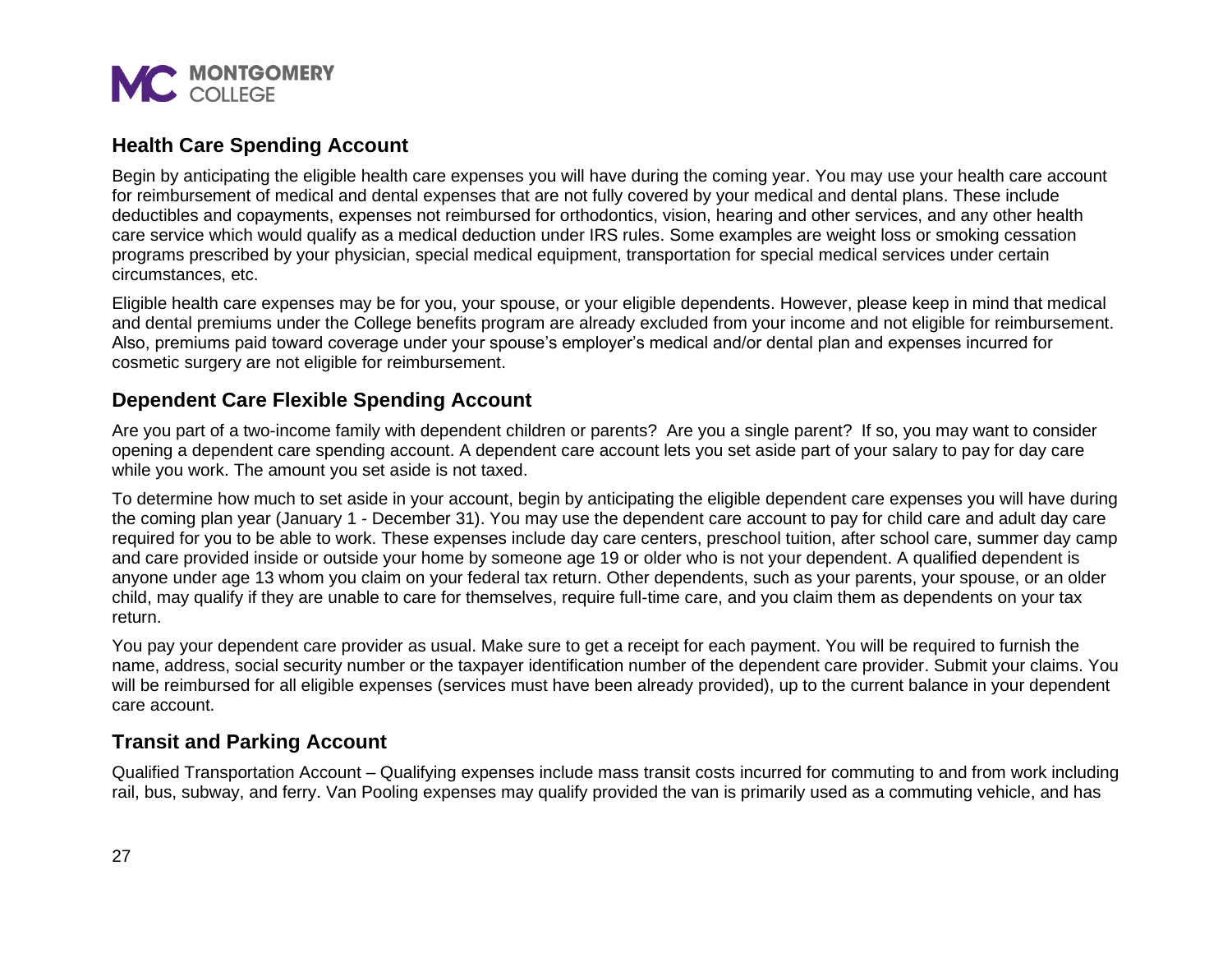

seating capacity for at least six adults (not including the driver). Only college employees are eligible for reimbursement for commuting expenses.

Qualified Parking Account – Qualifying expenses include costs incurred for parking on or near a location from which you commute to work by mass transit. You may not use this account for parking expenses at your home. Since the college already provides a pre-tax option for parking, you may not use this account to pay for parking here.

You may change your deduction amount as often as monthly. Changes must be made at least 15 days prior to the effective date of the change. Participants are required to complete a claim form and submit bills, receipts, or other written proof substantiating their expenses. The required itemization should include the following information: name of the transit or parking provider, dates of use, and the amount charged.

## <span id="page-27-0"></span>**Flexible Spending Account Debit Card FAQ's**

#### <span id="page-27-1"></span>**Things You Need to Know**

The Spending Account Card is provided so you can conveniently pay for eligible healthcare expenses with spending account funds when you receive care. If you forget your card when payment is due at the provider, do not worry; you have the option to submit paper reimbursement claims to the Claims Processing Center. Because your Spending Account funds are pre-tax, the IRS requires that the Spending Account Card be used only at providers and retailers who provide "healthcare" services and products. Once you activate and sign your card, you can immediately use it for eligible healthcare expenses. If prompted to select debit or credit, always choose "credit." There is no PIN assigned to the card. Be sure to pay for non-eligible items separately.

#### <span id="page-27-2"></span>**Save All Receipts!**

The Internal Revenue Service (IRS) requires only eligible health-related expenses be purchased with your card. It is important to save all your receipts!

#### **Is there any situation where I will NOT have to provide receipts?**

Information from your health, dental, or vision plan may allow the automatic validation of certain purchases with your card. However, if that information is not available, you will be asked to prove that the purchase was healthcare-related and eligible. Therefore, we highly recommended that you continue to save ALL receipts.

#### **How do I know if you need my receipts?**

You will receive a Card Swipe Validation Request asking that you return either an itemized receipt or an Explanation of Benefits (EOB) showing that the expense was valid.

#### **What happens if I cannot provide the requested information?**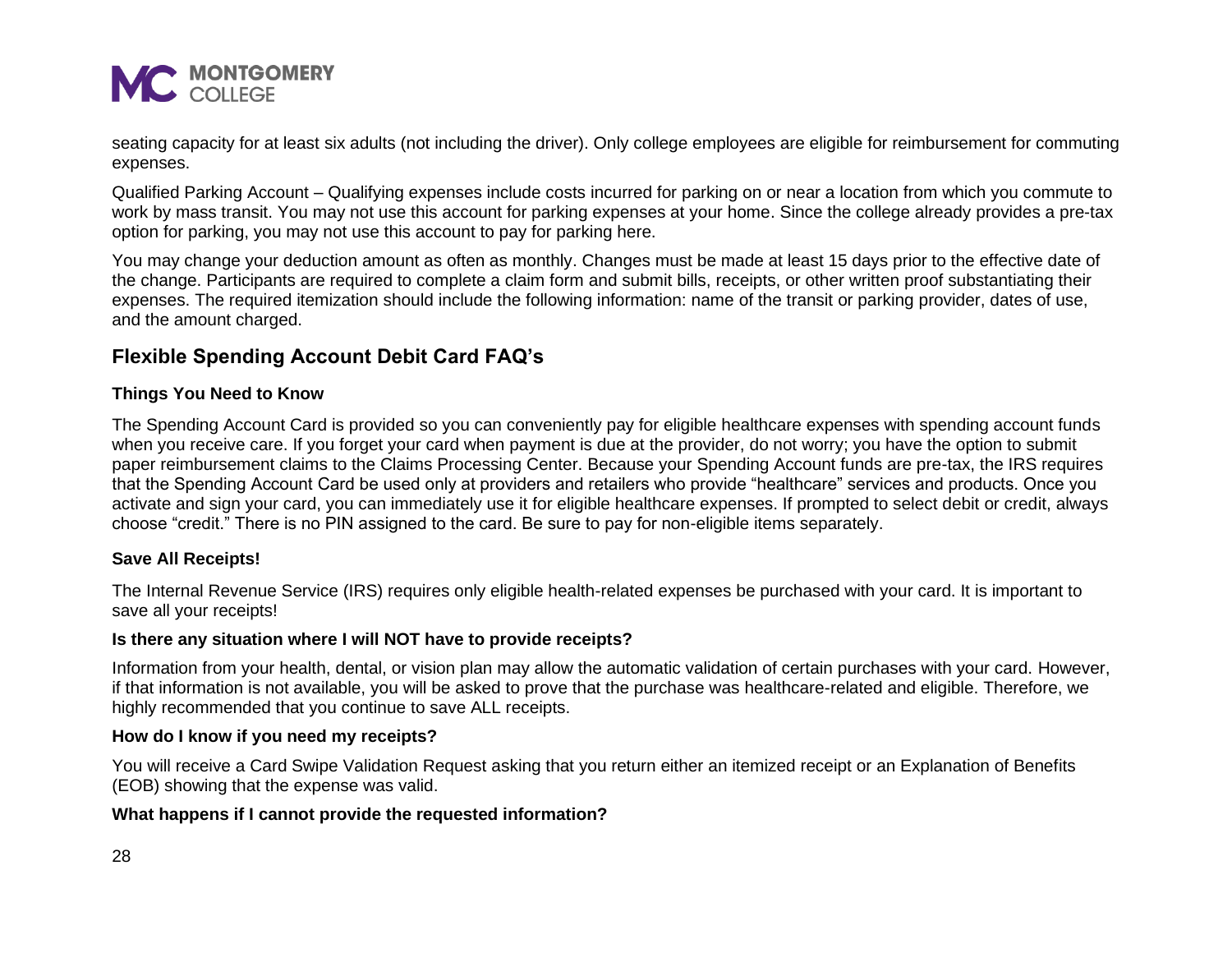

Based on IRS regulations, if you are unable to provide information validating that the requested expense was an eligible health expense, your card may be suspended, or you may be requested to repay the unsubstantiated amount. In some cases, we may forward the issue to your employer for further action.

#### **Why can't I access my Dependent Care Flexible Spending Account fund with the Spending Account Card?**

IRS rules require that expenses from your Dependent Care Flexible Spending Account be incurred and services received before funds can be reimbursed to you. The Card cannot confirm that either of these two criteria have been met, therefore, your card cannot be used for Dependent Care expenses.

#### **My employer allows me to access funds from multiple spending accounts. How do those accounts work with the Spending Account Card?**

<span id="page-28-0"></span>Each employer has established specific guidelines regarding the sequence that spending account funds are used. Purchases will be allocated to the appropriate account based on the priority set by your employer and/or the eligibility of the item for a particular account. Check with your employer to see if this applies to you. Learn more by visiting [Flexible Spending Information](https://info.montgomerycollege.edu/offices/human-resources/flexible-spending-accounts.html)

## **Group Legal Benefit**

This is an employee pay all benefit. Employees will have the opportunity to enroll annually during Open Enrollment. All attorney fees for legal services listed in the "Summary of Services" (below) are either covered in full 100% or discounted 25% depending on the legal matter.

You choose a law firm from the Legal Resources Network. Their experienced, local attorneys provide services covered by the plan. You receive a Subscriber Membership Card with your plan attorney firm's name and phone number. The affordable payroll deducted monthly fee includes unlimited use of covered services for all covered family members. If you leave the College you may keep this benefit for up to two years and pay the group rate in effect the plan provides nationwide coverage with the National Protection Rider.

<span id="page-28-1"></span>Detail information can be accessed here:<https://www.legalresources.com/> For questions, you may call 800 728 5768.

## **Worker's Compensation (***All Employees***)**

CorVel is responsible for the management of the Montgomery College Workers' Compensation Program. They serve as a general contractor and manager of the program with responsibility to provide **Total Program Management**.

The program is designed to provide close coordination of all the services necessary to assure that Montgomery College employees receive prompt and necessary medical care.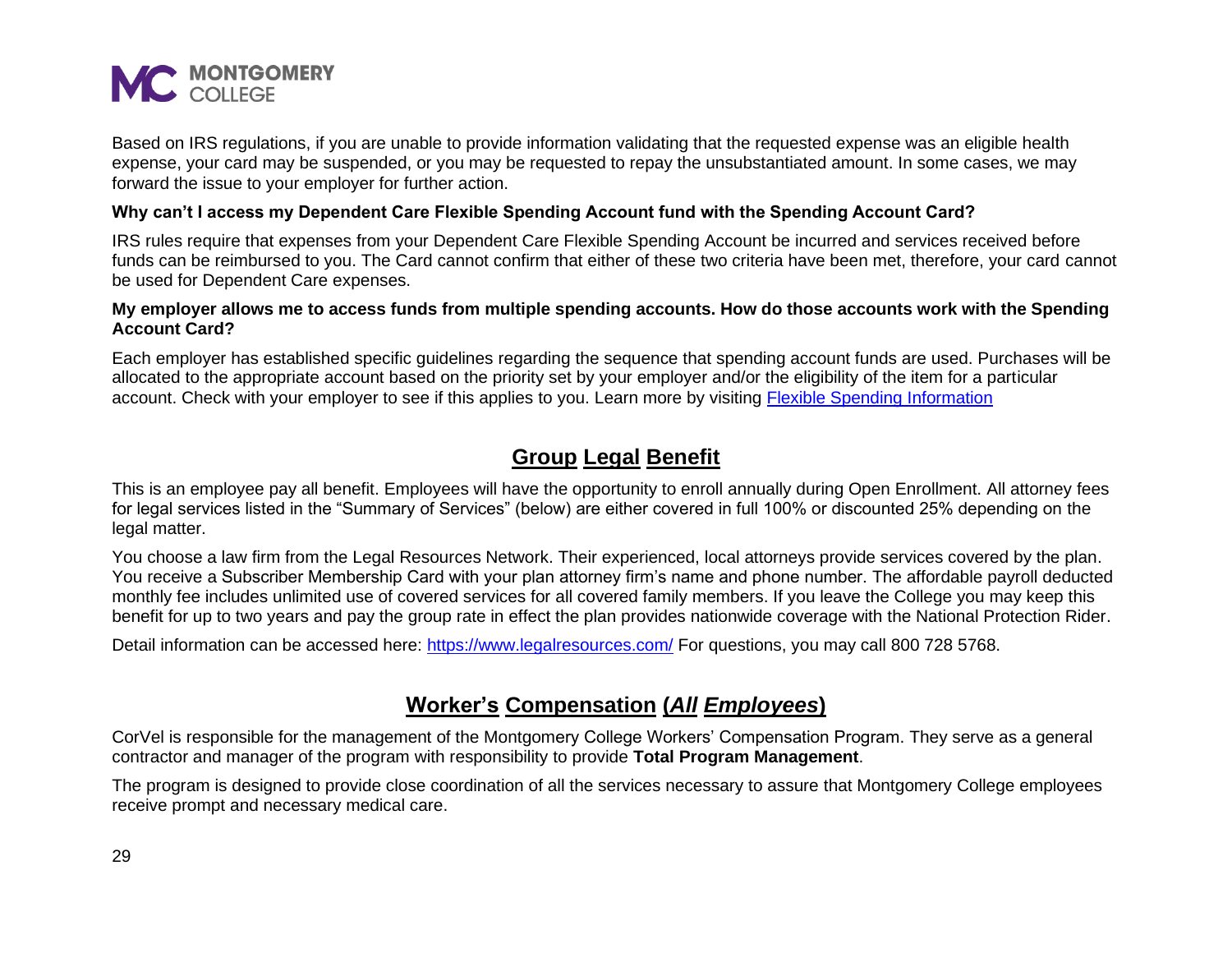

The following is a brief description of the flow process of a workers' compensation claim:

Injured employee or supervisor reports claim to Security.

Security provides employee with basic information about the work injury program at Montgomery College.

Security informs Environmental Safety and Human Resources and Strategic Talent Management about injury.

The workers' compensation incident is reported to a toll free number.

Within 24 hours the claim is electronically sent to CorVel and HRSTM.

Contact is attempted with the treating physician, the employee and the employer in the first 24 hours.

Within the first 14 days, the claim is investigated to determine if it is covered under the workers' compensation laws of the State of Maryland.

CorVel monitors the claim to assure that the claimant is improving as expected. If not, they will direct additional resources to assure that the employee receives the medical care necessary to return to productive employment

<span id="page-29-0"></span>All questions concerning the workers' compensation program at Montgomery College can are to be directed to Rowena D'Souza at (240) 567-5370.

## **Unemployment Insurance**

<span id="page-29-1"></span>Unemployment compensation may be available upon termination of employment with the College as determined by the rules and regulations set forth by the State of Maryland, Office of Unemployment Insurance.

## **Continuation of Health/Dental Benefits**

## <span id="page-29-2"></span>**COBRA (the Consolidated Omnibus Budget Reconciliation Act of 1985)**

Please note as an employer offering group health plans, the College is required by Public Law 99-272, Title X, to offer employees and eligible the opportunity for a temporary extension of medical and dental coverage in certain instances where coverage under the group plan would otherwise end. This notice is intended to inform you of your rights and obligations concerning the continuation of your benefits if your coverage ceases.

Listed below are events that may cause you, your spouse or children to lose medical and/or dental insurance. Next to each qualifying event is the length of time for which you are entitled to continue that coverage.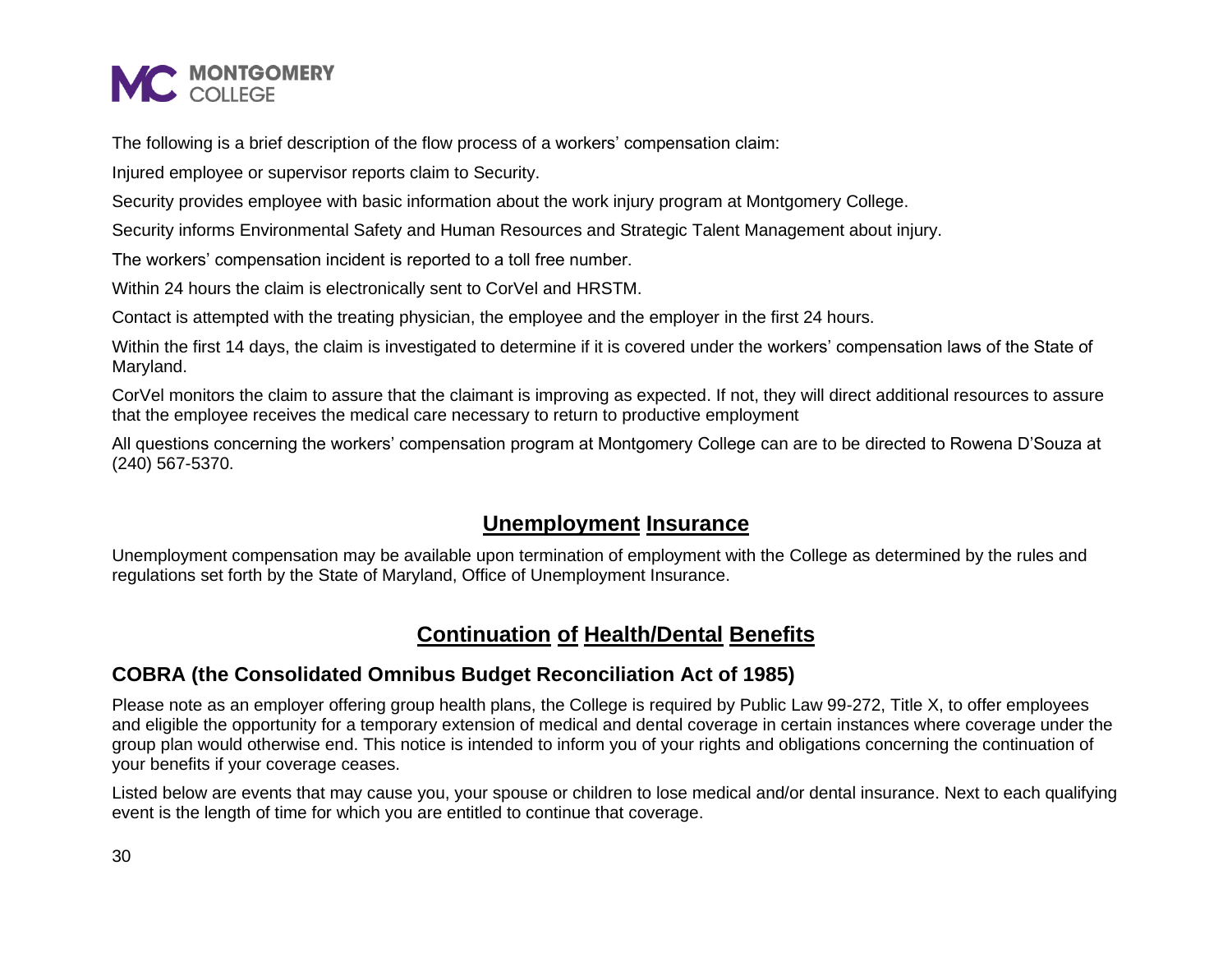

#### Table 8 - Length of Time Benefits May be Continued

<span id="page-30-0"></span>

| <b>Employees</b>                                      |           |
|-------------------------------------------------------|-----------|
| Cessation of Employment (except for gross misconduct) | 18 months |
| Reduction in the hours you work                       | 18 months |

#### Table 9 - Length of time to continue for dependents

<span id="page-30-1"></span>

| <b>Dependents</b>                       |           |
|-----------------------------------------|-----------|
| Death of the employee                   | 36 months |
| Divorce or legal separation             | 36 months |
| Employee becoming eligible for Medicare | 36 months |
| Dependent child reaching maximum age    | 36 months |

*You, your spouse and/or dependent child must notify HRSTM immediately upon divorce or separation, or when your child reaches the maximum age eligible for participation in the plan under which he/she was insured*. An election package will be sent to your home address as most currently listed on your employment records. Included in this package will be instructions, premium information, and an election form. You will have 60 days from the later of the date of the qualifying event or the date of the notification to decide if you wish to continue coverage for yourself and/or dependent(s). Whether or not you exercise your option, the election form must be completed and returned to Benefit Strategies, Inc.

Any person opting for continued medical/dental benefits must assume 102% of the actual premium charged for the same coverage offered to active employees. The extra 2% charged is to cover the cost of administering the program.

To protect your and your family's rights, you must keep the Plan Administrator informed of any changes in your address and the addresses of family members. You should also keep a copy, for your records, of any notices you send to the Plan Administrator. For more information, please contact HRSTM.

There will be a 45-day grace period to pay the initial premium after you notify Benefit Strategies, Inc. of your decision to continue coverage. You are responsible for paying any past due premium from the date coverage would have normally ceased.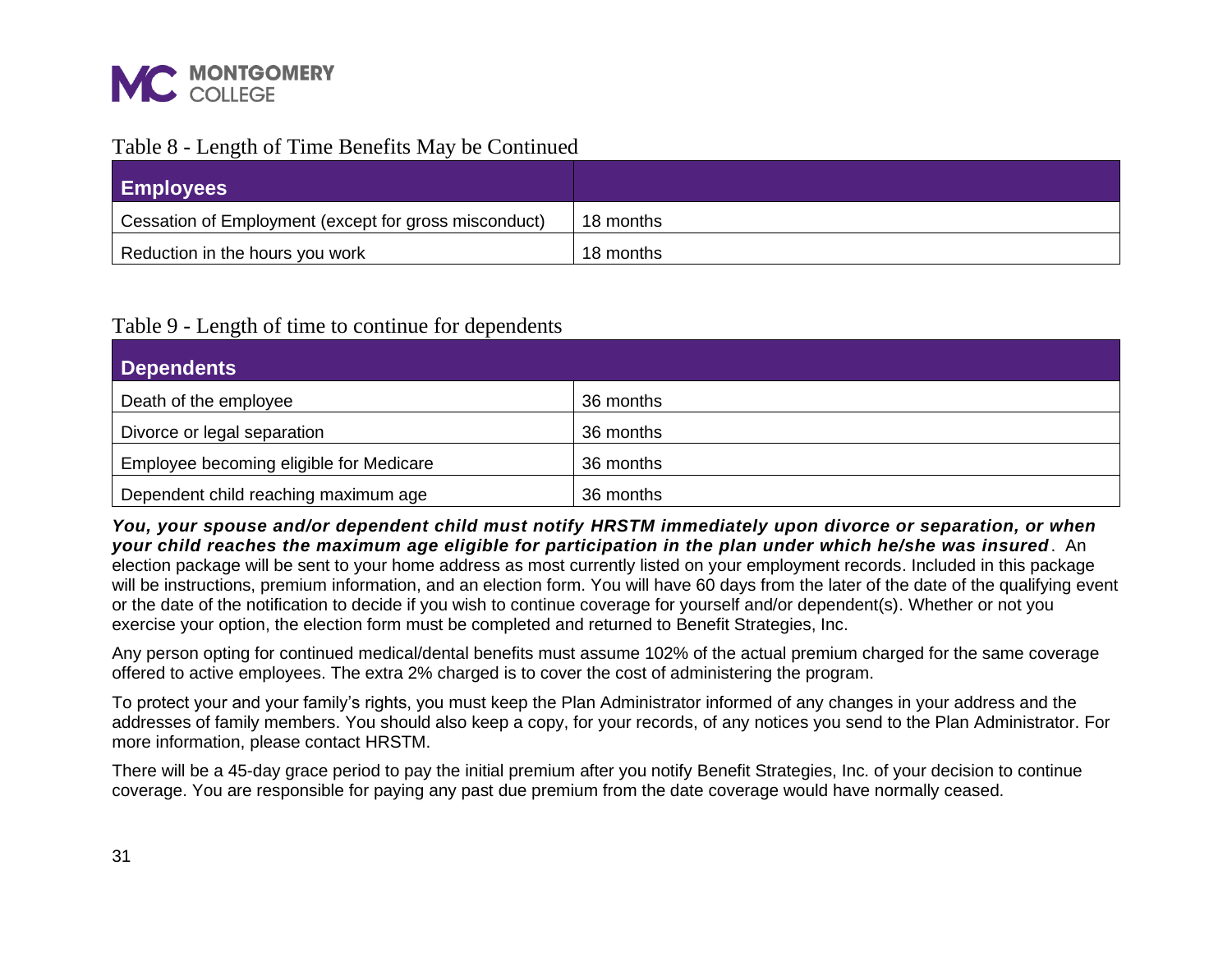

If the group plan benefits and/or premium change, your benefits and/or premium will change accordingly. You will be notified in advance of any circumstances affecting your coverage.

You and/or your dependents continued coverage would terminate under the following circumstances:

The maximum period (18 or 36 months) is reached. However, during the last 180 days of continued benefits, a conversion privilege is available.

The premium is not paid according to the terms defined in the election package. There is no reinstatement provision for late payments.

The continuing individual(s) become insured for group medical benefits, either as an employee or dependent.

The College ceases to provide any medical and/or dental benefits to our active employees.

HIPAA - The Health Insurance Portability and Accountability Act (HIPPA) of 1996 made the following important changes in COBRA continuation coverage rules that took effect on January 1, 1997:

HIPAA limits the circumstances under which coverage may be excluded for medical conditions present before you enroll. Under the law, preexisting condition exclusions generally may not be imposed for more than 12 months (18 months for a late enrollee). The 12 month (or 18-month) exclusion period is reduced by your prior health coverage. You are entitled to a certificate that will show evidence of your prior health coverage. If you buy health insurance other than through an employer group health plan, a certificate of prior coverage may help you obtain coverage without a preexisting condition exclusion.

You have the right to receive a certificate of prior health coverage which will be provided by your insurance company at termination of your coverage.

Retirement

<span id="page-31-0"></span>Employees may continue health coverage with the College after retirement. The College defines a retiree as someone who has commenced receiving a retirement benefit from the College. The cost of insurance to the retiree varies and is dependent upon the length of service with the College.

## **Health Information Privacy Notice**

#### *This notice describes how medical information about you may be used and disclosed and how you acc ess this information. Please review it carefully*

HIPAA requires health plans to notify plan participants and beneficiaries about its policies and practices to protect the confidentiality of their health information. This document is intended to satisfy HIPAA's notice requirement with respect to all health information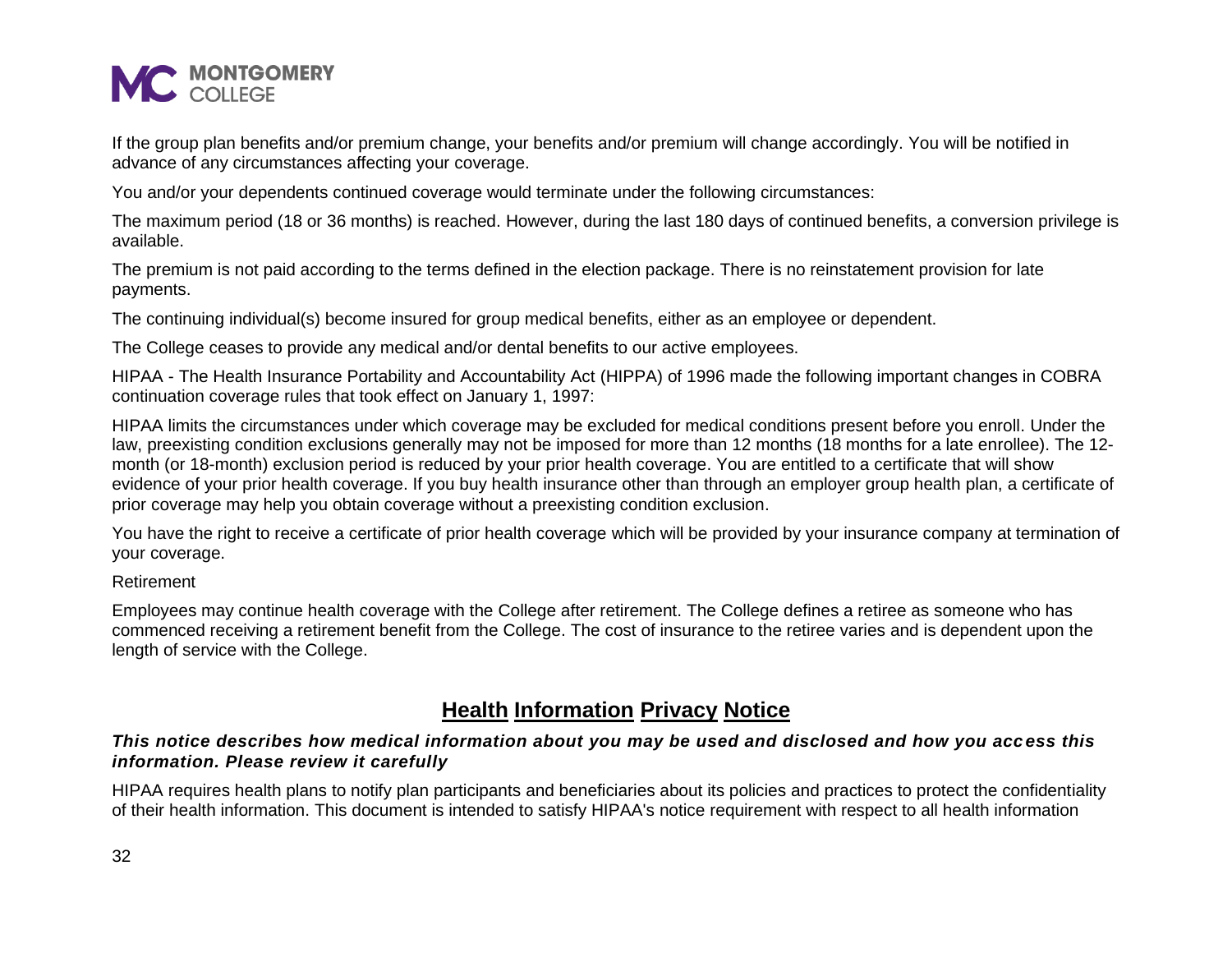

created, received, or maintained by Montgomery College (the "Plan"), as sponsored by Montgomery College. The Plan provides coverage for the following types of benefits:

- Health Insurance
- Dental Insurance
- Vision Insurance
- Flexible Spending Accounts
- Faculty Staff Assistance Program
- Wellness Program

The Plan needs to create, receive, and maintain records that contain health information about you to administer the Plan and provide you with health care benefits. This notice describes the Plan's health information privacy policy with respect to your health insurance, dental insurance, vision insurance and flexible spending accounts. The notice tells you the ways the Plan may use and disclose health information about you, describes your rights, and the obligations the Plan has regarding the use and disclosure of your health information. However, it does not address the health information policies or practices of your health care providers.

## <span id="page-32-0"></span>**Montgomery College's Pledge Regarding Health Information Privacy**

The privacy policy and practices of the Plan protects confidential health information that identifies you or could be used to identify you and relates to a physical or mental health condition or the payment of your health care expenses. This individually identifiable health information is known as "protected health information" (PHI). Your PHI will not be used or disclosed without a written authorization from you, except as described in this notice or as otherwise permitted by federal and state health information privacy laws.

#### <span id="page-32-1"></span>**Privacy Obligations of the Plan**

The Plan is required by law to:

- Maintain the privacy and security of your PHI.
- Advise you promptly if a breach occurs that may have compromised the privacy or security of your PHI.
- Give you this notice of the Plan's legal duties and privacy practices with respect to your PHI.
- Follow the terms of the notice that is currently in effect.

#### <span id="page-32-2"></span>**How the Plan May Use and Disclose Health Information about You**

The following are the different ways the Plan may use and disclose your PHI:

*For Treatment.* The Plan may disclose your PHI to a health care provider who renders treatment on your behalf. For example, if you are unable to provide your medical history as the result of an accident, the Plan may advise an emergency room physician about the types of prescription drugs you currently take.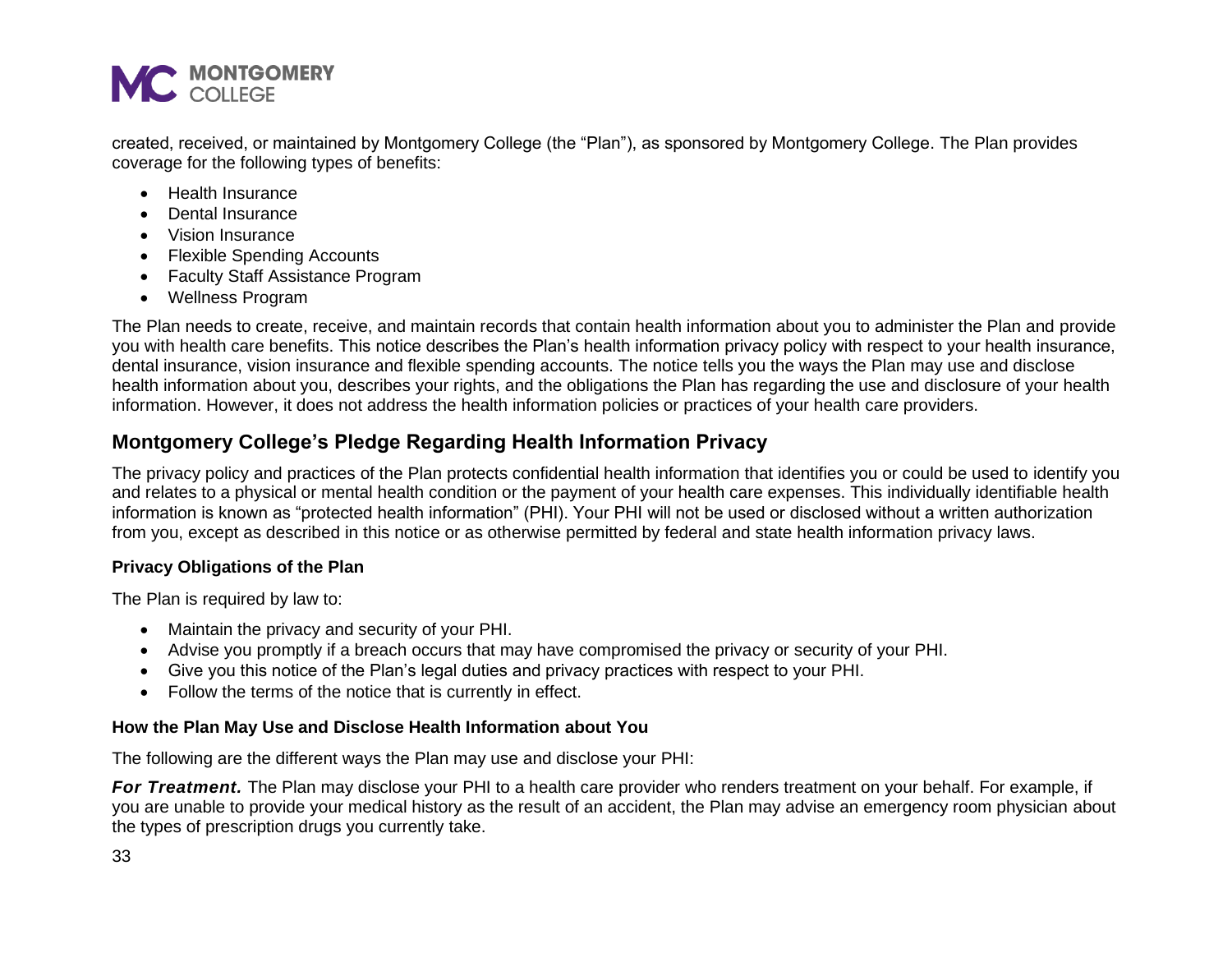

For Payment. The Plan may use and disclose your PHI so claims for health care treatment, services, and supplies you receive from health care providers may be paid according to the Plan's terms. For example, the Plan may receive and maintain information about surgery you received to enable the Plan to process a hospital's claim for reimbursement of surgical expenses incurred on your behalf.

For Health Care Operations. The Plan may use and disclose your PHI to enable it to operate or operate more efficiently or make certain all the Plan's participants receive their health benefits. For example, the Plan may use your PHI for case management or to perform population-based studies designed to reduce health care costs. In addition, the Plan may use or disclose your PHI to conduct compliance reviews, audits, actuarial studies, and/or for fraud and abuse detection. The Plan may also combine health information about many Plan participants and disclose it to the College in summary fashion so it can decide what coverages the Plan should provide. The Plan may remove information that identifies you from health information disclosed to the College so it may be used without the College learning who the specific participants are.

*To the College.* The Plan may disclose your PHI to designated College personnel so they can carry out their Plan-related administrative functions, including the uses and disclosures described in this notice. Such disclosures will be made only to the College's Plan Administrator and/or the members of the College's Office of Human Resources and Strategic Talent Management. These individuals will protect the privacy of your health information and ensure it is used only as described in this notice or as permitted by law. Unless authorized by you in writing, your health information may not be disclosed by the Plan to any other College employee or department, and will not be used by the College for any employment-related actions and decisions or in connection with any other employee benefit plan sponsored by the College.

*To a Business Associate*. Certain services are provided to the Plan by third party administrators known as "business associates." For example, the Plan may input information about your health care treatment into an electronic claims processing system maintained by the Plan's business associate so your claim may be paid. In so doing, the Plan will disclose your PHI to its business associate so it can perform its claims payment function. However, the Plan will require its business associates, through contract, to appropriately safeguard your health information.

*Treatment Alternatives.* The Plan may use and disclose your PHI to tell you about possible treatment options or alternatives that may be of interest to you.

*Health-Related Benefits and Services.* The Plan may use and disclose your PHI to tell you about health-related benefits or services that may be of interest to you.

*Individual Involved in Your Care or Payment of Your Care.* The Plan may disclose PHI to a close friend or family member involved in or who helps pay for your health care. The Plan may also advise a family member or close friend about your condition, your location (for example, that you are in the hospital), or death.

As Required by Law. The Plan will disclose your PHI when required to do so by federal, state, or local law, including those that require the reporting of certain types of wounds or physical injuries.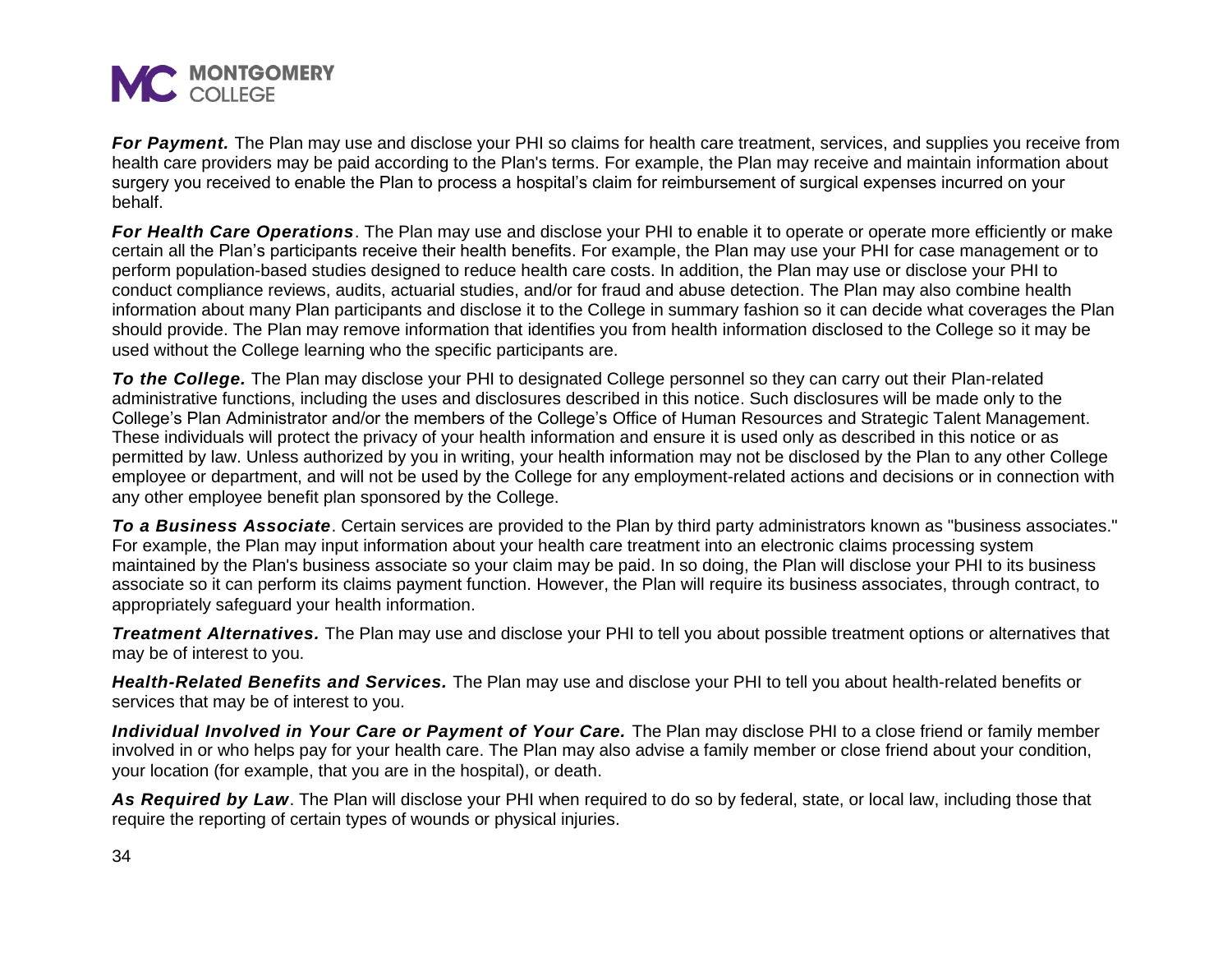

#### <span id="page-34-0"></span>**Special Use and Disclosure Situations**

The Plan may also use or disclose your PHI under the following circumstances:

*Lawsuits and Disputes*. If you become involved in a lawsuit or other legal action, the Plan may disclose your PHI in response to a court or administrative order, a subpoena, warrant, discovery request, or other lawful due process.

*Law Enforcement*. The Plan may release your PHI if asked to do so by a law enforcement official, for example, to identify or locate a suspect, material witness, or missing person or to report a crime, the crime's location or victims, or the identity, description, or location of the person who committed the crime.

*Workers' Compensation*. The Plan may disclose your PHI to the extent authorized by and to the extent necessary to comply with workers' compensation laws other similar programs.

*Military and Veterans*. If you are or become a member of the U.S. armed forces, the Plan may release medical information about you as deemed necessary by military command authorities.

*To Avert Serious Threat to Health or Safety.* The Plan may use and disclose your PHI when necessary to prevent a serious threat to your health and safety, or the health and safety of the public or another person.

**Public Health Risks.** The Plan may disclose health information about you for public heath activities. These activities include preventing or controlling disease, injury or disability; reporting births and deaths; reporting child abuse or neglect; or reporting reactions to medication or problems with medical products or to notify people of recalls of products they have been using.

*Health Oversight Activities*. The Plan may disclose your PHI to a health oversight agency for audits, investigations, inspections, and licensure necessary for the government to monitor the health care system and government programs.

*Research*. Under certain circumstances, the Plan may use and disclose your PHI for medical research purposes.

*National Security, Intelligence Activities, and Protective Services*. The Plan may release your PHI to authorized federal officials: (1) for intelligence, counterintelligence, and other national security activities authorized by law and (2) to enable them to provide protection to the members of the U.S. government or foreign heads of state, or to conduct special investigations.

*Organ and Tissue Donation*. If you are an organ donor, the Plan may release medical information to organizations that handle organ procurement or organ, eye, or tissue transplantation or to an organ donation bank to facilitate organ or tissue donation and transplantation.

*Coroners*, Medical Examiners, and Funeral Directors. The Plan may release your PHI to a coroner or medical examiner. This may be necessary, for example, to identify a deceased person or to determine the cause of death. The Plan may also release your PHI to a funeral director, as necessary, to carry out his/her duty.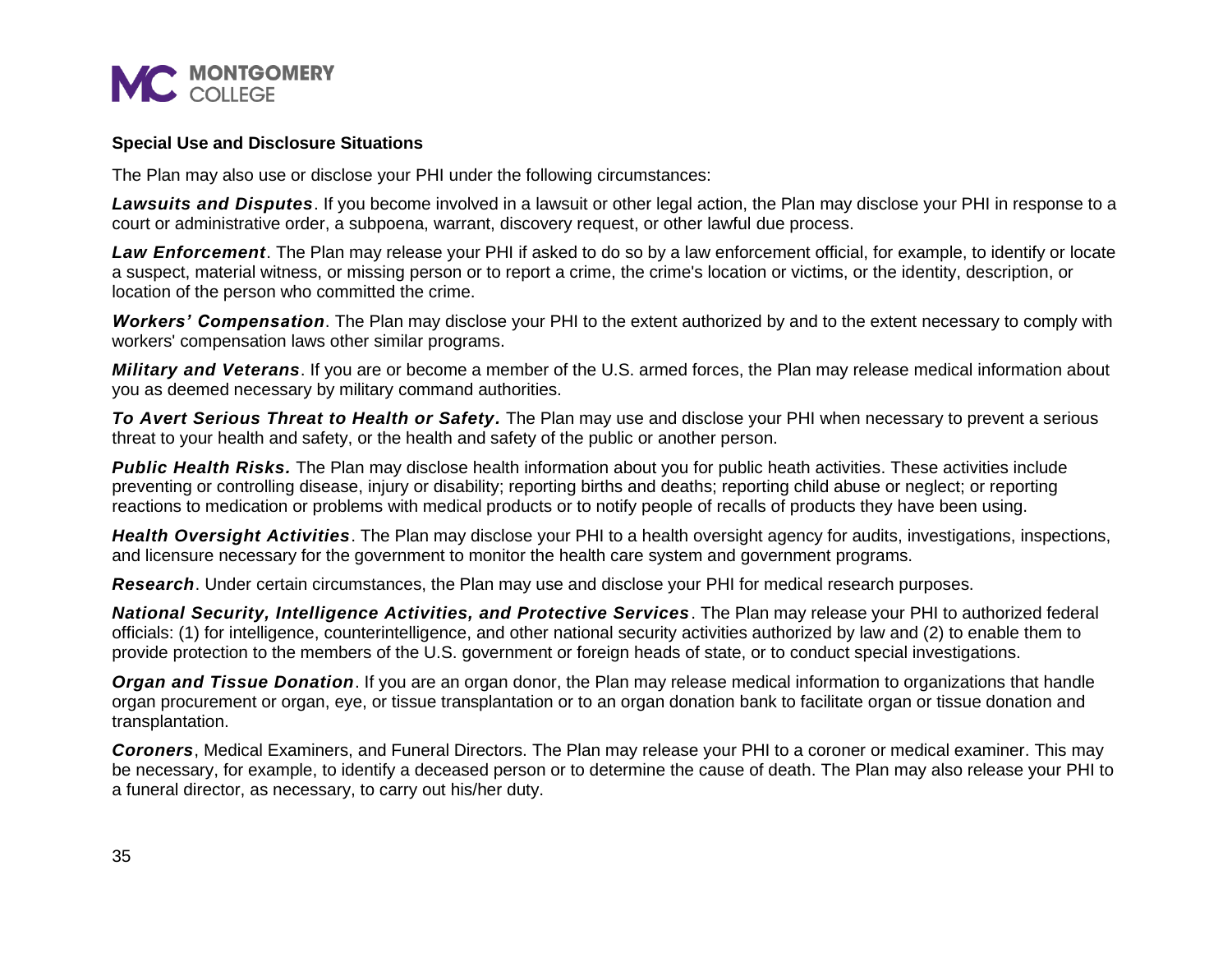

#### <span id="page-35-0"></span>**Your Rights Regarding Health Information about You**

Your rights regarding the health information the Plan maintains about you are as follows:

*Right to Inspect and Copy*. You have the right to inspect and copy your PHI. This includes information about your plan eligibility, claim and appeal records, and billing records, but does not include psychotherapy notes. To inspect and copy health information maintained by the Plan, submit your request in writing to the Plan Administrator. The Plan may charge a fee for the cost of copying and/or mailing your request. In limited circumstances, the Plan may deny your request to inspect and copy your PHI. Generally, if you are denied access to health information, you may request a review of the denial.

*Right to Amend.* If you feel that health information the Plan has about you is incorrect or incomplete, you may ask the Plan to amend it. You have the right to request an amendment for as long as the information is kept by or for the Plan. To request an amendment, send a detailed request in writing to the Plan Administrator. You must provide the reason(s) to support your request. The Plan may deny your request if you ask the Plan to amend health information that was: accurate and complete, not created by the Plan; not part of the health information kept by or for the Plan; or not information that you would be permitted to inspect and copy.

*Right to An Accounting of Disclosures*. You have the right to request an "accounting of disclosures." This is a list of disclosures of your PHI that the Plan has made to others, except for those necessary to carry out health care treatment, payment, or operations; disclosures made to you; or in certain other situations. To request an accounting of disclosures, submit your request in writing to the Plan Administrator. Your request must state a time, which may not be longer than six years prior to the date the accounting was requested.

*Right to Request Restrictions*. You have the right to request a restriction on the health information the Plan uses or disclosures about you for treatment, payment, or health care operations. You also have the right to request a limit on the health information the Plan discloses about you to someone who is involved in your care or the payment for your care, like a family member or friend. For example, you could ask that the Plan not use or disclose information about a surgery you had. To request restrictions, make your request in writing to the Plan Administrator. You must advise us:

- what information you want to limit.
- whether you want to limit the Plan's use, disclosure, or both; and
- $\bullet$  to whom you want the limit(s) to apply.
- **Note**: The Plan is not required to agree to your request.

*Right to Request Confidential Communications*. You have the right to request that the Plan communicate with you about health matters in a certain way or at a certain location. For example, you can ask that the Plan send you explanation of benefits (EOB) forms about your benefit claims to a specified address. To request confidential communications, make your request in writing to the Plan Administrator. The Plan will make every attempt to accommodate all reasonable requests. Your request must specify how or where you wish to be contacted.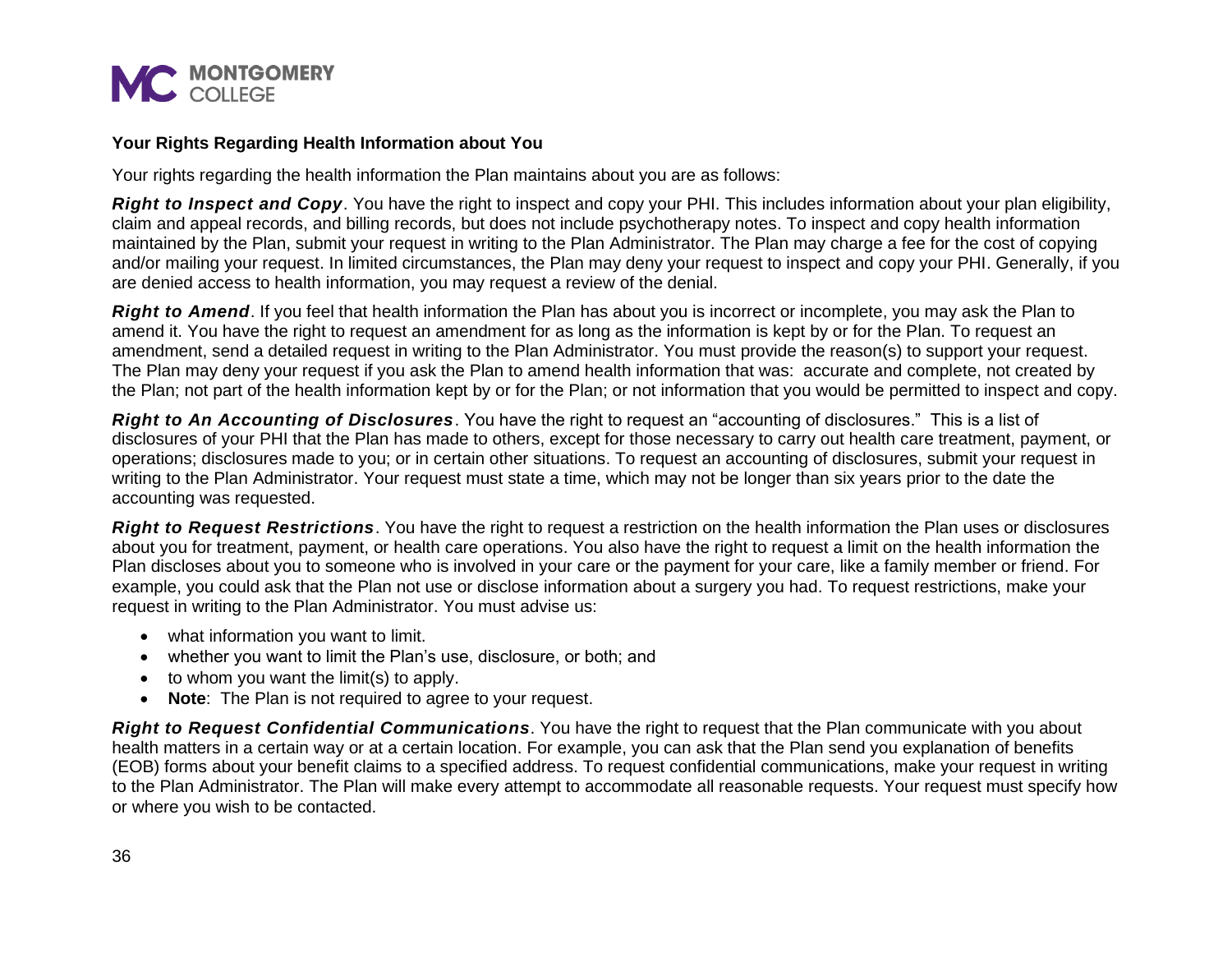

*Right to a Paper Copy of this Notice*. You have the right to a paper copy of this notice. You may write to the Plan Administrator to request a written copy of this notice at any time.

Changes to This Notice

The Plan reserves the right to change this notice at any time and to make the revised or changed notice effective for health information the Plan already has about you, as well as any information the Plan receives in the future. The Plan will always post a copy of the current notice in the College's Human Resources and Strategic Talent Management.

#### <span id="page-36-0"></span>**Complaints**

If you believe your privacy rights under this policy have been violated, you may file a written complaint with the Plan Administrator at the address listed below. Alternatively, you may complain to the Secretary of the U.S. Department of Health and Human Services, generally, within 180 days of when the act or omission complained of occurred. Filing instructions are available at: http://www.hhs.gov/ocr/privacy/hipaa/complaints/index.html

Note: You will not be penalized or retaliated against for filing a complaint.

#### <span id="page-36-1"></span>**Other Uses and Disclosures of Health Information**

Other uses and disclosures of health information not covered by this notice or by the laws that apply to the Plan will be made only with your written authorization. If you authorize the Plan to use or disclose your PHI, you may revoke the authorization, in writing, at any time. If you revoke your authorization, the Plan will no longer use or disclosure your PHI for the reasons covered by your written authorization; however, the Plan will not reverse any uses or disclosures already made in reliance on your prior authorization.

#### <span id="page-36-2"></span>**Contact Information**

If you have any questions about this notice, please contact:

*Rowena M. D'Souza Risk Management Coordinator Montgomery College Central Services 9221 Corporate Boulevard Rockville, MD 20850 Phone: 240.567.5370*

Notice Effective Date: April 14, 2003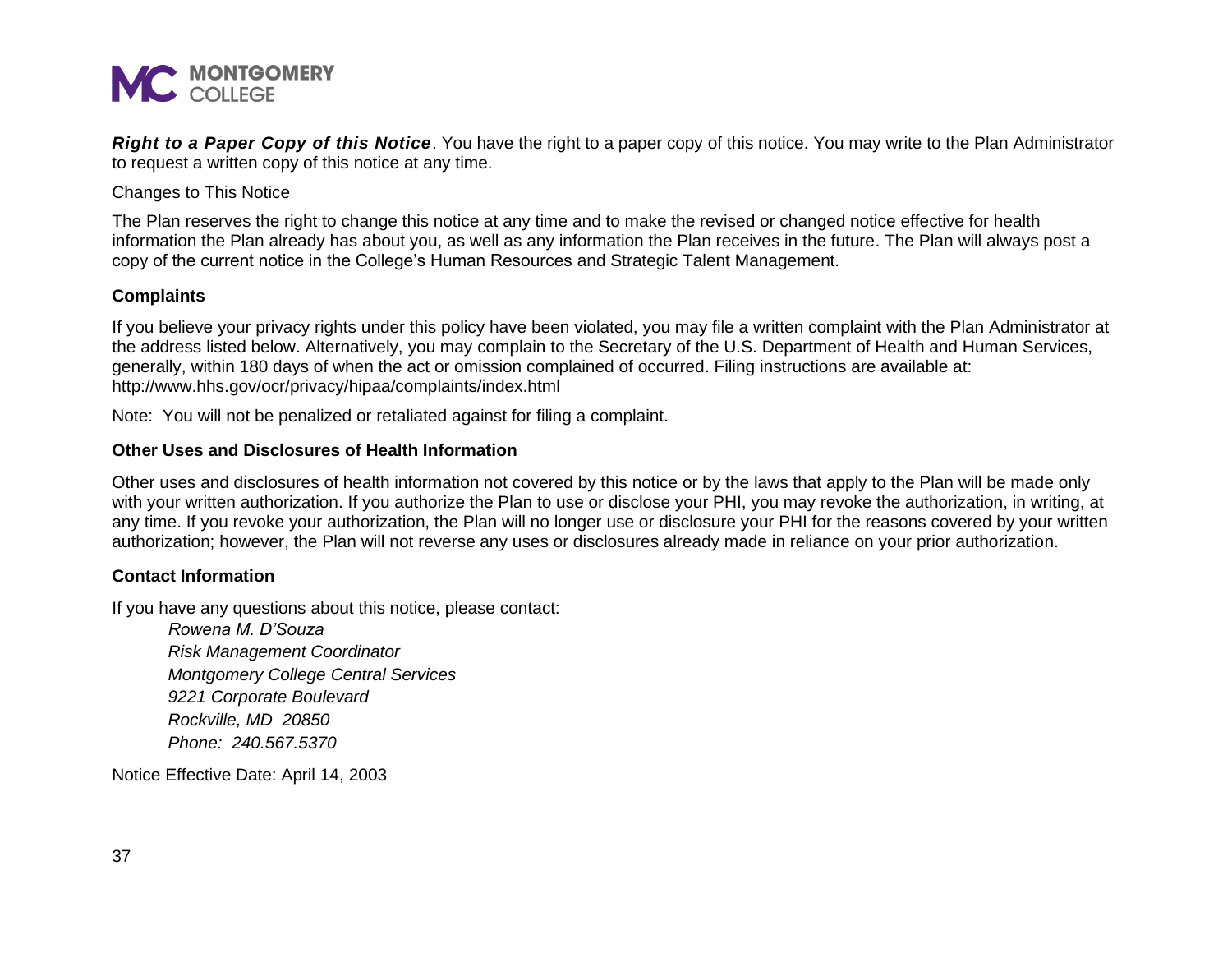

#### <span id="page-37-0"></span>**Discrimination is Against the Law**

Montgomery College complies with applicable Federal civil rights laws and does not discriminate on the basis of race, color, national origin, age, disability, or sex. Montgomery College does not exclude people or treat them differently because of race, color, national origin, age, disability, or sex.

Montgomery College:

- Provides free aids and services to people with disabilities to communicate effectively with us, such as:
- Qualified sign language interpreters
- Written information in other formats (large print, audio, accessible electronic formats, other formats)
- Provides free language services to people whose primary language is not English, such as:
- Qualified interpreters
- Information written in other languages
- If you need these services, contact Santo A. Scrimenti, JD.

*If you believe that Montgomery College has failed to provide these services or discriminated in another way on the basis of race, color, national origin, age, disability, or sex, you can file a grievance with Labor Relations. Contact Santo Scrimenti, <santo.scrimenti@montgomerycollege.edu>, Director of Labor Relations, 9221 Corporate Blvd., Rockville, MD 20850 Phone: 240.567.5353, Fax: 240.567.3097 You can file a grievance in person or by mail, fax, or email. If you need help filing a grievance, help is available to help you. You can also file a civil rights complaint with the U.S. Department of Health and Human Services, Office for Civil Rights electronically through the Office for Civil Rights Complaint Portal, available at https://ocrportal.hhs.gov/ocr/portal/lobby.jsf, or by mail or phone at: U.S. Department of Health and Human Services, 200 Independence Avenue SW., Room 509F, HHH Building, Washington, DC 20201, 1–800–868–1019, 800–537–7697 (TDD).*

<span id="page-37-1"></span>Complaint forms are available at [http://www.hhs.gov/ocr/office/file/index.html.](http://www.hhs.gov/ocr/office/file/index.html)

## **Leave Policies**

*If the terms and conditions of your employment are governed by a collective bargaining agreement (AFSCME or AAUP) please refer to your specific contract for information about your leave benefits.*

Montgomery College has extensive leave policies covering types of situations necessary for an employee to be absent from work. A few brief statements are listed here describing some of the leave policies. Employees who have a situation that may not be listed should contact Human Resources and Strategic Talent Management for further information. Requests for leave must be approved by the employee's supervisor before the start of the leave.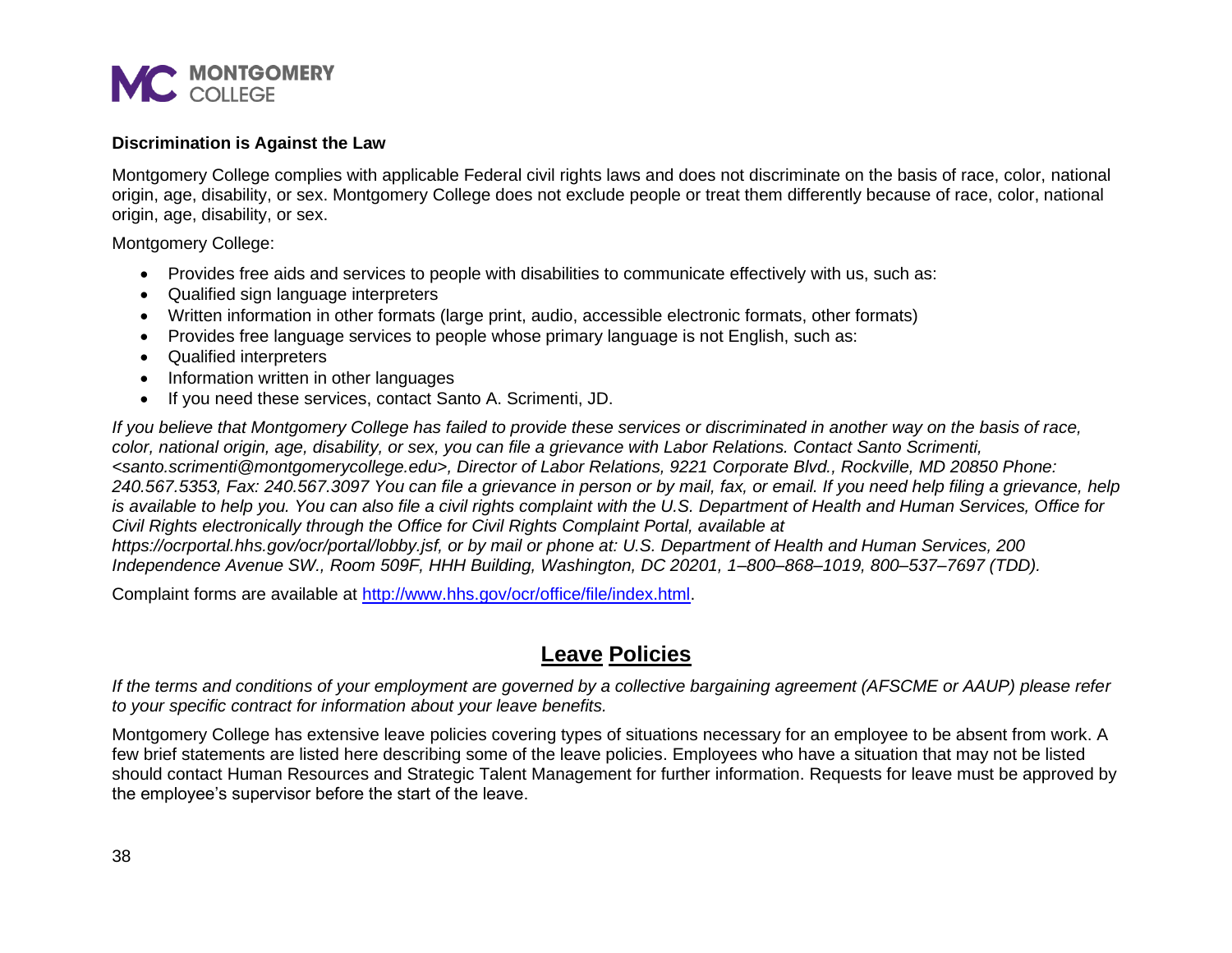

*NOTE: Employees unable to report for a scheduled work period must notify their immediate supervisor as soon as possible*. Failure to report for work as scheduled or to report the reason for absence to the employee's supervisor will be considered as an unauthorized absence.

All Staff employees and temporary employees who receive benefits earn leave. Employees assigned to work at least 20 hours per week, but less than 40 hours earn leave in the proportion that their workweek is to a 40-hour week. Ten-month employees earn leave only during those pay periods when they are actively on the payroll. During the months when they are inactive, leave cannot be earned nor used. Earned leave may be used by the week(s), full day, or by the hour/portion of an hour, as necessary.

For purposes of calculation, please note that Staff and Administrators are not paid twice a month, but rather every two weeks, which equals 26 pay periods per year. Full-time Faculty are paid on an academic year basis and their salary is calculated over 20 pay periods.

*Creditable Service –* The rate of annual accrual for sick and annual leave is based upon the amount of service time which an employee has accumulated. This period is referred to as "creditable service" and is computed by including all current service time the employee has working at Montgomery College as well as the following:

Previous full-time service in an established position with the College.

## <span id="page-38-0"></span>**Annual Leave**

Annual leave is granted to allow vacation time or for taking care of activities that can't be scheduled on non-working days. It can also be used to supplement sick leave when necessary. Employees assigned to work a 40-hour week earn annual leave as follows:

| <b>Length of Service</b> | <b>Leave Earned Per Pay Period</b> | Leave Earned Per Year        |
|--------------------------|------------------------------------|------------------------------|
| Less than 3 years        | 4.61 hours                         | 15 days per year (120 Hours) |
| 3 years but less than 15 | 6.15 hours                         | 20 days per year (160 Hours) |
| 15 years or more         | 8 hours                            | 26 days per year (208 Hours) |

## Table 10 Annual Leave Accrual

Annual leave may not be used during the first 30 days of employment unless pre-arranged as a condition of employment. Annual leave must be scheduled with your supervisor at a time which will be in the best interest of the College.

Up to one year of accumulation of unused annual leave may be carried forward to the next year. All other unused annual leave will be lost. Upon termination of employment with Montgomery College, employees are paid in full for all unused annual leave up to a maximum of one year of accumulation at their current rate of accumulation. Please note that for part-time employees the amount of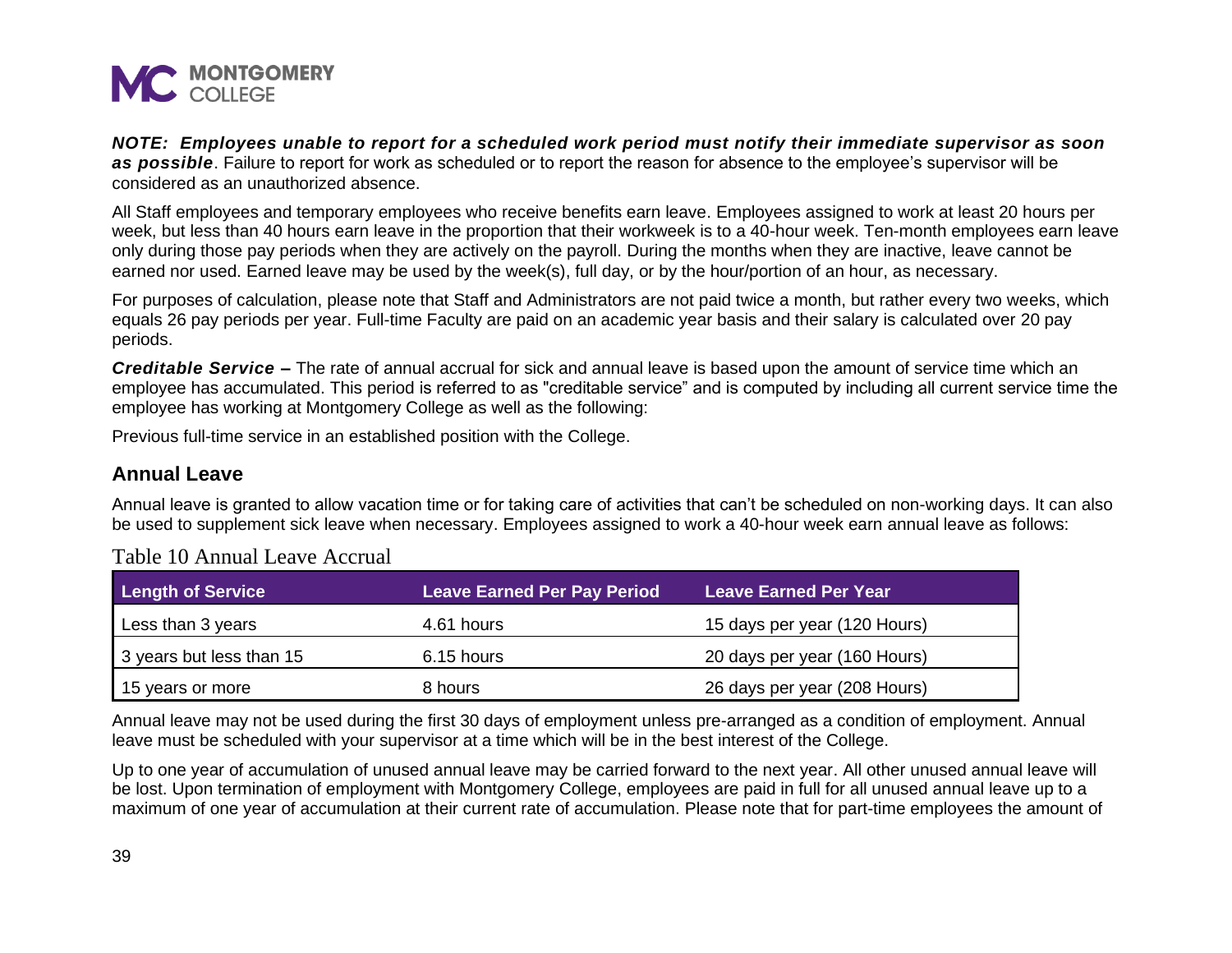

leave carried forward each year or for which the employee may be paid upon termination is pro-rated according to the proportion that their workweek is to a 40-hour work week.

## <span id="page-39-0"></span>**Sick Leave**

Sick leave is granted for personal illness, injury, and quarantine, as well as for medical, dental, or optical examinations and treatment. The leave policy permits use of sick leave for illness in the immediate family. Full-time staff employees earn sick leave at 3.69 hours per pay period (12 days per year). Sick leave can be used only after it has been earned. Employees may request advanced sick leave not to exceed the amount earned during the next 12 months (96 Hours for full-time staff). Unused sick leave may be accumulated and carried forward from year to year without limit. Upon termination, staff employees hired prior to January 1, 1993, and who have 5 years or more consecutive service with the College are eligible to receive pay for 25% of their unused sick leave balance up to a maximum of 25% of 180 days. This benefit is not available to employees hired after that date. At the time of termination of employment, a full-time faculty member who was employed as a full-time faculty member during the fiscal 1989 academic year and who has served five or more years immediately preceding such termination, shall be paid for 25% of no more than 180 days of unused sick leave computed on the basis of salary at termination.

Employees who are unable to report to work due to illness or injury should notify their supervisor as soon as possible, preferably before or during the working hours of the first day they are absent. Supervisors are to report excessive or questionable use of sick leave in writing to the Office of Human Resources and Strategic Talent Management.

## <span id="page-39-1"></span>**Personal Leave**

Personal leave with pay is granted on a noncumulative basis to a maximum of 24 hours (3 days) per calendar year for full-time staff employees and on a prorated basis for part-time staff employees. It is to be used for personal obligations such as those listed below, or for other important personal unplanned crises or emergencies involving family members or personal property. Personal leave is advanced at the beginning of each calendar year and does not accrue from year to year.

The following are guidelines to assist employees in determining what situations are appropriate for use of personal leave. However, while personal leave must be requested from and approved by the immediate supervisor, employees are on the honor system and do not need to provide their supervisors with a reason for requesting the leave.

Personal Leave may be used for purposes such as the following:

- Religious observance
- Appointment with a lawyer
- Court appearance, if not covered under Civil Leave policy
- Settlement/purchase, walk-through on a house
- School registration or conference for children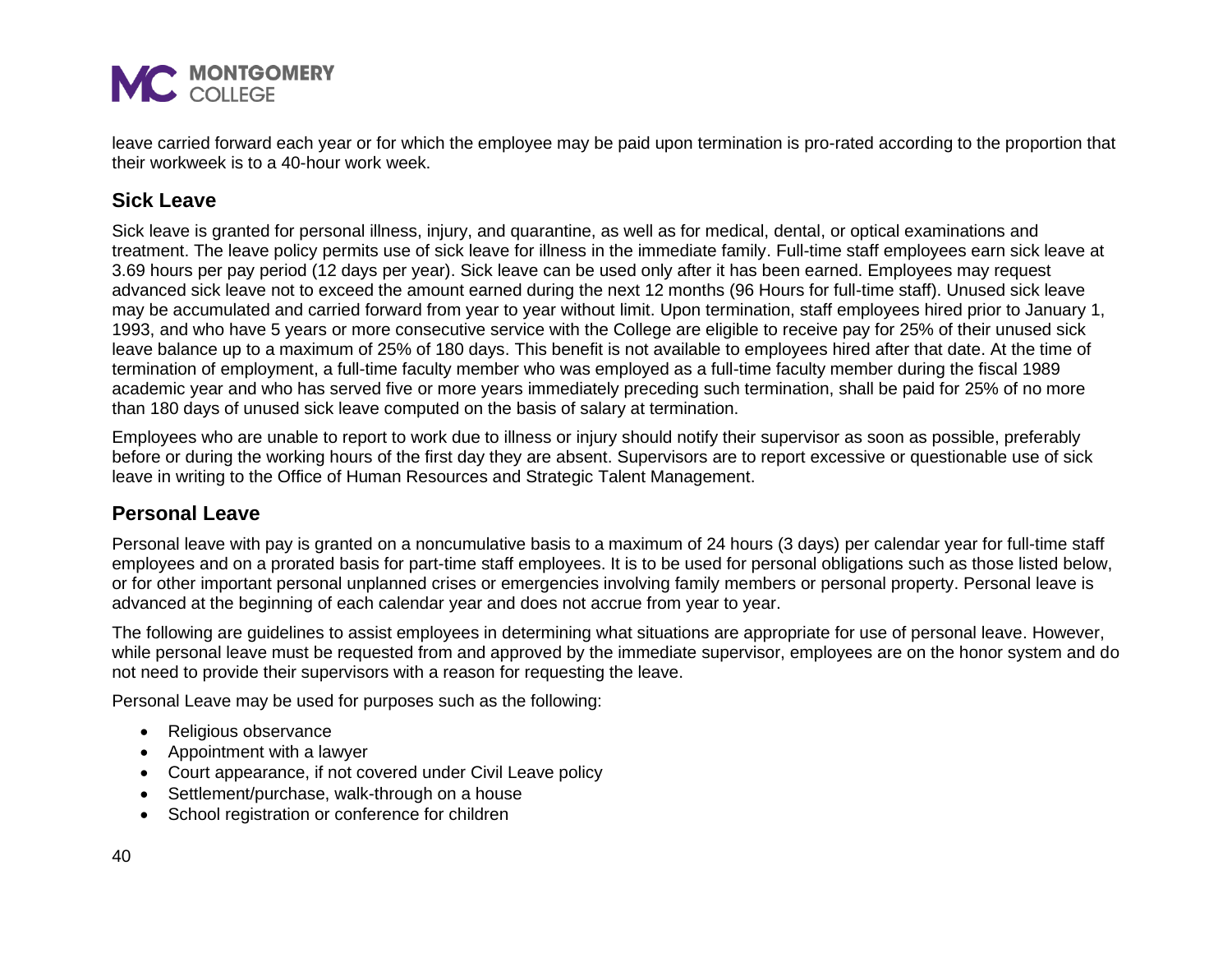

- Graduation
- Bereavement for other than family members

## <span id="page-40-0"></span>**Holiday Pay**

Employees are authorized paid leave on official holidays when such holidays fall on days when the employees are regularly scheduled to work. Such leave is referred to as "holiday leave". Official holidays are those days designated each year in the College calendar on which the College is listed as being closed, including the Saturdays and Sundays. Some employees may be required to work on an official holiday if determination is made that certain College services must be maintained. Non-exempt employees who are required to work on an official holiday are paid (in addition to pay for their regular holiday leave) at one and one-half times their pay for each hour of work performed on the holiday.

When an official holiday falls on an employee's regularly scheduled day off, the employee will not be paid for that day. In those situations where a temporary change in work schedule serves to reduce the individual's number of paid holidays below the minimum number received by those employees working a regular work schedule, the person so affected will receive an alternate paid holiday during the same week.

## <span id="page-40-1"></span>**Special Leaves with Pay**

#### <span id="page-40-2"></span>**Bereavement**

Employees are entitled to leave with pay for five workdays, not to exceed 40 hours, in the case of the death of a member of the employee's immediate family. "Immediate family member" is defined as spouse; natural, foster, or stepchild; in-law; parent; stepparent; sibling; grandchild; grandparent; or member of the employee's immediate household. Leave need not be taken on consecutive days provided such leave is taken during the period between the date of death and the conclusion of the mourning period or date of burial.

#### <span id="page-40-3"></span>**Court Attendance**

Employees who are subpoenaed as a court witness or who are called to serve on a jury may be granted court attendance leave for the period required to be in court plus necessary travel time. Employees must submit the appropriate leave form with a copy of the subpoena or summons to HRSTM. Any pay (less travel or other necessary and uncompensated expenses) received by the employee for such service is paid to the College unless the employee elects to use annual leave or leave without pay, in which case the employee may retain all pay received for such court service.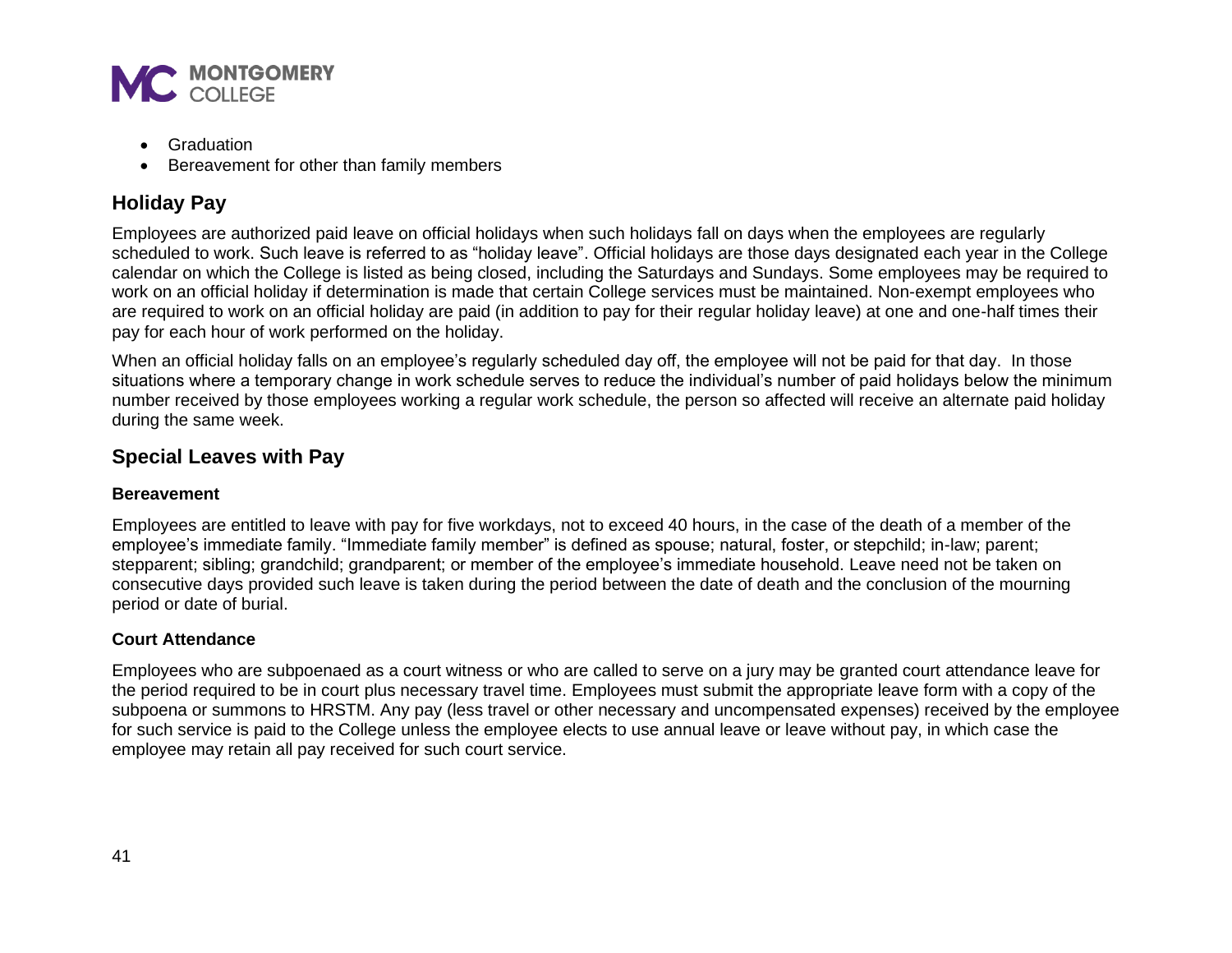

#### <span id="page-41-0"></span>**Annual Military Reserve Training**

Employees who are members of the National Guard or of the United States Armed Forces Reserves may be granted special leave with pay for training purposes not to exceed 15 calendar days in any 12-month period when required by federal or state order. In addition, such leave with pay as required may be granted to an employee when his/her reserve unit is activated by federal or state order in the event of a civil disturbance or other emergency. Employees must submit the leave in Workday and upload a copy of the military or other governmental orders. Any pay (less travel or other necessary and uncompensated expenses) received by the employee for such active duty must be paid to the College unless the employee elects to use annual leave or leave without pay, in which case the employee may retain all pay received for such active duty.

#### <span id="page-41-1"></span>**Professional Meeting**

Granted for purposes of attending off-campus professional meetings that are in the best interest of the College and the employee.

#### <span id="page-41-2"></span>**Enrichment Leave**

The College enrichment leave program enables staff to utilize up to 8 hours of enrichment leave each fiscal year. The purpose of this leave is to allow staff to participate in some of the unique opportunities available on campus such as attending a guest lecture, joining a Jefferson Café, or listening to a panel discussion. Requests for enrichment leave must be made at least a week in advance and must be approved by the supervisor.

#### <span id="page-41-3"></span>**Professional Development Leave for Staff**

This leave is available for administrative, associate, and support staff for a period of three months or one semester at full pay. To be eligible to apply and be considered for this leave an employee must have served continuously at Montgomery College for at least three years. The employee must sign a written agreement to return to work at the College for at least four months for each month of leave after the Professional Development leave ends. Employees in temporary positions with benefits are not eligible for this particular leave.

#### <span id="page-41-4"></span>**Sabbatical Leave for Faculty**

Sabbatical leave provides full-time faculty the opportunity to take time away from the classroom to engage in various types of professional development endeavors for a period of one semester at full pay or one full academic year at half-pay. To be eligible for sabbatical, a faculty member must have14 consecutive semesters of service. The faculty member must sign a written agreement to return to work for the next succeeding four (4) full academic semesters after completion of the leave period.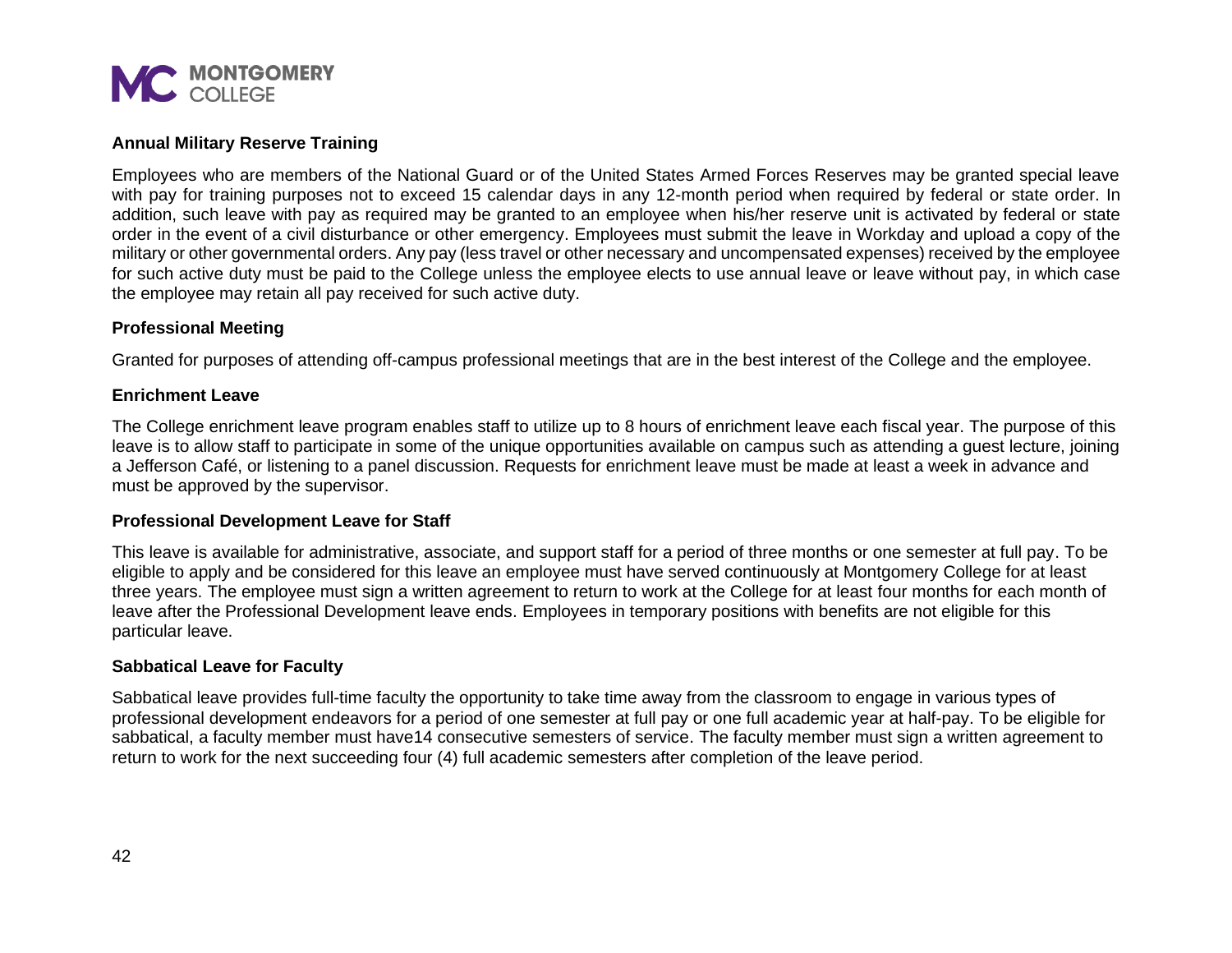

#### <span id="page-42-0"></span>**Administrative Leave**

Paid administrative leave is granted when the health, safety, or general welfare of an employee is in danger, or when leave is in the best interest of the College. Leave may be authorized for all employees or for selected offices of personnel of the College. Nonexempt staff employees who are classified as "essential personnel" and who are required to work during administrative leave are paid (in addition to their regular pay) at one and one-half times their regular rate of pay for those hours worked.

**NOTE**: Administrative leave is the leave granted for weather-related emergencies. When the decision is made to close the College (not just cancel classes), staff are not required to report for work.

The College will always operate on its regular schedule unless otherwise announced. Depending on the nature of the incident, notifications of emergencies and changes to the College's operational status will be communicated through one or more of the following means:

- Montgomery College ALERT. Registered users receive text and e-mail messages. Registration information is available at <http://www.montgomerycollege.edu/emergency>
- Montgomery College Web site at [www.montgomerycollege.edu](http://www.montgomerycollege.edu/)
- Montgomery College employee e-mail. From off-site, [http://mcmail.montgomerycollege.edu](http://mcmail.montgomerycollege.edu/)
- Montgomery College main phone number at **240.567.5000**
- Montgomery College employee voice mail. From off-site, dial **240.567.1701**.
- Montgomery College cable channel 10 in Montgomery County
- Montgomery College Emergency Desktop Notification. Scrolling messages are broadcast on College computers
- Social Media: Like MC on Facebook and/or follow MC on Twitter; The College will always post emergency notifications on Facebook and Twitter. The College's official Facebook and Twitter feeds: [facebook.com/montgomerycollege,](http://www.facebook.com/montgomerycollege) [twitter.com/montgomerycolle](http://www.twitter.com/montgomerycoll)ge
- Commercial radio and TV stations

## <span id="page-42-1"></span>**Emergencies**

#### <span id="page-42-2"></span>**Options during Emergencies**

*The College is open*. Classes are conducted. All personnel are expected to report at the normal time.

*The College is closed*. Classes held on-campus are cancelled. Students should consult their course syllabi for clarification on completing any assignments. Staff members designated as "essential personnel" may be required to report to work at the normal time. All other employees will be granted administrative leave.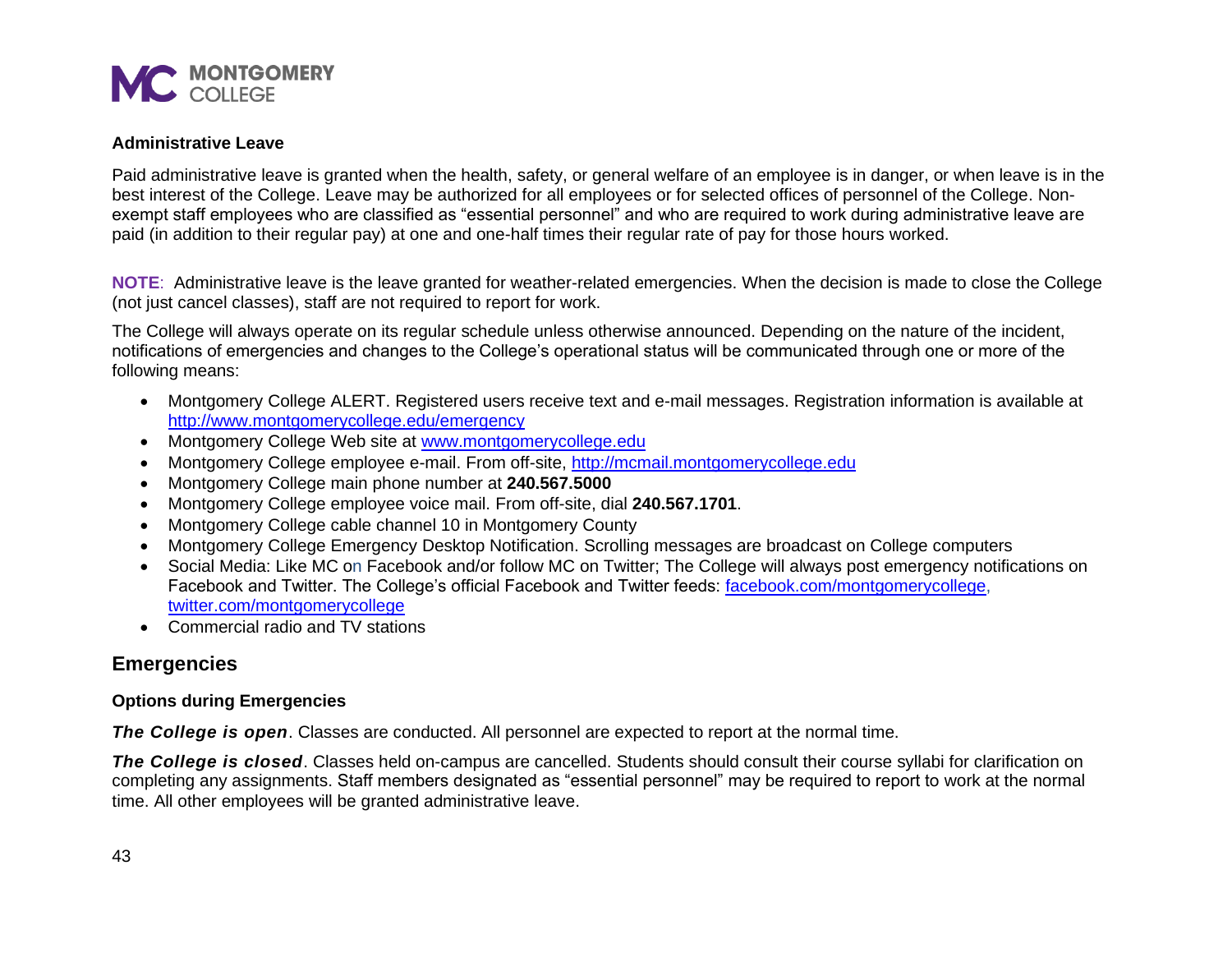

*A campus is closed*. All classes, events, and activities are cancelled. Students should consult their course syllabi for clarification on completing any assignments. Staff members designated as "essential personnel" may be required to report to work at the normal time or report to work at an alternative location. All other employees will be granted administrative leave.

*A specific College building or a few buildings are closed*. Classes held in the closed building(s) may be cancelled or relocated. Staff members designated as "essential personnel" may be required to report to work at the normal time or report to work at an alternative location. All other employees who normally report to the closed building(s) may either be granted administrative leave or may be reassigned and instructed to report to work at an alternative location.

*The College will close at (time)*. Essential personnel may be required to remain or report to work. All other employees will be granted administrative leave.

*The College will delay opening until (time), or the College is closed and will reopen at (time).* Essential personnel maybe required to report to work at the normal time. All nonessential personnel will be granted administrative leave for the hours that the College is closed and will report to work at the designated time of opening.

#### <span id="page-43-0"></span>**Responsibilities during Emergencies**

Any decision to close the College or any operations, or to delay opening, will be made by the Senior Vice President for Administrative and Fiscal Services (SVPAFS). The SVPAF's decision will be made in consultation with the Associate Vice President for Facilities (or designee) and conveyed to the College President, the Senior Vice President for Academic and Student Services, the vice president/provosts, the Office of Communications, and the Campus Directors of Facilities. The Office of Communications will notify the media, so that public radio and TV announcements will be made and will notify the in-house communications systems (e.g. **MC Alert**, Call Response Center, voice mail, email, Web site).

#### <span id="page-43-1"></span>**Alternative Workplaces for Staff for Partial Closures**

If a building is closed due to loss of power, for example, the unit administrator may re-assign staff to an alternative location with power, if possible and practical. In these cases, The Office of Human Resources and Strategic Talent Management and the appropriate Senior Vice President must be notified as soon as possible.

## <span id="page-43-2"></span>**Leave without Pay**

Up to 12 months of leave without pay may be granted for reasons not covered by the FMLA and which is in the best interests of both the College and the employee. Except for military service, employees who are on leave may continue to participate in the Montgomery College employee benefit plans by paying 100% of the cost.

Leave without pay for 1 to 5 working days may be granted by the employee's supervisor. Leave for more than 5 days requires the approval of the employee's supervisor and the Chief Human Resources Officer.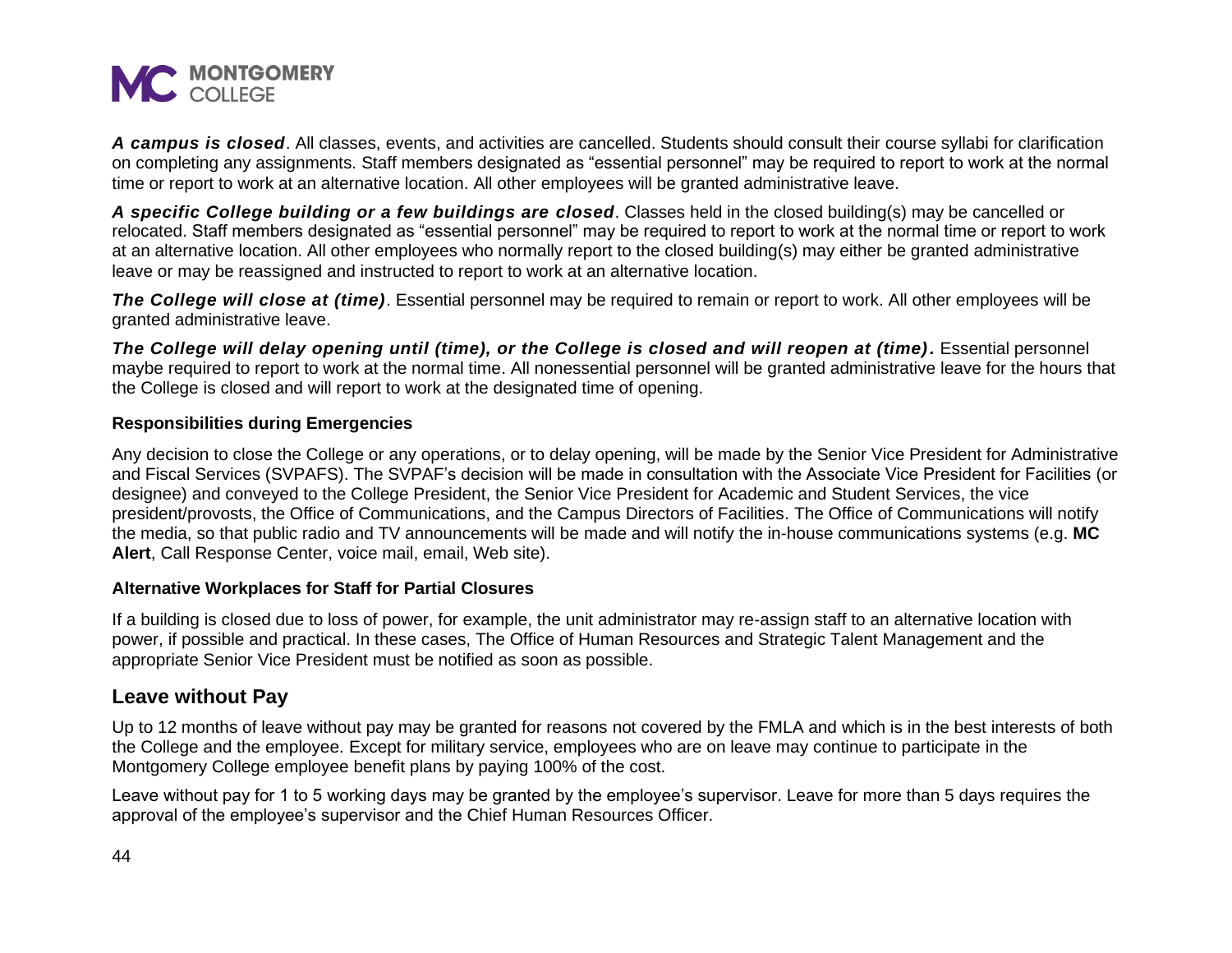

### <span id="page-44-0"></span>**Family and Medical Leave**

Under the Family and Medical Leave Act of 1993 (FMLA), employees are eligible for up to 12 weeks of unpaid leave if they have worked for the College for at least 12 months and for at least 1,250 hours over the previous 12-month period. Regular part-time staff who have been employed for at least one year will be entitled to request and receive FML. Sick leave runs concurrently with FML. Leave maybe granted for any of the following reasons:

To care for an employee's child after birth, or placement for adoption or foster care,

To care for the employee's spouse, son or daughter, or parent who has a serious health condition, or

For a serious health condition that makes the employee unable to perform his/her job.

A qualifying exigency which occurs while the employee's spouse, son, daughter, or parent who is a reservist, member of the National Guard, or retired member of the Regular Armed Forces or Reserves is on federal active duty or has received a federal call to active duty in support of a contingency operation.

To care for a "covered service member" injured or who incurred a serious illness in the line of duty while on active duty. A "covered service member" means a current member of the National Guard or Reserves, who has a serious injury or illness incurred in the line of duty while on active duty, that may render the service member medically unfit to perform his or her duties for which the service member is undergoing medical treatment, recuperation, or therapy; or is in outpatient status; or is on the temporary disability retired list.

The College will require medical certification to support a request for leave because of a serious health condition and may require a second or third opinion (at College expense) and a fitness for duty to return to work.

<span id="page-44-1"></span>For the duration of leave under the FMLA, the College will maintain group insurance coverage under the same conditions as if the employee were still working. These procedures will be administered in accordance with the provisions of the FMLA.

## **Retirement Plans**

As an educational institution of the State of Maryland, Montgomery College has access to state-funded retirement programs that are offered to employees. During your working years, you are busy with your career, family and social life, but you also need to think about retirement. A comfortable, secure retirement requires planning.

You select a retirement program when you begin employment and your election takes effect on the first of the month following receipt of your election form.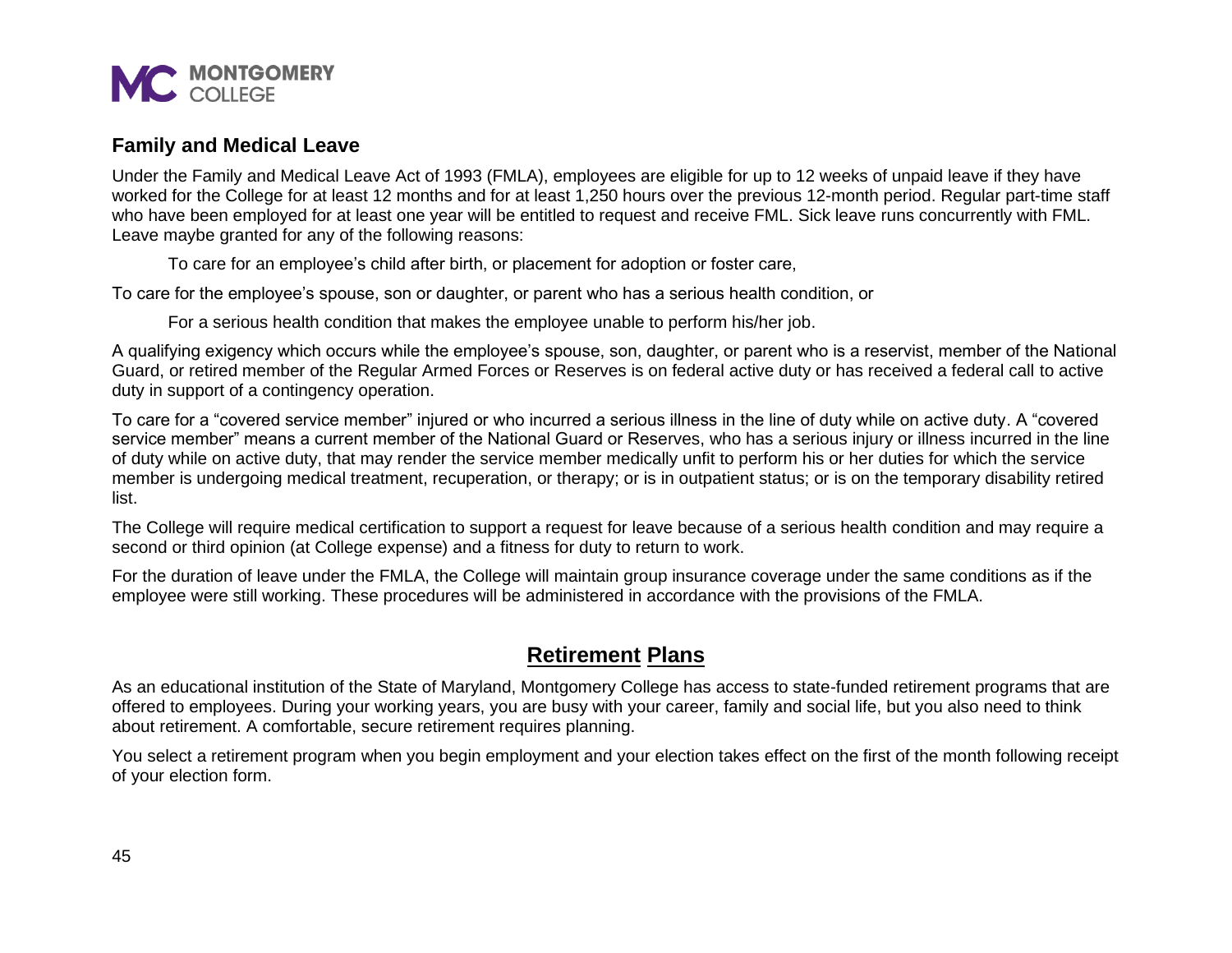

## <span id="page-45-0"></span>**Full-time, Faculty, Administrators and Professional Staff**

These employees can choose between the Maryland State Pension System Plan and the Optional Retirement Plan (ORP).

#### <span id="page-45-1"></span>**Pension System for Employees and Teachers of the State of Maryland**

The Maryland State Retirement and Pension System is a contributory plan up to the level of the current Social Security wage base. Employees in the Teachers' System are required to contribute 7% of their gross annual salary over the academic year. Those enrolled in the Employees' system are required to contribute 7% of their gross annual salary over the entire calendar year. This reduction will not be subject to federal taxes; however, it is subject to state and FICA taxes. If or when an employee's gross wages exceed the Social Security wage base (monitored by the payroll department), the individual would contribute seven (7%) to the plan. Contributions earn interest at the rate of five percent (5%). The State contribution to the MSRPS is determined annually by the State Retirement system's Actuary. There is a ten-year minimum service requirement to be vested. This is a defined benefit plan. Detailed information as well as a personal statement of benefits can be accessed here:<https://sra.maryland.gov/>

#### <span id="page-45-2"></span>**Optional Retirement Plan (ORP)**

There are two vendors to select from in the Optional Retirement Plan (ORP): Fidelity or TIAA. Employees do not have a required contribution. The State of Maryland (or Montgomery College for certain employees) contributes 7.25% of the employee's academic year salary to their annuity account. Benefits are vested immediately under the Optional Retirement Plan. This is a defined contribution plan.

Detailed information can be accessed here:<https://sra.maryland.gov/optional-retirement-program>

## <span id="page-45-3"></span>**Full-time, Support, Paraprofessional and Technical Staff**

Support staff employees are automatically enrolled as members of either the Maryland Teachers' Pension System or the Maryland Employees' Pension System according to state regulations.

- *The Employees' Pension system requires a 7% contribution over the calendar year*. The reduction will not be subject to federal taxes; however, it is subject to state and FICA taxes. Contributions earn interest at the rate of five percent (5%). There is a 10-year minimum service requirement to be vested.
- *The Teachers' Pension system requires a 7% contribution over the academic year*. The reduction will not be subject to federal taxes; however, it is subject to state and FICA taxes. Contributions earn interest at the rate of five percent (5%). There is a ten-year minimum service requirement to be vested.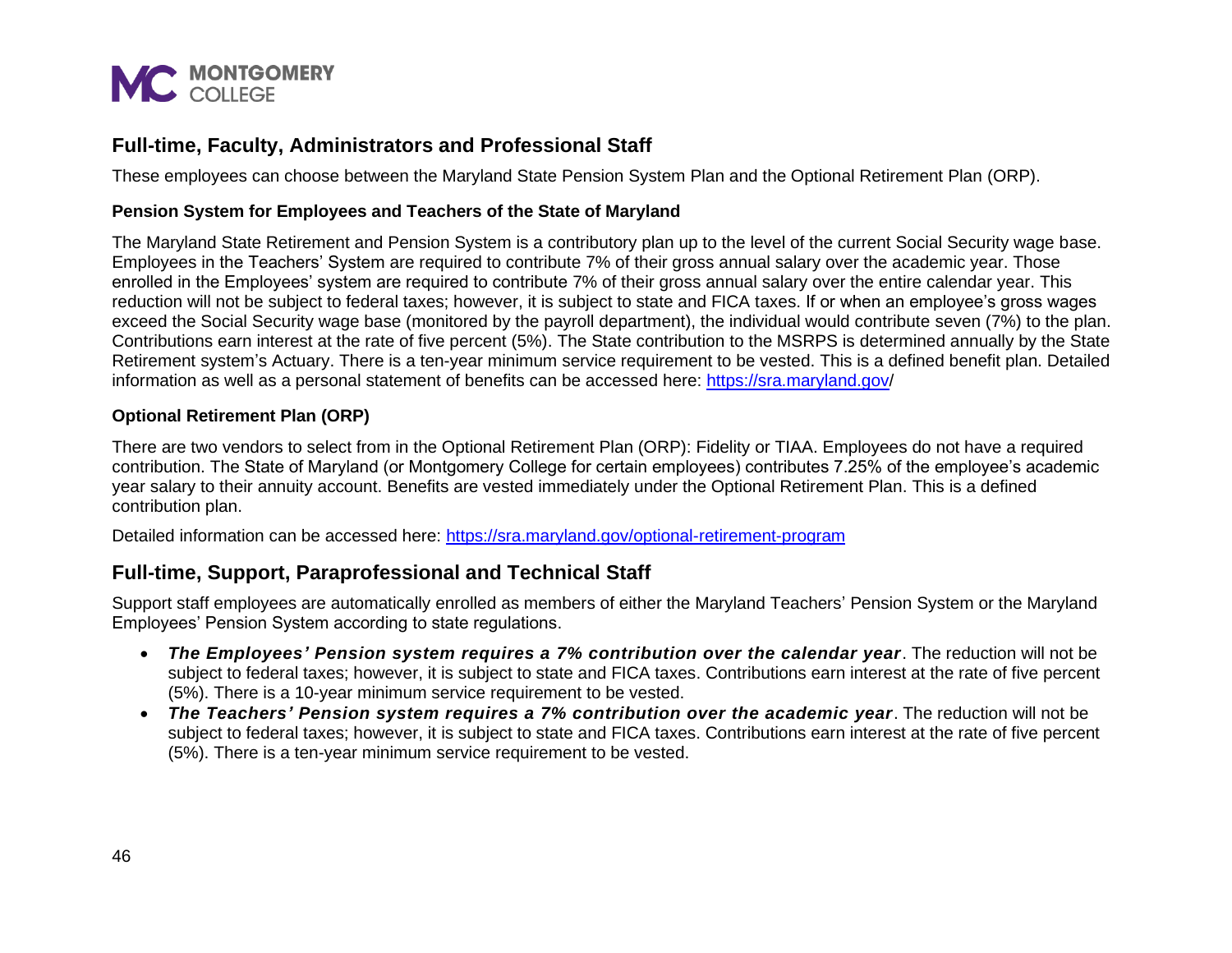

#### <span id="page-46-0"></span>**Regular Part-time Employees**

<span id="page-46-1"></span>Part-time employees are also eligible for retirement benefits on a prorated basis. Faculty and professional staff employees can choose between MSRPS and one of the Optional Retirement Plans. Support, Paraprofessional, and Technical Staff are automatically enrolled in MSRPS.

## **Supplemental Retirement Annuities (SRA's)**

In addition to the group insurance and retirement benefits available to you as a Montgomery College employee, you also have the opportunity to participate in *Supplemental Retirement Annuities (SRA)* as permitted under Section 403(b) and Section 457(b) of the Internal Revenue Code. You may reduce your salary in accordance with IRS limits allowed on a pre-tax basis and the College will remit such funds to one of the SRA plans offered. You may establish a SRA contract with ING/VOYA, AXA/Equitable, TIAA and/or VALIC. Each plan provides a variety of fixed and variable accounts in which to invest your funds.

It is never too early to plan for retirement. No one should expect that his or her retirement income can be comprised only from an employer plan and Social Security - personal savings is necessary. You are fortunate to have a SRA program available. Generally, an employee can contribute 100% of his/her salary, up to a maximum of \$19,500 per year. If you are 50 or turning 50 in 2021 you can contribute an additional \$6,500 per year (for a total of \$26,000) per type of annuity. The College is also offering employees an additional opportunity to save pre-tax dollars for retirement. In addition to the 403(b) products already offered, you can participate in a 457(b) plan. 457(b)s offer employees the capability to save up to an additional \$19,500 or \$26,000 (if you are 50 or turning 50 in 2021). The contributions reduce taxable income and earnings grow tax deferred. These contributions are made on a pre-tax basis and the investment returns on these funds accrue tax free. You will pay taxes at the time the funds are distributed, which will likely occur during your retirement years when you are apt to be in a lower tax bracket.

TIAA, Valic, Equitable and VOYA offer a variety of investment options which may include annuities, mutual funds, and/or money market funds. These programs offer significant tax savings while planning for retirement and the convenience of making contributions through salary reduction**.** HRSTM has the TIAA forms in house, and the other vendors are to be contacted to set up accounts. All plan representatives will be pleased to discuss these programs in further detail. Representatives' contact information can be found at the end of this document in vendor Information.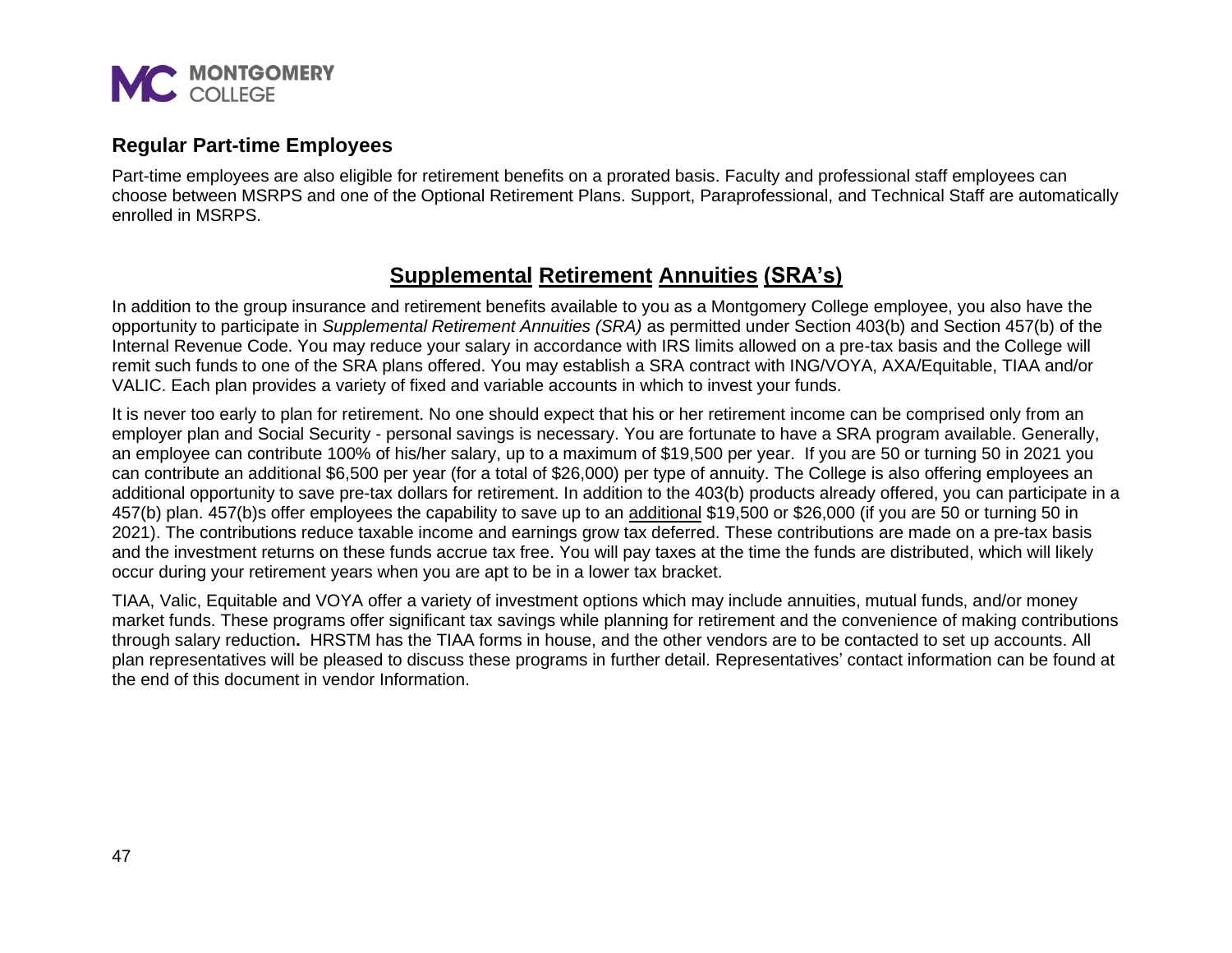

## **Educational Programs**

## <span id="page-47-1"></span><span id="page-47-0"></span>**[Educational Assistance Program \(EAP\) and Tuition Waiver \(TW\)](https://info.montgomerycollege.edu/offices/human-resources/tuition-waiver.html)**

Tuition waiver for Montgomery College credit courses and tuition reimbursements are provided to facilitate the continued growth and education of our employees. These benefits are available to full-time and part-time benefits-eligible employees.

## <span id="page-47-2"></span>**Educational Assistance Program (EAP)**

Assists eligible College personnel with educational expenses, including continuing education courses, to help them perform more effectively in their current job or prepare them for higher-level responsibilities, or another career here at the College. Administrators, Full-time Faculty, and Staff are eligible after six months of benefits-eligible employment.

## <span id="page-47-3"></span>**Tuition Waiver**

#### <span id="page-47-4"></span>**Tuition Waiver - Employee Only**

The purpose of the tuition waiver plan is to allow eligible full-time regular and part-time benefits-eligible employees to enroll in credit courses at Montgomery College. Noncredit Continuing Education courses are excluded from tuition waiver coverage for employees but may be covered in accordance with EAP regulations, as appropriate. Fees for courses taken at Montgomery College under the Tuition Waiver Plan which meet EAP regulations may also be covered under the Educational Assistance Program (EAP).

In accordance with Maryland State law, tuition is waived at time of enrollment for Montgomery College courses approved in advance under this policy and taken during non-working hours. Tuition waiver is limited to a space-available basis.

#### <span id="page-47-5"></span>**Fee Reimbursement**

Fees for courses taken at Montgomery College that are job, career, or degree-related would also be eligible for reimbursement. Course fees, only for courses taken at another college, which are job, career, or degree-related would also be reimbursed.

#### <span id="page-47-6"></span>**Tuition Waiver - Dependent/Spouse**

Tuition Waiver for Dependent/Spouse is available to dependents and spouse of full-time staff, part-time staff, and full-time faculty with benefits.

• No waiting periods.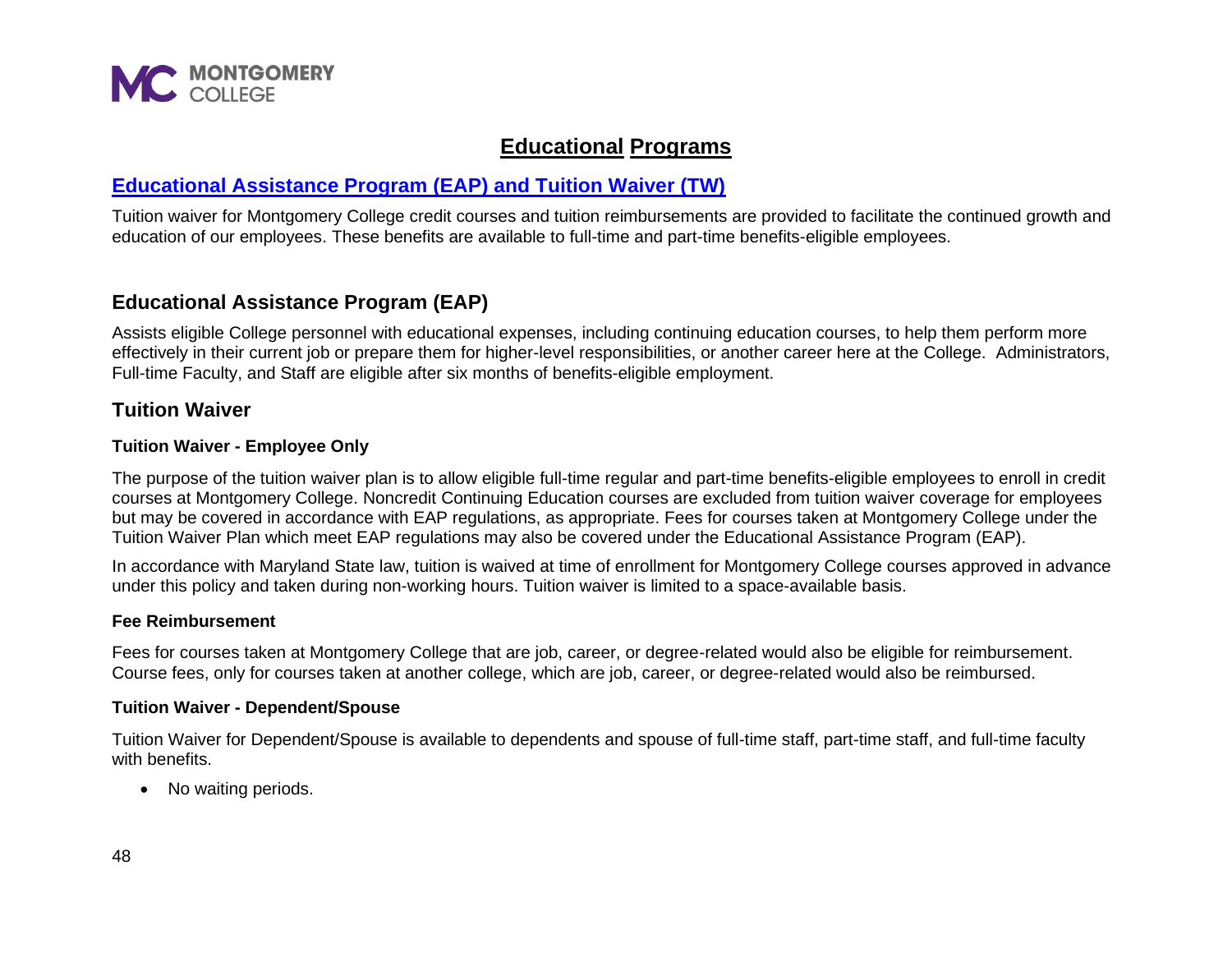

- Courses for which credit is earned at Montgomery College are eligible. Developmental classes (no credits earned) are now eligible.
- Earn a passing grade and the associated credit for the course.
- No limit to the number of courses.
- No schedule limitation.
- Only the tuition cost is waived. Employee is responsible for fees and books.
- Proof of the dependent/spouse relationship will be requested of the employee. For dependents, a photocopy of the birth certificate must be provided if not already on file with the Office of Human Resources and Strategic Talent Management.
- Courses that are not satisfactorily completed may not be retaken using the Tuition Waiver benefit.

## <span id="page-48-0"></span>**[MC's Next Generation Wellness](https://info.montgomerycollege.edu/offices/human-resources/wellness.html) at Work Program**

The College is committed to creating an environment that supports healthier lifestyles for employees. With the support of senior management, the College runs a comprehensive Wellness Program on three campuses with a wide range of programming. The college provides up to one and one-half hours of release time per week for eligible staff to participate in wellness activities such as nutrition and stress management workshops, exercise activities, walking programs and wellness workshops.

The College permits employees to take on-site wellness activities such as Zumba, Body Sculpting, Yoga, Aqua Aerobics, Pilates, Weight Training, and other similar activities. We also provide Lunch and Learn sessions on various subjects based on the National Health observances calendar.

Each semester programming is reviewed and adjusted to meet the needs of employees. Surveys and face to face sessions are utilized to ascertain the efficacy of the program. The nature of the programs offered each semester is based on employee feedback and suggestions.

The Wellness Program at Montgomery College strives to assist employees to manage work life issues and to enable employees to stay healthy in mind, body, and spirit.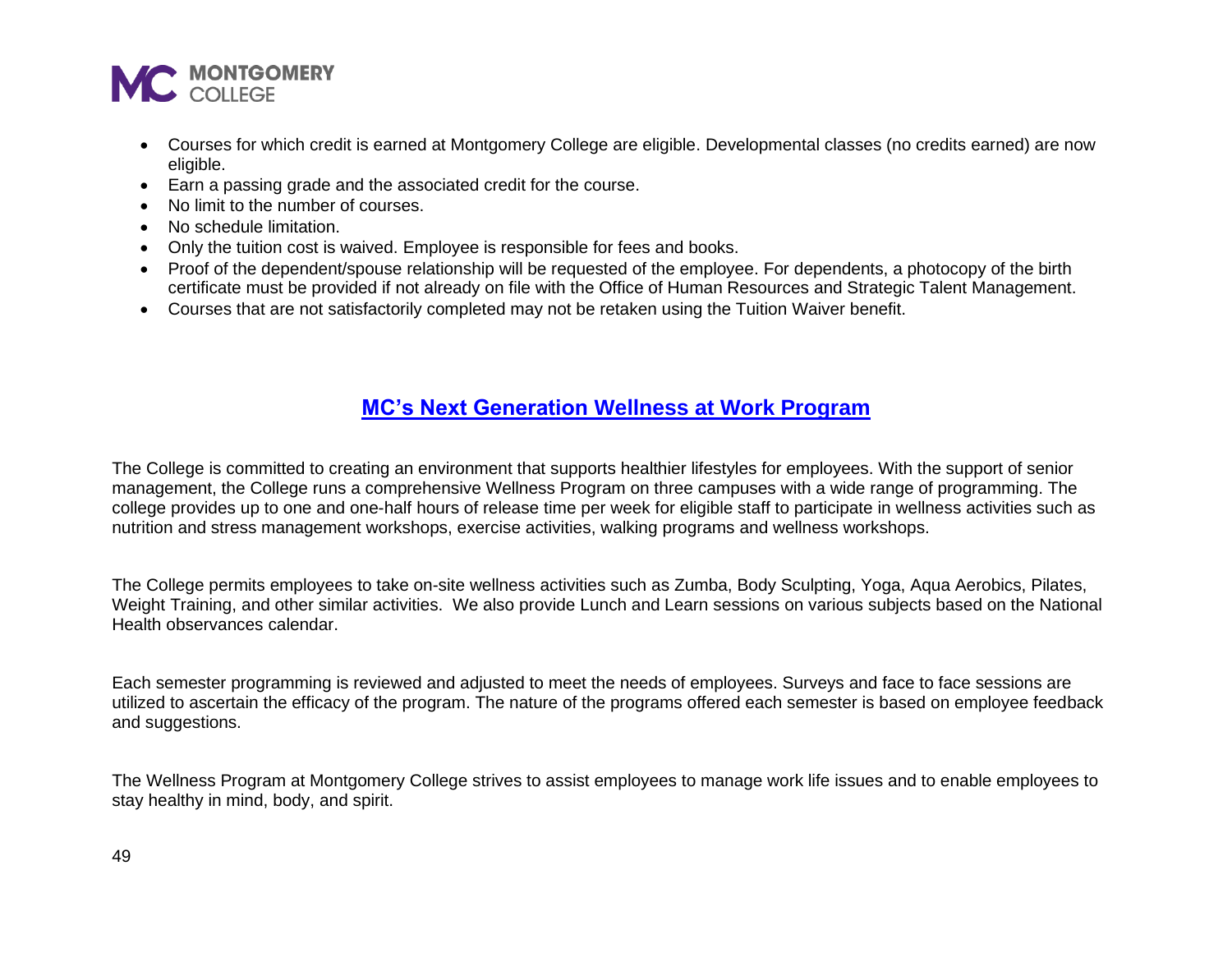

For disability related accommodations to enable you to participate in any wellness program, promotion, or activity please contact the Wellness Coordinator, India Hunter at (240) 567-9145 or [india.hunter@montgomerycollege.edu](mailto:india.hunter@montgomerycollege.edu)

- Registration is available right before each semester and completed online through MyMC.
- Online registration MUST be completed, even if you have completed manual paperwork.
- Only the Waiver needs to be signed and returned to India Hunter. Waiver only needs to be signed once per year.
- Please register by campus, Wellness registration will cover classes and fitness center. If you utilize more than one campus, please register for each.
- For registration, log into MC Learns: (MYMC, Training and Professional Development, MC Learns)
	- o Click Schedule of Classes & Events
	- o Click Personal Development
	- o Click Wellness for a campus
- *Sign ALL program enrollment forms* (found under Wellness Homepage- "Wellness Forms & Documents")
- *Send Liability Waiver only to HRSTM*, CT Building
- <span id="page-49-0"></span>• Keep Staff/Faculty Release Time Request form signed by your supervisor for your records

## **Faculty/Staff Assistance Program**

The College contracts with ComPsych to provide employees and their families with a "Faculty Staff Assistance Program" (FSAP). This program provides confidential assistance to employees to address problems they face at home or at work such as Stress, Marital concerns, Relationship issues, financial difficulties, Bereavement, Alcohol and/or drug problems etc. Please visit the website for information at [https://www.guidanceresources.com/.](https://www.guidanceresources.com/)

## <span id="page-49-1"></span>**How will the FSAP help you?**

The FSAP can help you with most personal problems that happen at home or work. Some of these include:

- Stress
- Feelings of sadness or anxiety
- Marital concerns
- Family pressures (children, teens, older relatives, etc.)
- Relationship issues
- Financial difficulties
- Bereavement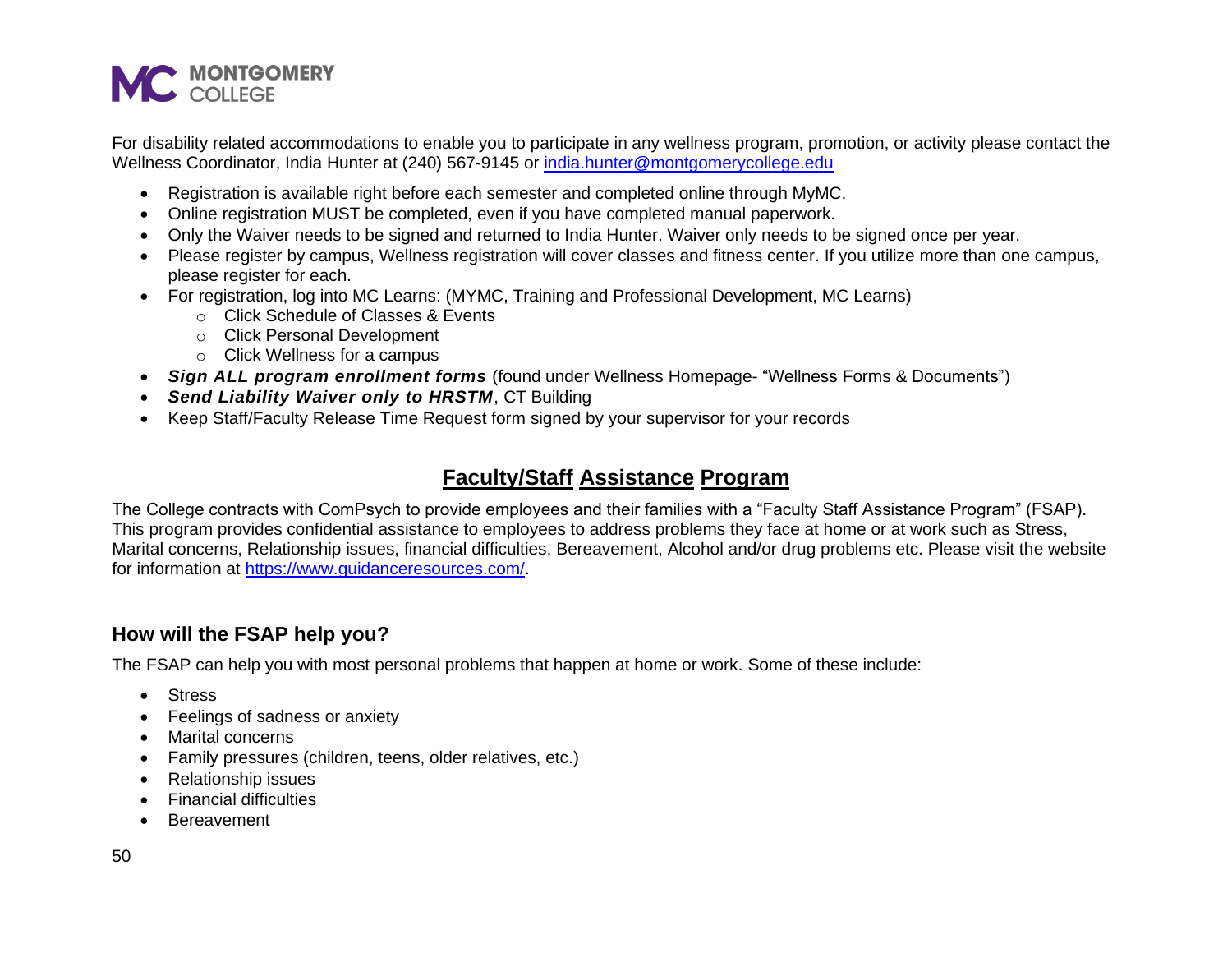

• Alcohol and/or drug problems

## <span id="page-50-0"></span>**What happens when you meet with the FSAP professional?**

You will talk with one of the professional about what is troubling you. Once he or she learns more about your situation, the professional will recommend specific ways to help. Sometimes several additional sessions between you and the FSAP professional will be necessary – the number of additional sessions is dependent upon the nature of the problem and the number of sessions available to you.

In other instances, the FSAP professional will recommend a counselor or agency in your community that specializes in the help you need. IN all cases, your FSAP professional will stay in touch with you to make sure you are getting the necessary assistance.

#### <span id="page-50-1"></span>**How confidential is the FSAP?**

All information regarding your participation in the program is confidential except as governed by state and federal laws and regulations. Instances where your emotional conditions make you a threat to self or others, suspected child or elder abuse, and, in some states, spousal abuse are examples of cases that require reporting.

The College will not even know that you participated in the FSAP unless you give your written consent.

Sometimes a supervisor may recommend that you contact the FSAP if there has been a noticeable decline in job performance. If you decide to follow the recommendation, your supervisor will only be informed that the initial contact was made; no information about your conversation will be given to your supervisor without your written permission.

#### <span id="page-50-2"></span>**Will FSAP services cost me anything?**

Your FSAP is provided by your employer at no cost to you. You will not be charged for any services provided to you by the FSAP staff. If a counselor or agency in your community is recommended, your FSAP professional will assist you in finding one which is covered by your health benefits program or a community program that will be affordable.

#### <span id="page-50-3"></span>**How do I contact the FSAP?**

To use this free and confidential service, simply call them at any time. The team of FSAP professionals will answer your call promptly 24-hours a day, seven days a week. To take advantage of these confidential services, call 1-800-935-9551. Hearing impaired? Dial 1-800-855-2881, and then connect to 1-800-935-9551.

#### <span id="page-50-4"></span>**Who may use the Program?**

• You, an employee of the College, your spouse, family members living in the home, and dependents who are claimed for tax purposes to be used for counseling and education.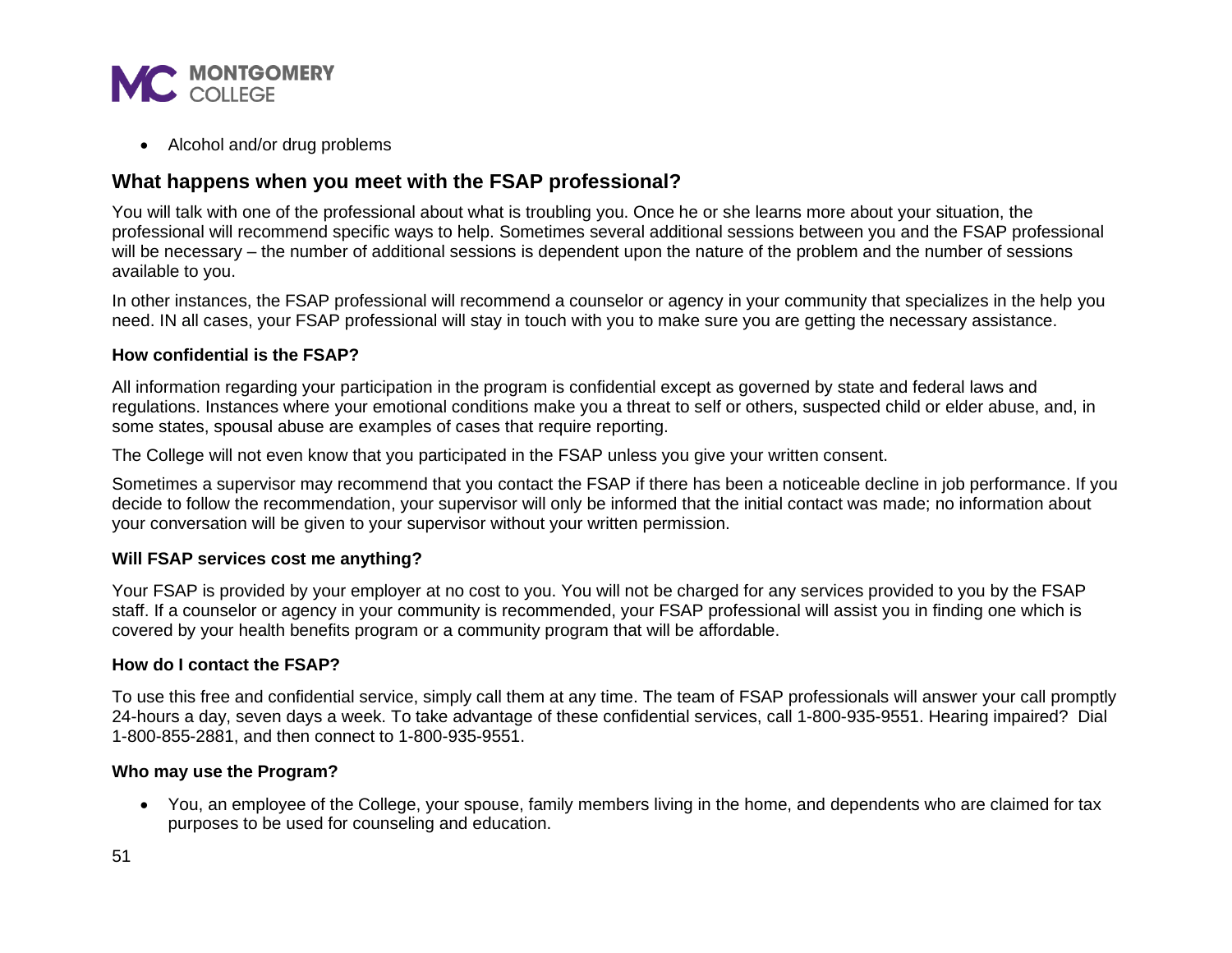

<span id="page-51-0"></span>• Supervisors may use it for consultation and training.

## **Human Resources and Strategic Talent Management Websites**

## <span id="page-51-1"></span>**Workday**

This website allows users to view their personal HR information. Workday contains information on your benefits and deductions, current and past jobs.

Access the site through the College's MyMC portal.

The Workday resources and information page is located at: [http://mcblogs.montgomerycollege.edu/itprojects/workdayatmc/.](http://mcblogs.montgomerycollege.edu/itprojects/workdayatmc/) Resources, information, training, and job aids are available to all employees.

If employees are having issues with the Workday system, they should contact the IT Service Desk (240.567.7222) or the Human Resources and Strategic Talent Management (240.567.5353), Monday through Friday, 8:30 a.m. - 5:00 p.m.

## <span id="page-51-2"></span>**MC's Employment Opportunities Self Service Web Sites**

- All internal and external applicants must apply online on the College's Careers Working at Montgomery College webpage.
- The job vacancy pages on the internal site will clearly note when a position is available to internal employees only.
- Visit MC's Careers Working at Montgomery College webpage at: [http://www.montgomerycollege.edu/about](http://www.montgomerycollege.edu/about-mc/careers/index.html)[mc/careers/index.html](http://www.montgomerycollege.edu/about-mc/careers/index.html)
- For Internal employees, select the Current Employees section
- For external/non-college employees, select the Potential Employees section

#### <span id="page-51-3"></span>**Procedures and tips for internal employees:**

- Internal employees must apply for position vacancies via the internal site.
- Log-in to MyMC and click on the Workday icon.
- Click the Career icon (and click Find Jobs) or type Find Jobs in the search bar (upper left hand corner).
- You can filter your search (left navigation panel) by Job Category (Staff or Faculty).
- Upload your resume using the Drop files here option.
- Workday does not allow for edits once an application is submitted.
- The closing date indicates the deadline for receipt of online applications. Job postings are removed from the site on the vacancy's closing date and can no longer be accessed.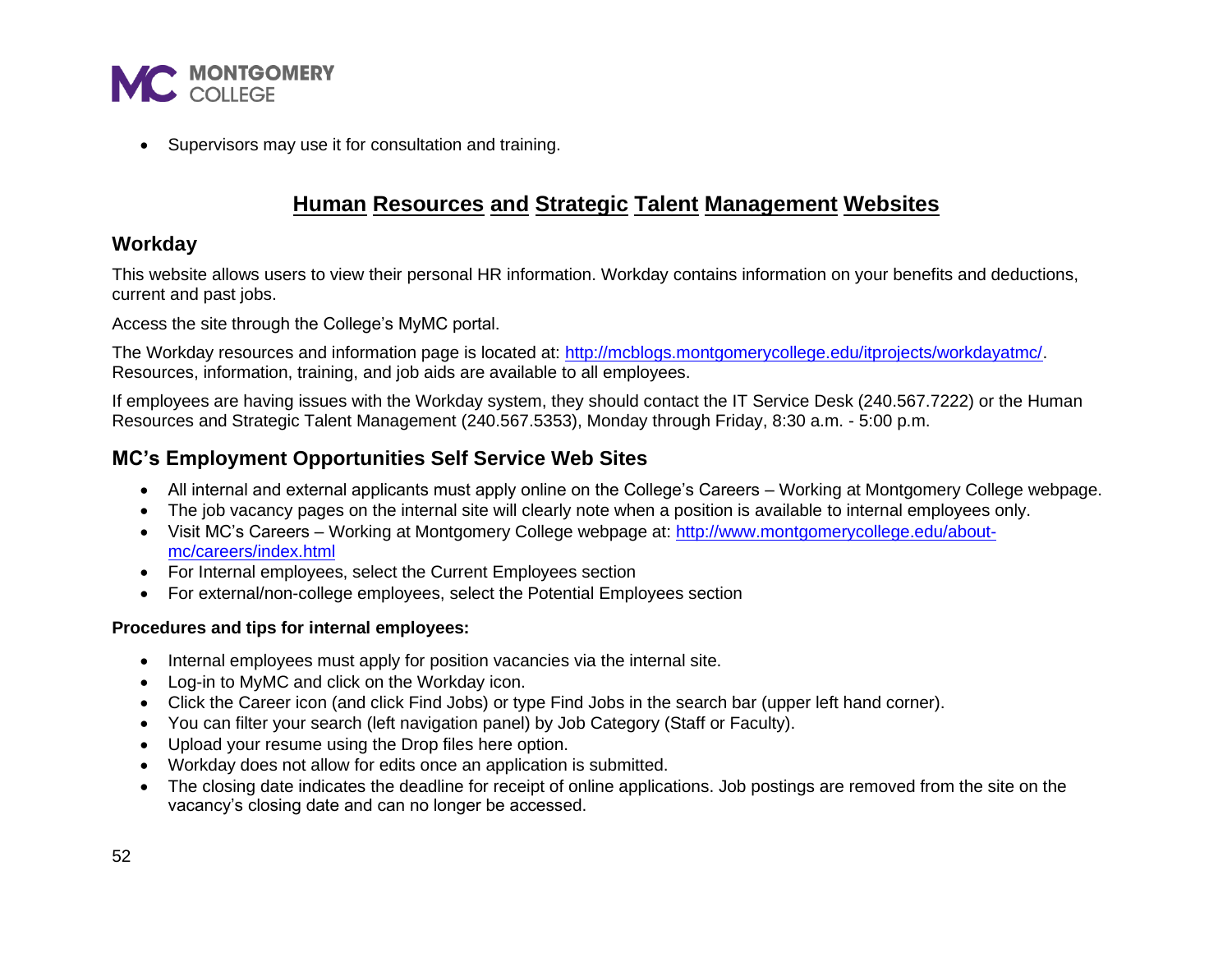

• Most job postings will require the completion of a questionnaire. Incomplete answers or non-completion of the questionnaire will automatically disqualify the applicant from further consideration.

*To successfully use Montgomery College's jobs webpage, we recommend using Chrome. Some functionalities could be disabled using Internet Explorer (IE). This system is a secure site*.

#### <span id="page-52-0"></span>**HRSTM Website**

The College's HRSTM Web site is separate from the Workday site.

Bookmark the **HRSTM Web site**. This site contains almost all forms and documents produced by all areas of the Human Resources department. The College's Faculty and Staff Labor Contracts are also available on this site.

**[The Office of Human Resources and Strategic Talent Management Points of Contact](https://info.montgomerycollege.edu/offices/human-resources/contacts.html)**

**[College Employee Directory](https://www.montgomerycollege.edu/directory/)**

## Table 11 Benefit Vendors

<span id="page-52-4"></span><span id="page-52-3"></span><span id="page-52-2"></span><span id="page-52-1"></span>

| Vendor                                        | Contact                        | Phone<br>Number(s) | <b>Web Sites</b>             |
|-----------------------------------------------|--------------------------------|--------------------|------------------------------|
| <b>ING Retirement Services</b>                | Jeff Wheeler                   | 703-405-7880       | www.ingfinancialadvisers.com |
| <b>CIGNA Health Care Member Services</b>      |                                | 800-CIGNA24        | www.CIGNA.com                |
|                                               |                                | 800-244-6224       |                              |
| Caremark                                      |                                | 888-790-4266       | www.caremark.com             |
| CorVel (Worker's Compensation)                |                                | 410-933-8073       |                              |
| <b>Equitable Advisors</b>                     | Mark S. Purisch                | 301-840-1551       | www.equitable.com            |
| Faculty/Staff Assistance Program<br>CompPsych | Organization ID:<br><b>MCC</b> | 800-935-9551       | www.guidanceresources.com    |
| <b>Fidelity Investments</b>                   | <b>Ashley Conway</b>           | 800-841-3363       | www.fidelity.com             |
| <b>Kaiser Permanente</b>                      |                                | 301-816-6344       | www.kaiserpermanente.org     |